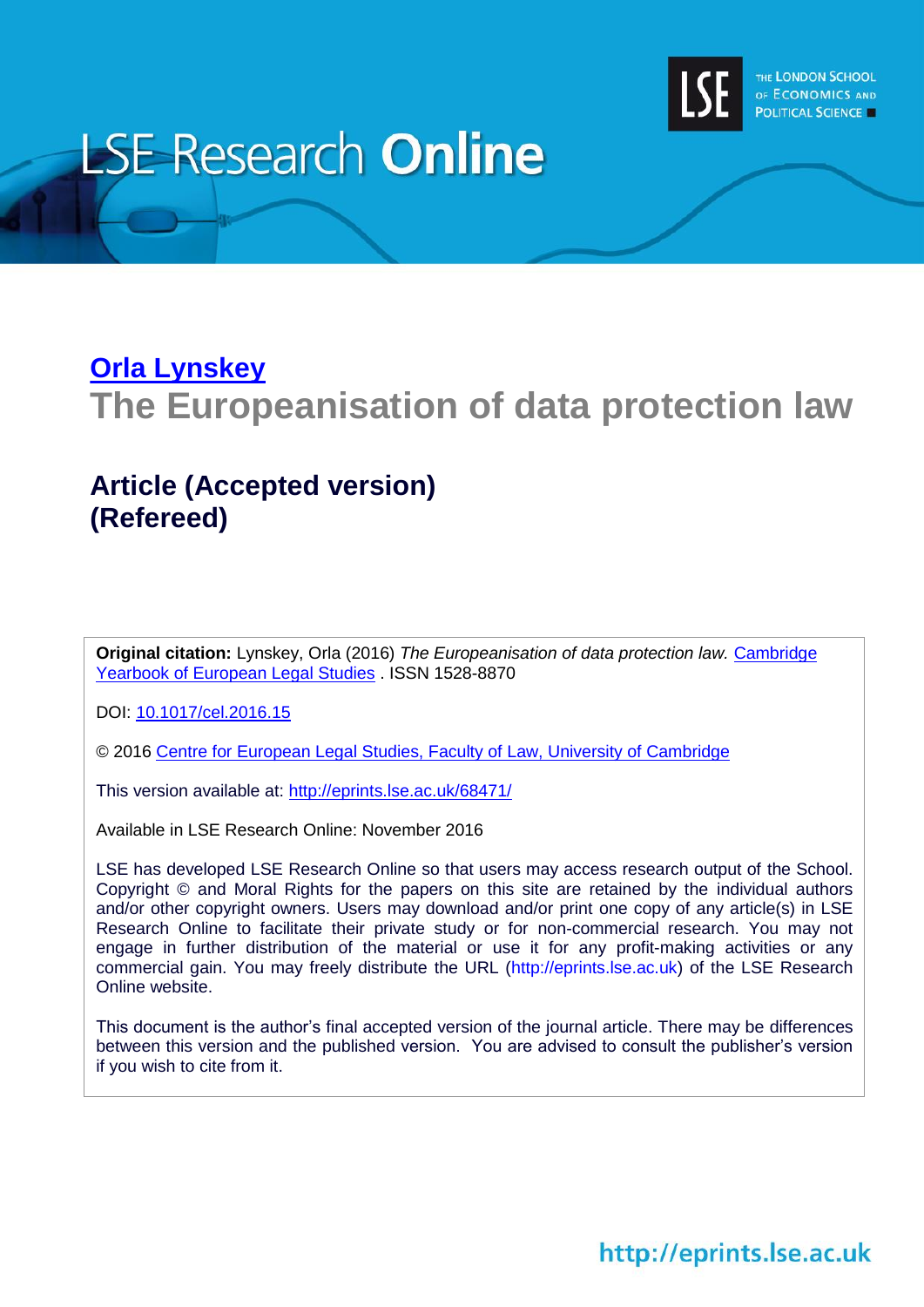#### **Abstract:**

EU data protection law has, to date, been monitored and enforced in a decentralised way by independent supervisory authorities in each Member State. While the independence of these supervisory authorities is an essential element of EU data protection law, this decentralised governance structure has led to competing claims from supervisory authorities regarding the national law applicable to a data processing operation and the national authority responsible for enforcing the data protection rules. These competing claims, evident in investigations conducted into the data protection compliance of Google and Facebook, jeopardise the objectives of the EU data protection regime. The new General Data Protection Regulation will revolutionise data protection governance by providing for a centralised decision-making body, the European Data Protection Board. While this agency will ensure the 'Europeanisation' of data protection law, given the nature and the extent of this Board's powers it marks another significant shift in the EU's agency-creating process and must therefore also be considered in its broader EU context.

#### **Key words:**

Data protection – EU agency – governance – independence – fundamental rights – jurisdiction – applicable law

#### **THE 'EUROPEANISATION' OF DATA PROTECTION LAW**

#### **I. INTRODUCTION**

<span id="page-1-4"></span>EU data protection legislation – the Data Protection Directive<sup>[1](#page-1-0)</sup> – was enacted at a time when the Internet was at a nascent stage of its development and the so-called digital revolution was just beginning.<sup>[2](#page-1-1)</sup> This legislation therefore had the potential to shape the emerging digital society and, in particular, to ensure that exponential increases in personal data processing did not come at the expense of fundamental rights, such as data protection and privacy. Despite this potential, data protection law has, until recently, been viewed as 'marginal and technical' by legal practitioners, policy-makers, academics and industry.<sup>[3](#page-1-2)</sup> This perception is nevertheless changing as data protection has been thrust into the spotlight for a number of reasons. First, the drastic increase in scale of personal data processing has necessarily drawn attention to the legal regime governing its processing. Secondly, the legal framework itself has changed: the entry into force of the Lisbon Treaty<sup>[4](#page-1-3)</sup> in 2009 bolstered the status of data protection within the EU legal order by

 $\overline{a}$ 

<span id="page-1-0"></span><sup>\*</sup> Assistant Professor, Law Department, LSE.

<sup>&</sup>lt;sup>1</sup> European Parliament and Council Directive 95/46/EC of 24 October 1995 on the protection of individuals with regard to the processing of personal data and on the free movement of such data [1995] OJ L281/23.<br><sup>2</sup> Opinion of Advocate General Jääskinen in *Google Spain*, C-131/12, EU:C:2013:424, para 13.

<span id="page-1-3"></span><span id="page-1-2"></span><span id="page-1-1"></span><sup>&</sup>lt;sup>3</sup> Lord Justice Leveson, *An Inquiry into the Culture, Practices and Ethics of the Press* (London, 2012), 999.<br><sup>4</sup> European Union (EU), Treaty of Lisbon Amending the Treaty on European Union and the Treaty establishing the European Community [2007] OJ C306/01.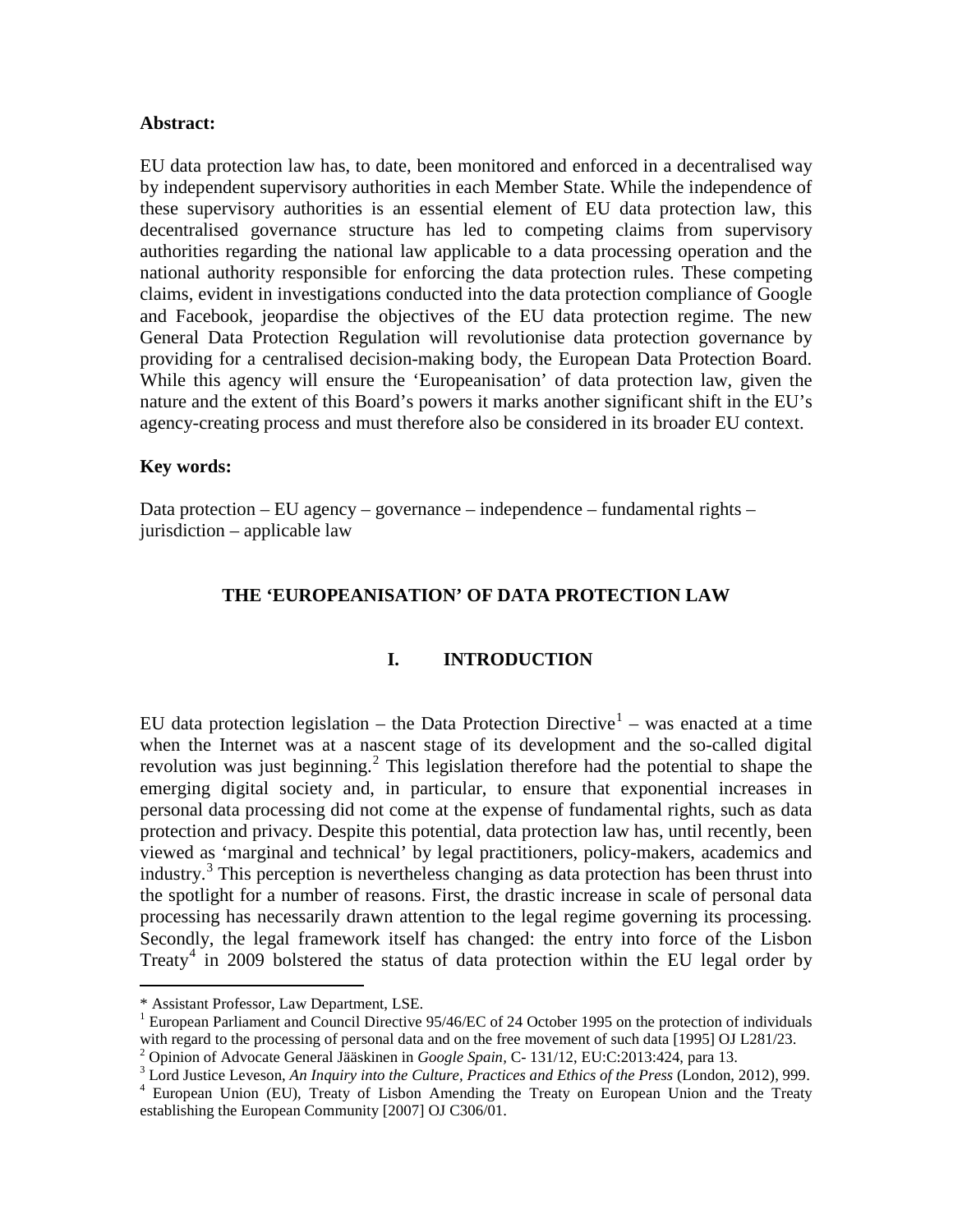providing an explicit legal basis for data protection legislation<sup>[5](#page-1-4)</sup> while also rendering the EU Charter of Fundamental Rights (the Charter) right to data protection binding on Member States as well as EU institutions and bodies. Thirdly, the Court of Justice of the EU (the Court) embraced data protection's recognition as a fundamental right and has set out to enhance the effectiveness of this right despite the mounting practical challenges to its effectiveness.<sup>[6](#page-2-0)</sup> Indeed, the right to data protection has been instrumental in seminal judgments such as *Volker und Markus Scheke*<sup>[7](#page-2-1)</sup> and *Digital Rights Ireland*<sup>[8](#page-2-2)</sup>, leading respectively to the partial annulment and annulment in its entirety of secondary legislation incompatible with this right*.* Finally, as a result of their enhanced relevance in a digital era, the EU data protection rules have been the subject of a lengthy and contentious reform process that culminated in the adoption of a new General Data Protection Regulation (GDPR) in May 2016. $9$  The GDPR will enter into force in May 2018, almost six and a half years after the European Commission's initial proposal.<sup>[10](#page-2-4)</sup>

This intensified interest in, and scrutiny of, the substantive elements of EU data protection law and policy is a welcome development. However, to date, there has been little attention devoted to the governance of data protection  $law<sup>11</sup>$ , save for the oft-repeated assertion that this body of law is under-enforced.<sup>[12](#page-2-6)</sup> This paper therefore focuses on data protection law from an institutional perspective and seeks to put data protection governance in its EU law context. In particular, it claims that the 'brand new governance model<sup>, [13](#page-2-7)</sup> that the GDPR shall introduce will lead to the 'Europeanisation' of data protection law. As Olsen notes, the term Europeanisation is 'applied in a number of ways to describe a variety of phenomena and processes of change'.<sup>[14](#page-2-8)</sup> The predominant

 $<sup>5</sup>$  Article 16, TFEU (EU, Consolidated Version of the Treaty on the Functioning of the European Union</sup> [2010] OJ C83/47).

<span id="page-2-0"></span><sup>6</sup> BJ Koops, 'The Trouble with European Data Protection Law' (2014) 4 *International Data Privacy Law* 250.

<span id="page-2-2"></span><span id="page-2-1"></span><sup>&</sup>lt;sup>7</sup> Volker und Markus Schecke and Hartmut Eifert, Joined Cases C-92/09 and C-93/09, EU:C: 2010:662.<br><sup>8</sup> Digital Rights Ireland Ltd v Minister for Communications, Marine and Natural Resources and Others and *Kärntner Landesregierung and Others*, Joined Cases C-293/12 and C-594/12, EU:C: 2014: 238.<br><sup>9</sup> Regulation (EU) 2016/679 of the European Parliament and of the Council of 27 April 2016 on the

<span id="page-2-3"></span>protection of natural persons with regard to the processing of personal data and on the free movement of such data, and repealing Directive 95/46/EC (General Data Protection Regulation) [2016] OJ L119/1.

<span id="page-2-4"></span> $10$  European Commission, Proposal for a Regulation of the European Parliament and of the Council on the protection of individuals with regard to the processing of personal data and on the free movement of such data (General Data Protection Regulation), COM(2012) 11 final.

<span id="page-2-5"></span><sup>&</sup>lt;sup>11</sup> A notable recent addition to this literature is: H Hijmans, *The European Union as Guardian of Internet Privacy* (Springer, 2016), pp. 325-448.

<span id="page-2-6"></span><sup>&</sup>lt;sup>12</sup> For instance, the UK Competition and Markets Authority (CMA) highlights in its report the perceived shift in power between individuals and data controllers (who determine the purposes and means of personal data processing) which respondents to its surveys was, in part, as a result of the 'lack of effective enforcement of the current regime. CMA, 'The commercial use of consumer data: Report on the CMA's call for information', CMA38, June 2015, p 169, para 5.51. The challenges to data protection enforcement are outlined by the European Data Protection Supervisor (EDPS). EDPS, Preliminary Opinion of the European Data Protection Supervisor, "Privacy and competitiveness in the age of big data: The interplay between data protection, competition law and consumer protection in the Digital Economy", March 2014, paras 28 and 29.

<span id="page-2-9"></span><span id="page-2-7"></span><sup>&</sup>lt;sup>13</sup> Article 29 Data Protection Working Party, 'Statement on the 2016 action plan for the implementation of the General Data Protection Regulation (GDPR)', WP236, 2 Feburary 2016, p 2.

<span id="page-2-8"></span><sup>&</sup>lt;sup>14</sup> JP Olsen, 'The Many Faces of Europeanisation' (2002) 40(5) Journal of Common Market Studies 921, p 921.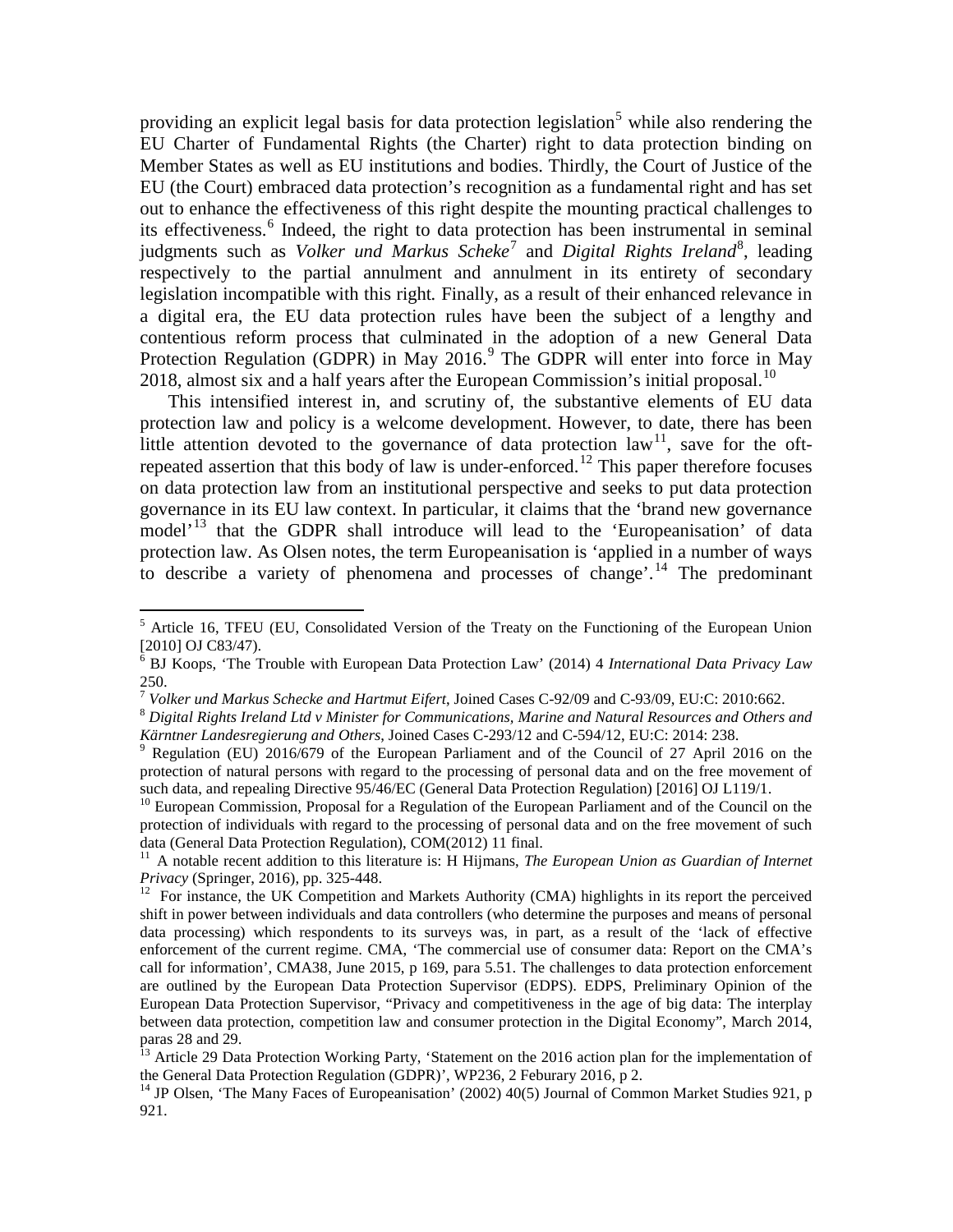understanding of 'Europeanisation' in the political science doctrine concerns the domestic consequences of European integration.<sup>[15](#page-2-9)</sup> Radaelli therefore states that:

Europeanisation consists of processes of a) construction, b) diffusion and c) institutionalisation of formal and informal rules, procedures, policy paradigms, styles, 'ways of doing things' and shared beliefs and norms which are first defined in EU policy, processes and then incorporated in the logic of domestic (national and subnational) discourse, political structures and public policies. $16$ 

However, a second strand of Europeanisation doctrine views Europeanisation as the:

'emergence and development at the European level of distinct structures of governance, that is, of political, legal and social institutions associated with the problem solving that formalize interactions among the actors, and of policy networks specialising in the creation of authoritative European rules'.<sup>[17](#page-3-1)</sup>

It is in this latter sense that Europeanisation is understood in this paper: the institutionalisation at European level of a system of governance with the authority to enact European-wide binding rules and to formalise interactions between domestic authorities. This paper claims that the GDPR will lead to the 'Europeanisation' of data protection law. This radical development will be brought about by a shift in the current decentralised application of data protection law to a new centralised system of enforcement.

This development of EU data protection law from a decentralised to Europeanised framework shall be mapped and its potential implications examined. Section two identifies the key characteristics of the current decentralised regime of data protection governance. In particular, it, firstly, highlights the role of 'independent' national supervisory authorities (supervisory authorities) in the data protection governance structure and, secondly, suggests that this decentralised structure enables regulatory competition between these independent supervisory authorities. This decentralised governance model therefore jeopardises one of the objectives of EU data protection law, namely the effective protection of individual rights.<sup>[18](#page-3-2)</sup> Section three charts and analyses the shift from this decentralised model of governance to a centralised institutional framework. It highlights how the newly created European Data Protection Board will facilitate this shift and puts this transformation in a broader context by identifying its potential legal and regulatory ramifications.

#### **II. DECENTRALISED DATA PROTECTION GOVERNANCE**

*A. The role of 'independent' supervisory authorities in data protection law*

<span id="page-3-3"></span><span id="page-3-0"></span><sup>&</sup>lt;sup>15</sup> Ibid, p 932.<br><sup>16</sup> CM Radaelli, 'Europeanisation: Solution or Problem?' (2004) 8 European Integration online papers (EIoP). No. 16, p 3.

<span id="page-3-1"></span><sup>&</sup>lt;sup>17</sup> T Risse, J Caporoso, and M Green Cowles, 'Europeanisation and Domestic Change. Introduction' in M Cowles, J Caporaso and T Risse (Eds), *Transforming Europe: Europeanisation and Domestic Change* (Cornell University Press, 2001), 3.

<span id="page-3-2"></span> $18$  See note 1 above, Article 1(1).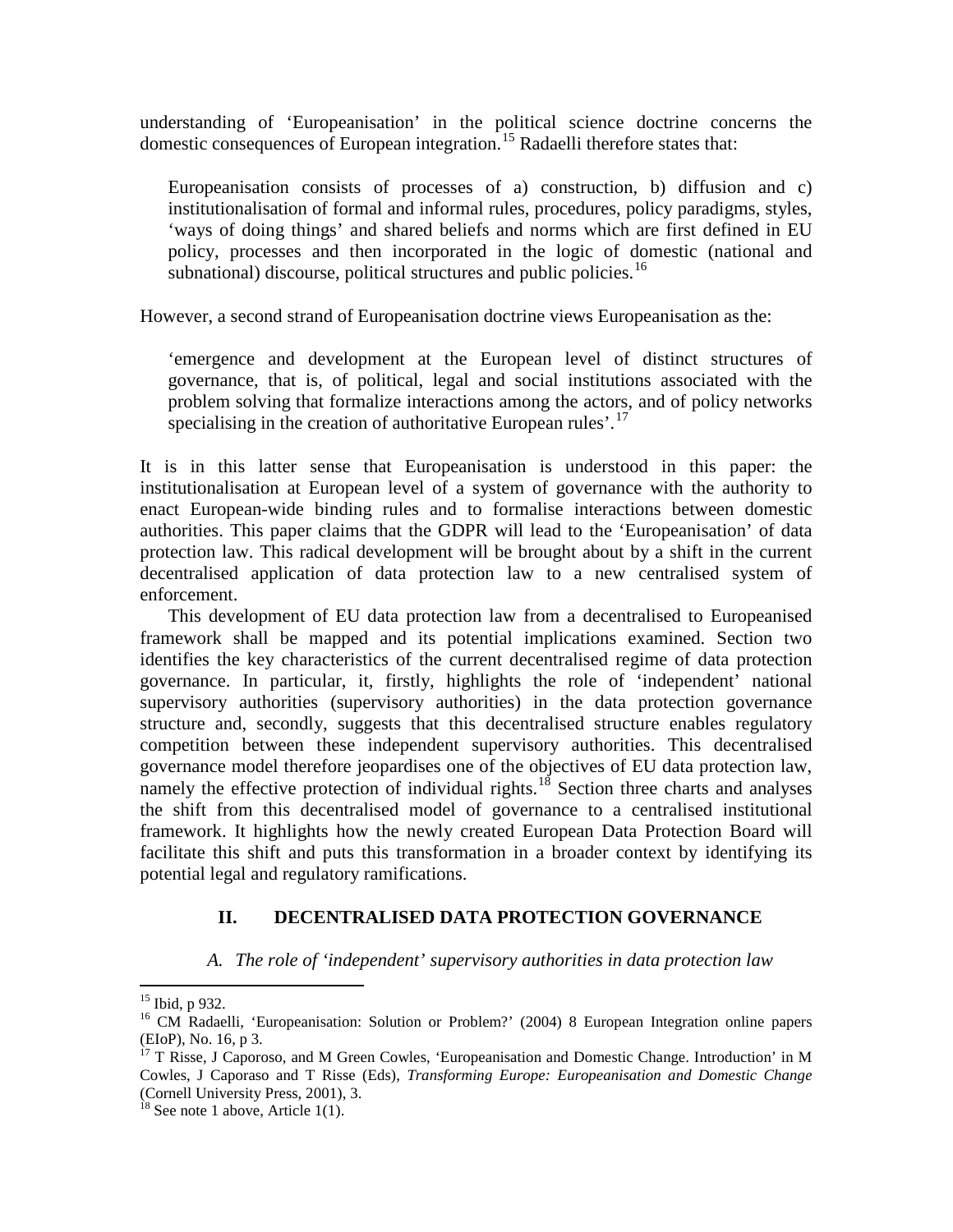Supervisory authorities are the key actors in the current governance system for data protection in the EU. Pursuant to the Data Protection Directive, each Member State must designate one (or several) public authorities to monitor the application of the data protection rules within its territory.<sup>[19](#page-3-3)</sup> These supervisory authorities have a wide range of powers at their disposal and in carrying out their role are said to act as 'ombudsman, auditor, consultant, educator, policy advisor, negotiator and law enforcer<sup>'. [20](#page-4-0)</sup> Irrespective of the national law applicable to a data processing operation, each supervisory authority is competent to exercise its powers on the territory of its own State and may be asked to do so by other Member States.<sup>[21](#page-4-1)</sup> Supervisory authorities also cooperate when necessary for the performance of their duties.<sup>[22](#page-4-2)</sup> A defining feature of supervisory authorities is, however, their independence. According to the Directive, supervisory authorities 'shall act with complete independence in exercising the functions entrusted to them'.<sup>[23](#page-4-3)</sup> This independence is described in the Directive as an 'essential component' of the protection of individuals<sup>[24](#page-4-4)</sup>, and this independence must be 'complete'.<sup>[25](#page-4-5)</sup> Yet, the Directive provides little guidance on what independence entails: for instance, it is silent as to how supervisory authorities are independent, and of whom they are independent. Nor does the Directive elaborate on the rationale for this independence. The meaning of independence is therefore 'hard to define'<sup>[26](#page-4-6)</sup> and needs to be parsed.

This lacuna has, to a certain extent, been filled by the Court, which has had the opportunity to adjudicate on the concept of independence on several occasions. A number of conclusions can be reached on the basis of this jurisprudence: independence includes horizontal independence vis-à-vis the State and private parties; independence is broadly construed; and, independence is subject to primary law and thus quasi-constitutional protection.

#### *1. The relational dimension of independence*

Independent regulatory agencies originated in the United States in the late  $19<sup>th</sup>$  century. These agencies were designed to insulate certain public administration duties from the two dominant political parties in the US as these parties were viewed as 'engines of inefficiency, corruption and political favoritism in government administration'.<sup>[27](#page-4-7)</sup> Independence therefore corresponded to independence of control by political parties. Outside of the US context, independence may not serve similar objectives. This begs the question of whom are supervisory authorities independent. It is suggested that their

<span id="page-4-0"></span><sup>&</sup>lt;sup>19</sup> Ibid, Article 28(1).<br><sup>20</sup> C Bennett and C Raab, *The governance of privacy: Policy instruments in global perspective (MIT Press,* 2006).<br><sup>21</sup> See note 1 above, Article 28(6).

<span id="page-4-4"></span>

<span id="page-4-6"></span><span id="page-4-5"></span>

<span id="page-4-3"></span><span id="page-4-2"></span><span id="page-4-1"></span><sup>&</sup>lt;sup>22</sup> Ibid, Article 28(6).<br>
<sup>23</sup> Ibid, Article 28(1).<br>
<sup>24</sup> Ibid, Recital 62.<br>
<sup>25</sup> Ibid, Article 28(1).<br>
<sup>25</sup> T Hüttl, 'The content of "complete independence" contained in the Data Protection Directive" (2012) 2(3) *International Data Privacy Law* 137, p 138. 27 M Shapiro, 'The problems of independent agencies in the United States and the European Union' (1997)

<span id="page-4-7"></span><sup>4(2)</sup> *Journal of European Public Policy* 276, p 279.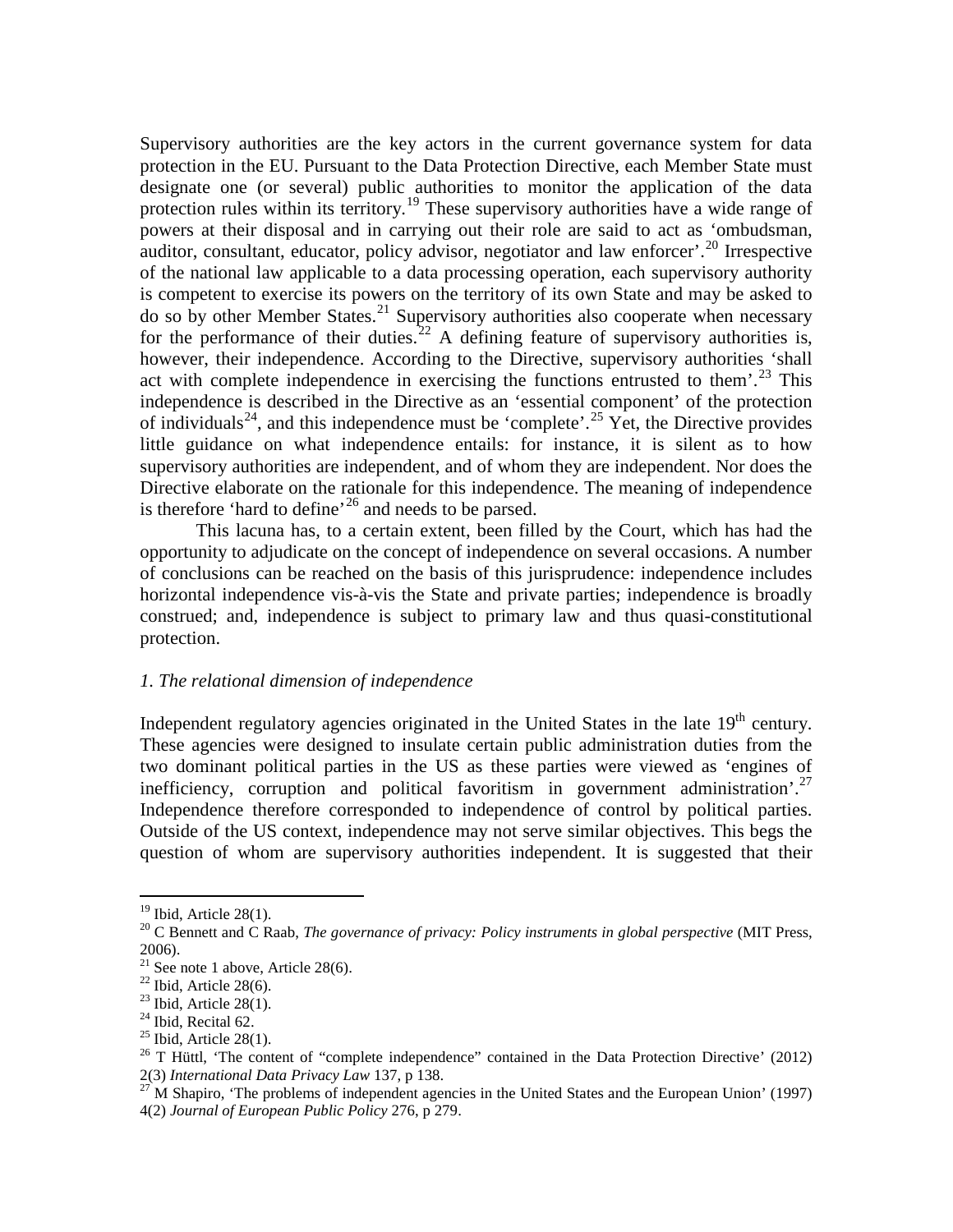independence might be broadly conceived in two ways: independence at national level (horizontal independence), or independence vis-à-vis EU institutions and agencies (vertical independence). Horizontal independence might further be sub-divided to determine whether supervisory authorities are independent of state organs, public authorities or natural and legal persons.

The Court's jurisprudence has repeatedly confirmed the horizontal independence of supervisory authorities. The Court first had the opportunity to provide guidance on the Directive's independence criterion in *Commission v Germany*. [28](#page-4-2) Pursuant to the German system, federal and regional supervisory authorities were divided into two categories: those with responsibility for monitoring the application of data protection rules by public sector bodies, and those with responsibility for overseeing the compliance of private sector bodies and public bodies acting in a market capacity. This latter category – the authorities responsible for monitoring compliance by private entities and state entities acting in a market capacity – were subject to state scrutiny while authorities overseeing public sector bodies were subject to no state oversight and were responsible only to their respective parliaments.

The Commission advocated a broad interpretation of 'independence' and argued that the state scrutiny of supervisory authorities monitoring the data protection compliance of market-based entities was incompatible with the 'complete independence' of these authorities. Complete independence, according to the Commission, entailed freedom from any influence, whether that influence was from other public authorities or from outside the administration.<sup>[29](#page-5-0)</sup> The Federal Republic of Germany proposed a narrow, functional approach pursuant to which supervisory authorities must simply be independent of bodies which are under their supervision, and not independent of other state scrutiny.<sup>[30](#page-5-1)</sup> The Advocate General offered a third approach to defining independence. He disagreed with Germany that the supervisory authority must be independent only of those entities it was supervising.<sup>[31](#page-5-2)</sup> However, in light of the difficulty of enumerating all the factors necessary to satisfy the independence condition, he preferred to adopt a negative approach and to examine whether the state scrutiny at issue breached this condition.<sup>[32](#page-5-3)</sup> He suggested that a purposive approach should be taken to independence and opined that state oversight serves the purpose of ensuring that supervisory authorities act in a rational, lawful and proportionate way thereby promoting the objectives of the Directive.<sup>[33](#page-5-4)</sup> He therefore opined that the Commission had failed to discharge its burden of proving that the state scrutiny had hindered the independence of supervisory authorities and jeopardised the attainment of the Directive's objectives.<sup>[34](#page-5-5)</sup>

The Court, like the Advocate General, rejected the narrow construction of independence advanced by the German government. It held that independence does not exclusively concern 'the relationship between supervisory authorities and the bodies

<span id="page-5-6"></span><sup>&</sup>lt;sup>28</sup> *European Commission v Federal Republic of Germany*, C-518/07, EU:C:2010:125.<br><sup>29</sup> Ibid, para 15.

<span id="page-5-2"></span><span id="page-5-1"></span><span id="page-5-0"></span><sup>&</sup>lt;sup>30</sup> Ibid, para 16.<br><sup>31</sup> Opinion of Advocate General Mazák in *European Commission v Federal Republic of Germany*, C-518/07, EU:C:2009:694, para 22.<br><sup>32</sup> Ibid, para 24.<br><sup>33</sup> Ibid, para 30.<br><sup>34</sup> Ibid, paras 31-35.

<span id="page-5-3"></span>

<span id="page-5-4"></span>

<span id="page-5-5"></span>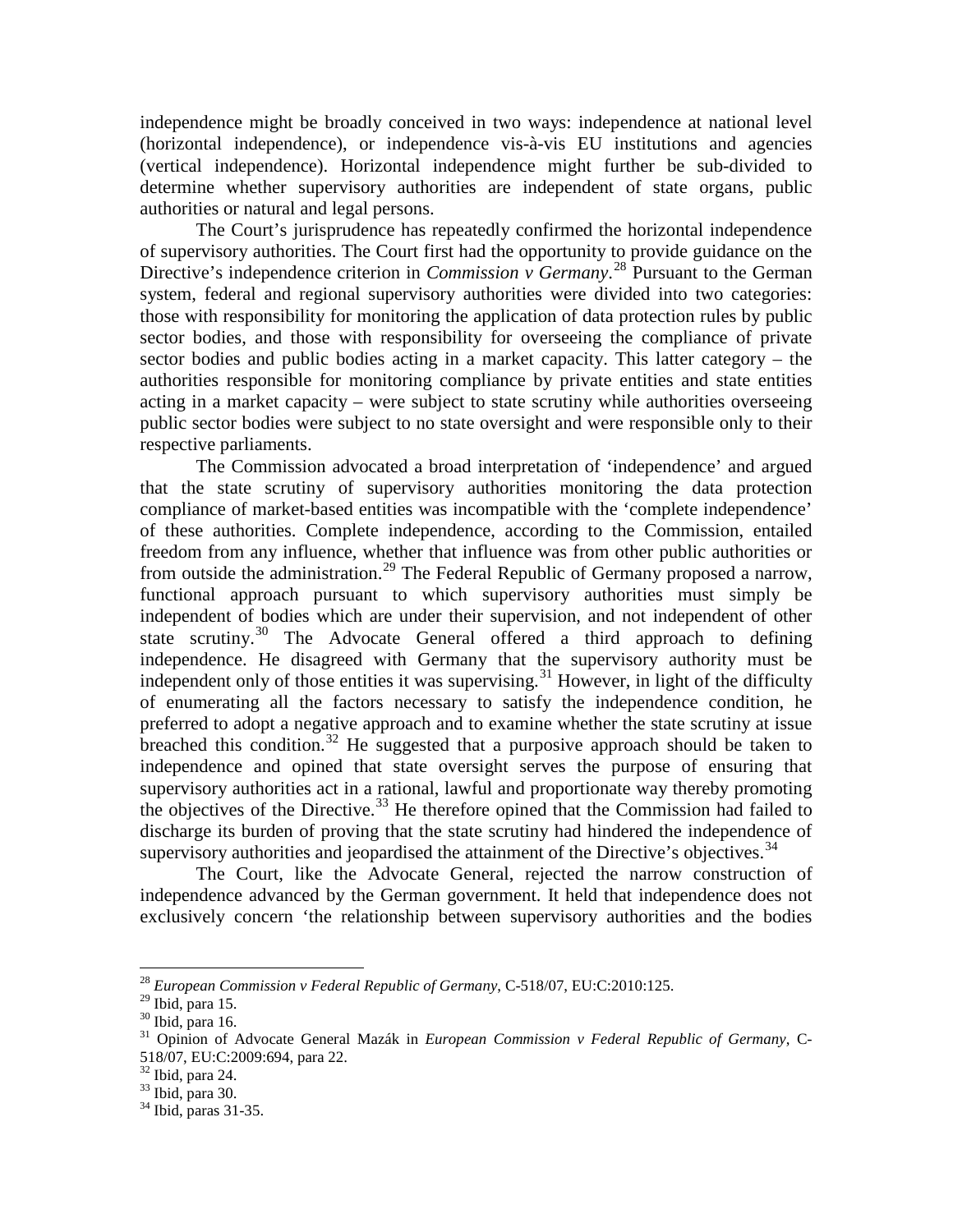subject to that supervision'.<sup>[35](#page-5-6)</sup> Rather, according to the Court, 'complete independence' necessitates 'a decision-making power independent of any direct or indirect external influence on the supervisory authority'.<sup>[36](#page-6-0)</sup> The Court, unlike the Advocate General, did not deem it necessary for the Commission to provide evidence that oversight might hinder the ability of the supervisory authorities to act with complete independence. Rather, it held that 'the mere risk that scrutinising authorities could exercise a political influence over the decisions of the supervisory authorities is enough to hinder the latter authorities' independent performance of their tasks'.[37](#page-6-1)

The Court affirmed this horizontal independence in *Commission v Austria*. [38](#page-6-2) Austria's supervisory authority (the DSK) followed the Austrian 'mixed council' administrative model. It was comprised of six members, five of whom were proposed by the Austrian *Lander*, the President of the Supreme Court and authorities representing various professional interests while the sole remaining member – the 'managing member' – was a lawyer working in the federal public administration. DSK members were appointed by the Federal President and the DSK's office was established by the Federal Chancellor, who retained the right to be informed at all time of all aspects of the DSK's work. The Commission initiated infringement proceedings against Austria on the basis that this administrative model was incompatible with the independence of supervisory authorities. Once again the Court agreed, re-iterating that independence is compromised not only by direct influence in the form of instructions but also by any indirect influence which is liable to have an effect on a supervisory authority's decisions.<sup>[39](#page-6-3)</sup> Such independence was lacking in a system where the managing member in charge of the dayto-day operations of the DSK is a federal official, and the managing member's activities 'can be supervised by his hierarchical superior'. [40](#page-6-4)

While it has been suggested that a 'one-size-fits-all' global standard for independence is undesirable given national cultural and legal specificities<sup>[41](#page-6-5)</sup>, there is doctrinal consensus that horizontal independence of supervisory authorities from organs of the state serves a number of legitimate objectives. Such independence should prevent the State from acting to pursue political objectives, as occurred when the term of office of the Hungarian Data Protection Commissioner was abruptly brought to a premature end in the context of a reorganisation of the supervisory authority in  $2011<sup>42</sup>$  $2011<sup>42</sup>$  $2011<sup>42</sup>$  Moreover, such independence prevents the State from applying data protection law to pursue its selfinterest. In *Commission v Germany* the Court suggested that the government may have an interest in data processing operations if it is contractually involved with a private party (for instance, through public-private partnerships) or would like access to private

<span id="page-6-2"></span><span id="page-6-1"></span>

<span id="page-6-7"></span><span id="page-6-0"></span><sup>&</sup>lt;sup>35</sup> See note 28 above, para 19.<br><sup>36</sup> Ibid.<br><sup>37</sup> Ibid, para 36.<br><sup>38</sup> *European Commission v Republic of Austria*, Case C- 614/10, EU:C:2012:631.<br><sup>39</sup> Ibid, para 43.

<span id="page-6-5"></span><span id="page-6-4"></span><span id="page-6-3"></span><sup>&</sup>lt;sup>40</sup> Ibid, para 48.<br><sup>41</sup> Kuner et al suggest that it is necessary to consider 'the complete legal and political structure of a country before determining whether its data protection regulator is independent' as in some countries a supervisory authority will have more 'clout' if situated within rather than outside a government ministry. Editorial, 'The Intricacies of Independence' (2012) 2(1) *International Data Privacy Law* 1, p 1. 42 *Commission v Hungary,* C-288/12, EU:C:2014:237.

<span id="page-6-6"></span>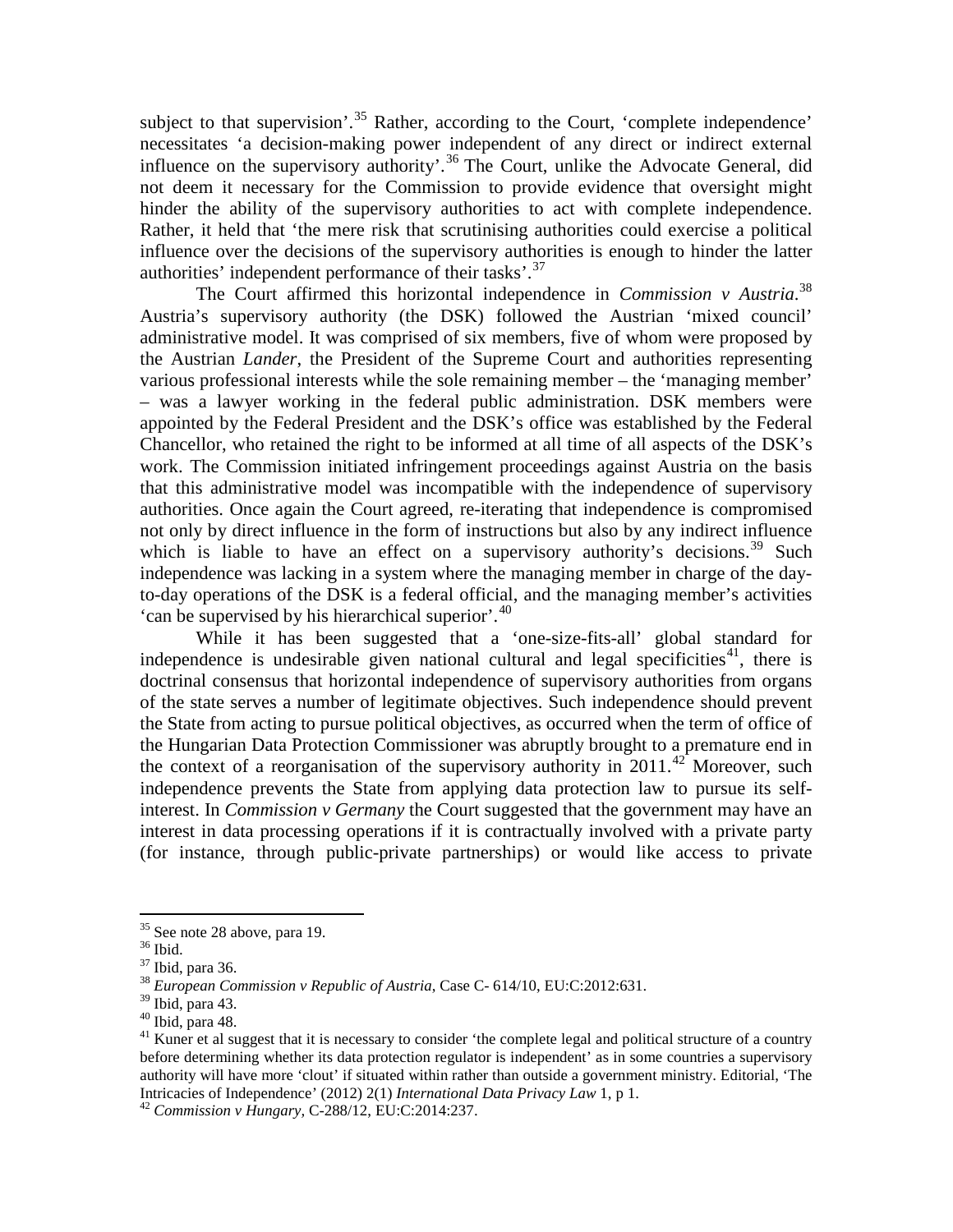databases to fulfil its functions.<sup>[43](#page-6-7)</sup> Furthermore, it might be argued that the placement of a supervisory authority within a government ministry may lead to 'administrative supervision' by the ministry and that this in turn may lead to 'anticipatory disobedience' by the supervisory authority.<sup>[44](#page-7-0)</sup> The Court has confirmed however that the overriding objective of such independence is to ensure the reliable and effective oversight of data protection compliance and thus to 'strengthen the protection of individuals and bodies affected by the decisions of [supervisory] authorities'.<sup>[45](#page-7-1)</sup>

This independence must however be counter-balanced by the accountability of supervisory authorities. Szydlo suggests that a failure to ensure such accountability will lead to conflicts in Member States with hierarchical administration models, and thus breach the national identity clause in Article  $4(2)$  TEU.<sup>[46](#page-7-2)</sup> This requirement for oversight stems from the idea that in a democratic society there is a chain of delegation of powers and corresponding accountability between citizens and political actors (government and parliament) and political actors and administrative actors (such as government departments or agencies). Political actors, acting as principals, can delegate to agencies, acting as agents, but remain ultimately accountable to citizens for agency actions. [47](#page-7-3) Supervisory authorities may be 'accountable' in various ways ranging from statutory accountability (as they must act within defined statutory limits, and follow strict and transparent rules in exercising their tasks and powers) to personal accountability (an office-holder could be dismissed in cases of serious misconduct). It would also appear reasonable to assume that State organs can exercise oversight vis-à-vis supervisory authorities, for instance, through reporting obligations at defined intervals, or through limited supervision to ensure that a supervisory authority is acting within the confines of its mandate and in accordance with its obligations. Judicial oversight constitutes a final backstop to ensure the legality of supervisory authority actions and their compliance with the State's international legal obligations. [48](#page-7-4) Indeed, as Zemánek rightly emphasises, the Union law prerequisites of independence:

do not cut national authorities off from their social responsiveness (requirements of transparency in public, statutory basis of appointment of the authority's management, competence and accountability vis-à-vis the national parliaments), nor from the check of legality (their decisions may be appealed against through the national courts).<sup>[49](#page-7-5)</sup>

<span id="page-7-0"></span><sup>&</sup>lt;sup>43</sup> See note 28 above, para 35.<br><sup>44</sup> P Schütz, 'Comparing formal independence of data protection authorities in selected EU member states', Conference paper for the 4<sup>th</sup> Biennial ECPR Standing Group for Regulatory Governance Conference 2012, p 13. See also, M Szydło, 'Principles underlying independence of national data protection authorities:

<span id="page-7-1"></span><sup>&</sup>lt;sup>45</sup> Maximillian Schrems v Data Protection Commissioner, C-362/14, EU:C:2015:650, para 41; note 28 above, para 25;note 38 above, para 48.

<span id="page-7-6"></span><span id="page-7-3"></span><span id="page-7-2"></span><sup>&</sup>lt;sup>46</sup> See note 44 above, p 1822.<br><sup>47</sup> D Curtin, 'Holding (Quasi-)Autonomous EU Administrative Actors to Public Account' (2007)13(4) European Law Journal 523, p 525; See Schütz note 44 above, p 4.

<span id="page-7-4"></span><sup>&</sup>lt;sup>48</sup> A Balthasar, "Complete Independence" of National Data Protection Supervisory Authorities – Second Try' (2013) 9(3) Utrecht Law Review 26, 34.

<span id="page-7-5"></span><sup>49</sup> J Zemánek, 'Case C-518/07, *European Commission* v. *Federal Republic of Germany*, Judgment of the Court of Justice (Grand Chamber) of 9 March 2010 ECR I-1885 (2012) *Common Market Law Review* 1755, p 1767.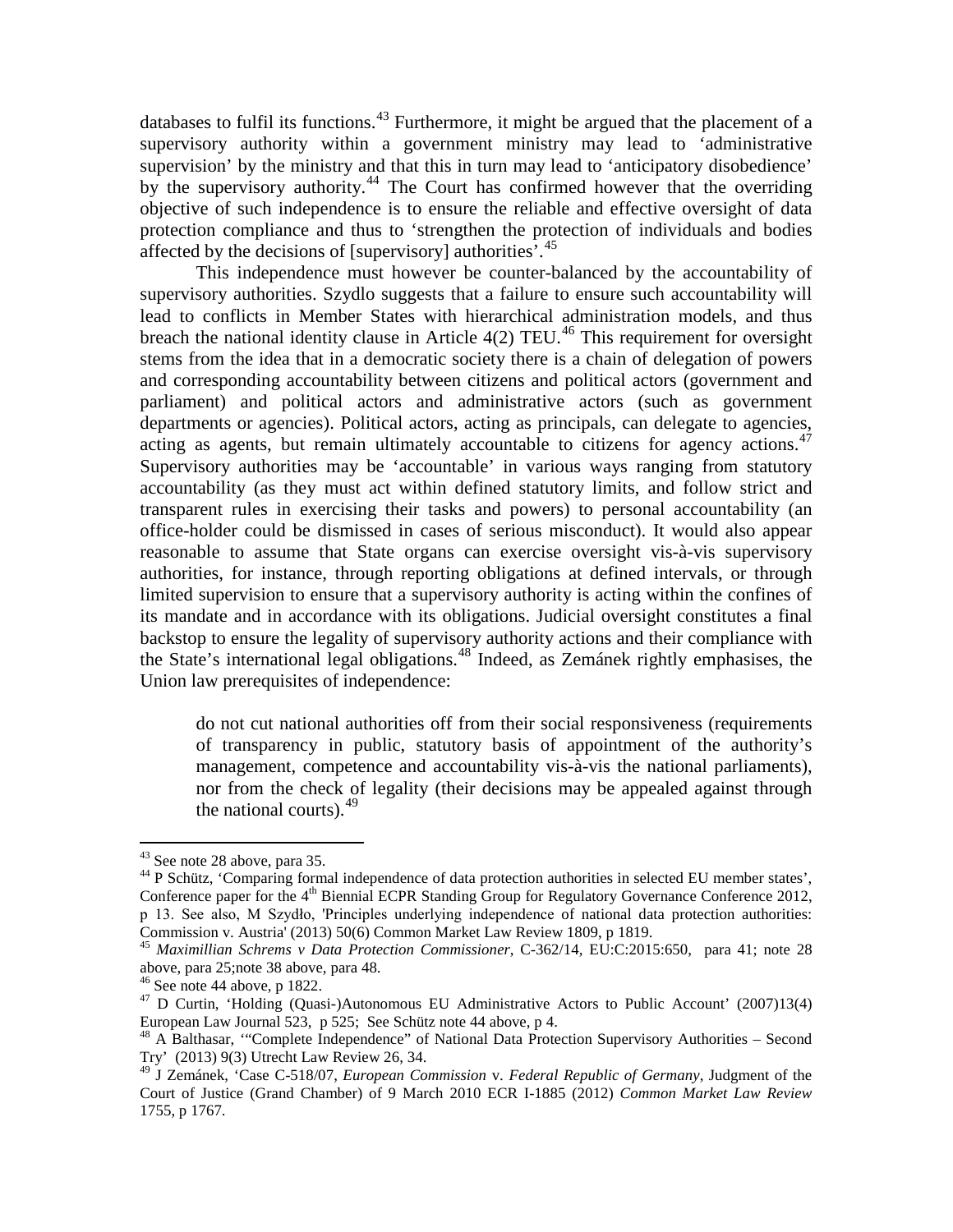More controversial is the extent of the vertical independence of supervisory authorities vis-à-vis EU institutions and agencies. Supervisory authorities have a hybrid status in the European legal order in so far as they are 'attached to constitutional frameworks of the Member States as well as to that of the European Union'.[50](#page-7-6) In *Schrems* the Court recalled the importance of independent supervisory authorities and held that the existence of a Commission decision adopted pursuant to the Directive does not preclude supervisory authorities from examining the compatibility of the same data processing activities with the Directive when they receive a complaint.<sup>[51](#page-8-0)</sup> Although, in accordance with established EU law, only the Court has jurisdiction to declare EU acts invalid<sup>[52](#page-8-1)</sup>, supervisory authorities are thus ostensibly not bound by the data protection decisions of the EU Commission and appear to have some level of vertical independence vis-à-vis EU institutions. Whether this vertical independence of supervisory authorities is an essential component of data protection law will become a live issue following the entry into force of the GDPR, as shall be discussed below.

#### *2. A broad interpretation of the notion of 'independence'*

Beyond the question of 'relational independence', that is who supervisory authorities are independent of, the Data Protection Directive is also silent as to the requirements of independence. The Court has thus far focused on what has been labelled 'legal' independence – how supervisory authorities are 'set up and structured' so as to be free of undue interference.<sup>[53](#page-8-2)</sup> This 'legal' independence incorporates aspects of functional and organisational independence and while there is no exhaustive list of the requirements of independence, a number of criteria can be deduced from the Court's jurisprudence.

First, there should be no direct or indirect external influence on the supervisory authority and the supervisory authority should neither take nor seek instructions relating to the performance of its duties.<sup>[54](#page-8-3)</sup> In practice, this means that the decisions and other actions of the supervisory authority cannot be made subject to prior approval or be overruled (with the exception of overruling by a court or other pre-established appellate body) and that no other entity can 'decisively influence the supervisory authorities' decisions and other actions, in particular by setting standards for their decisions and actions'.<sup>[55](#page-8-4)</sup> In finding that the level of independence of German supervisory authorities fell short of the requisite standard in *Commission v Germany*, the Court highlighted that the decisions of supervisory authorities could be cancelled and replaced in certain circumstances. [56](#page-8-5) The supervisory authority should therefore have organisational independence (for instance, a separate legal personality so that it is not legally part of another public body); independent personnel who are not employed by other public bodies; and adequate financial and informational resources. The Court elaborated on the

<span id="page-8-6"></span><sup>50</sup> H Hijmans, *The EU as a constitutional guardian of internet privacy and data protection*, PhD thesis, University of Amsterdam, 2016, downloaded from UvA-DARE, the institutional repository of the University of Amsterdam (UvA), http://hdl.handle.net/11245/2.169421, p 287.

<span id="page-8-1"></span><span id="page-8-0"></span><sup>&</sup>lt;sup>51</sup> See note 45 above, para 57.<br>
<sup>52</sup> Foto-Frost v Hauptzollamt Lübeck-Ost, C-314/85, EU:C:1987:452.<br>
<sup>53</sup> See note 41 above, p 1.<br>
<sup>54</sup> See note 28 above, para 28.<br>
<sup>55</sup> See note 44 above, p 1818.<br>
<sup>56</sup> See note 28 abov

<span id="page-8-2"></span>

<span id="page-8-3"></span>

<span id="page-8-4"></span>

<span id="page-8-5"></span>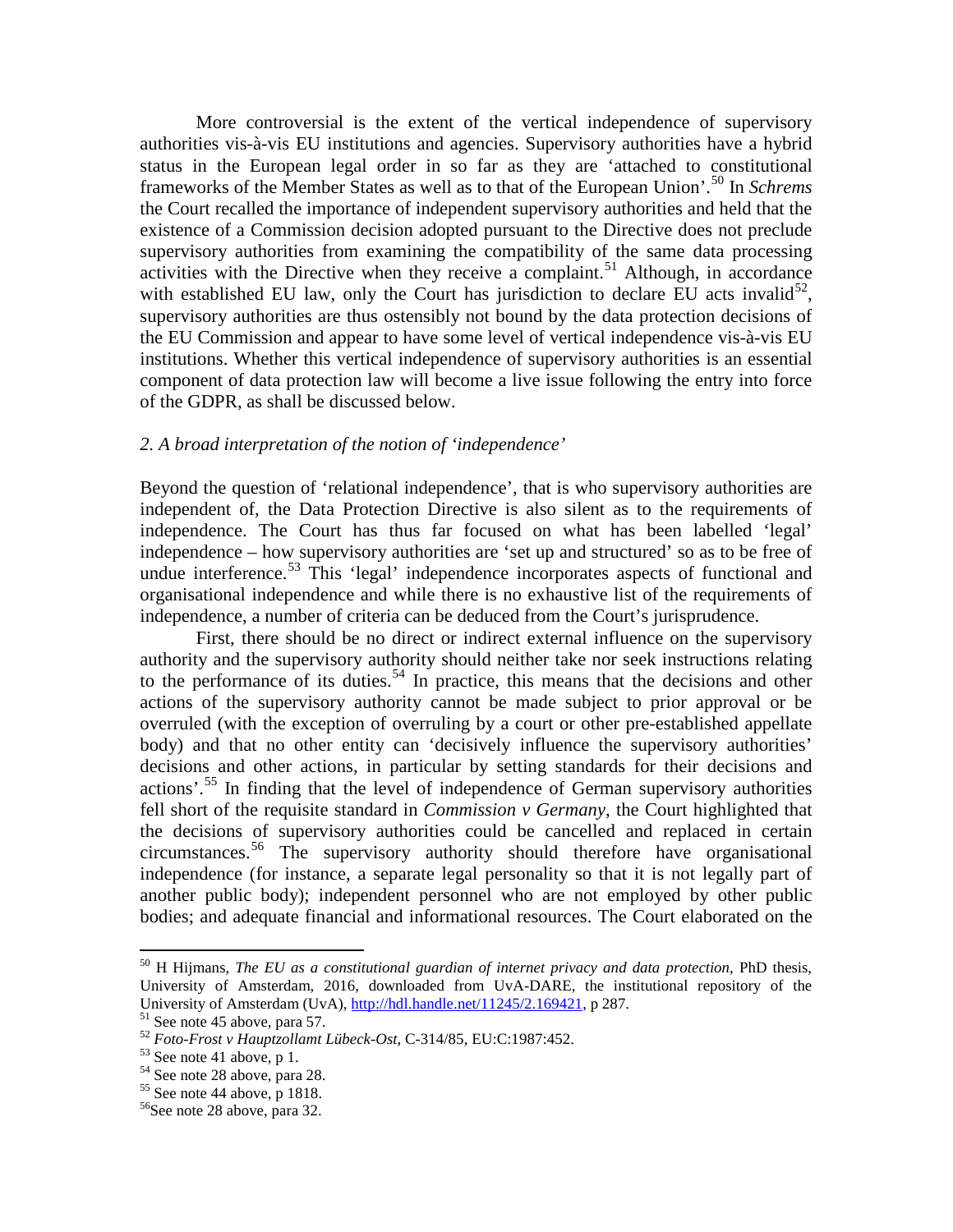financial resources requirement in *Commission v Austria*. [57](#page-8-6) Departing from its previous findings [58](#page-9-0), it acknowledged that Member States can, from a budgetary law perspective, bring the budgets of supervisory authorities under a specified ministerial department provided that the 'attribution of the necessary equipment and staff' to the supervisory authority does not impede them acting with complete independence.<sup>[59](#page-9-1)</sup> Some of these elements were lacking in the Austrian DSK, for instance the organisational overlap between the DSK and the Federal Chancellery prevented the DSK from 'being above all suspicion of partiality<sup>[60](#page-9-2)</sup> while the Court also highlighted that the right to information of the Federal Chancellor was far-reaching and 'unconditional'.<sup>[61](#page-9-3)</sup>

Despite the guidance provided by the Court, several questions remain to be clarified. For instance, although the personnel of supervisory authorities must not be employed by other public bodies, it is unclear whether this prevents supervisory authorities from hiring employees from amongst members of a national civil service. On the one hand, it might be argued that close ties with former colleagues in government and state bodies would compromise the de facto independence of the supervisory authority.<sup>[62](#page-9-4)</sup> On the other hand, the majority of supervisory authorities are publicly funded bodies and supervisory authorities might find it more difficult to attract high calibre candidates if they can neither compete with private sector salaries nor recruit from the existing public sector pool. $^{63}$  $^{63}$  $^{63}$  Such logistical problems may be exacerbated in smaller Member States, for instance, Digital Rights Ireland, an Irish civil society organisation, is challenging the independence of the Irish supervisory authority on the grounds, amongst others, that 'the Commissioner and all her office's employees are civil servants'.<sup>[64](#page-9-6)</sup>

A further issue on which clarification may be required is whether the independence of supervisory authorities is compromised by entering into working relationships with private entities. Kuner et al astutely raise this query, highlighting that in future 'there will likely be increased "outsourcing" of compliance and enforcement functions to third parties (including, for example, the management of privacy seal programmes…) with appropriate supervisory authority supervision.' They suggest that in order for such third-party managed schemes to be effective and credible, the third-parties

<span id="page-9-0"></span><sup>&</sup>lt;sup>57</sup> See note 49 above.<br><sup>58</sup> In *Commission v Germany* (see note 28 above, para 28) the Court held that the Regulation governing data processing by the EU Institutions and the Data Protection Directive must be interpreted homogenously as they are based on 'the same general concept'. The Regulation governing data processing by the EU institutions provides the EDPS with a separate budget under the general budget of the EU.<br><sup>59</sup> See note 38 above, para 58.

<span id="page-9-4"></span>

<span id="page-9-3"></span><span id="page-9-2"></span><span id="page-9-1"></span><sup>&</sup>lt;sup>60</sup> Ibid, para 36.<br><sup>61</sup> Ibid, para 29. 62 Schütz, suggests that if supervisory authority officials continue their careers later on in the civil service this may be 'highly problematic in terms of the staffs' de facto commitment, orientation and willingness to comply'. See note 44 above, p 14.

<span id="page-9-7"></span><span id="page-9-5"></span><sup>&</sup>lt;sup>63</sup> A notable exception is the UK's Information Commissioner's Office (ICO) which is funded through annual notification fees received from data controllers. See: [https://ico.org.uk/about-the-ico/our](https://ico.org.uk/about-the-ico/our-information/income-and-expenditure/)information/income-and-expenditure/ [.](https://ico.org.uk/about-the-ico/our-information/income-and-expenditure/) [64](https://ico.org.uk/about-the-ico/our-information/income-and-expenditure/) E Edwards, 'Independence of Data Protection Commissioner Questioned', Irish Times, 28 January 2016.

<span id="page-9-6"></span>Available at: [http://www.irishtimes.com/business/technology/independence-of-data-protection](http://www.irishtimes.com/business/technology/independence-of-data-protection-commissioner-questioned-1.2513682)[commissioner-questioned-1.2513682](http://www.irishtimes.com/business/technology/independence-of-data-protection-commissioner-questioned-1.2513682) .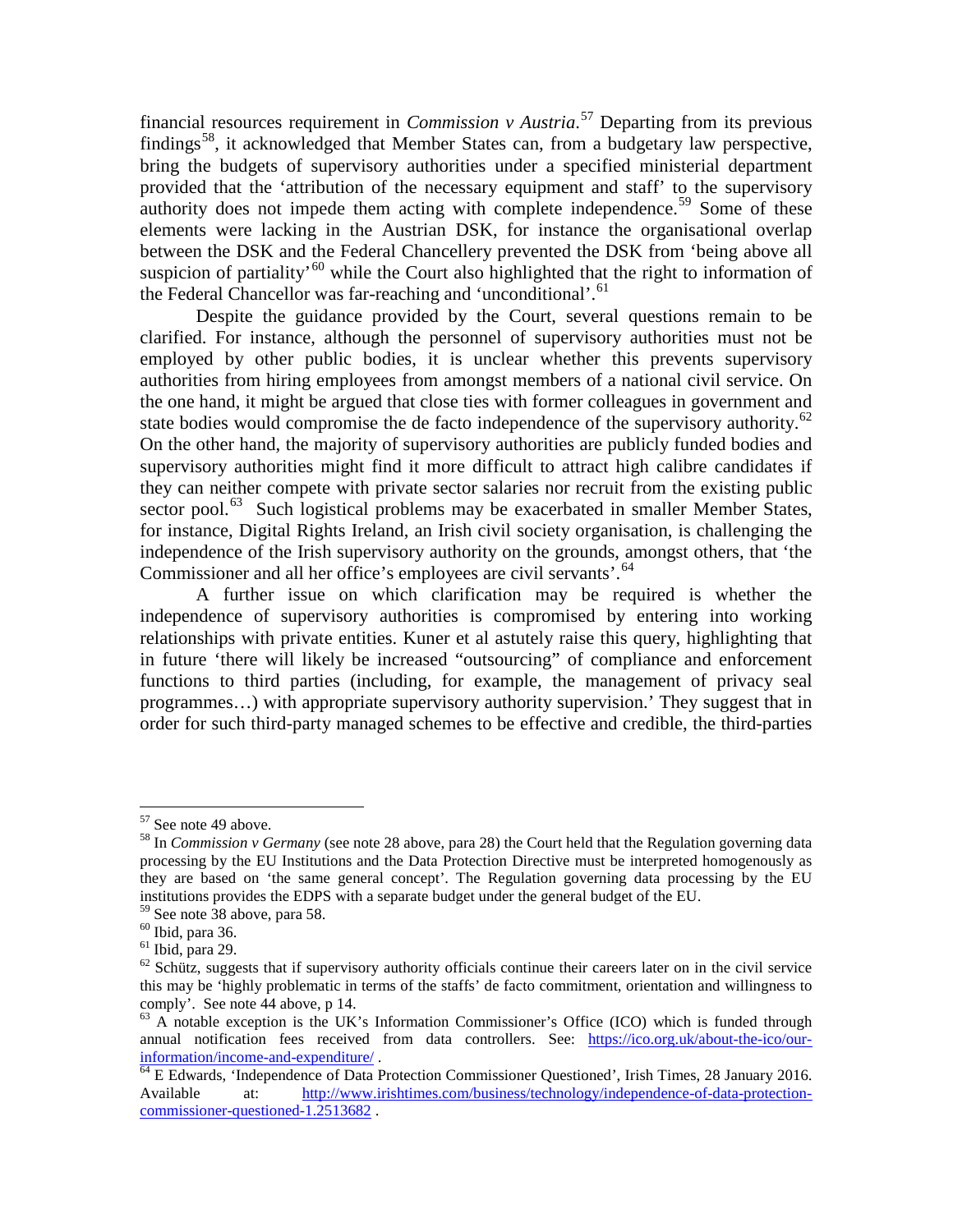themselves must be 'seen to enjoy a high level of impartiality and independence from both governments and private sector interests'.<sup>[65](#page-9-7)</sup>

Of more pressing concern perhaps is the ongoing uncertainty regarding the degree of discretion, and thus independence, supervisory authorities enjoy when exercising their powers. In particular, the extent of a supervisory authority's discretion to determine what data protection violations to pursue, and how best to remedy these violations, remains contested. It would appear that some supervisory authorities wish to take a *de minimis*  approach to data protection enforcement. A Dutch tribunal made a reference to the Court querying whether such an approach is compatible with the Directive. It asked whether supervisory authorities are permitted to set priorities which result in no enforcement 'where only an individual or a small group of persons submits a complaint alleging a breach of the directive'.<sup>[66](#page-10-0)</sup> This reference was unfortunately withdrawn before the Court had the opportunity to provide a reply.[67](#page-10-1) Such a *de minimis* approach would however ostensibly deprive data subjects of their data protection rights pursuant to the EU data protection rules and, potentially, their right to an effective remedy in accordance with Article 47 of the EU Charter.

This situation – where a supervisory authority rejects individual or small group complaints outright in order to pursue more strategic issues – might be distinguished from a situation where enforcement resources are prioritised following a holistic assessment of the merits of a particular case. Some supervisory authorities have indicated that they may prioritise, or would wish to prioritise, their enforcement resources based on the circumstances of each individual complaint. For example, the UK's Information Commissioner's Office (ICO) may exercise discretion as to whether or not to initiate enforcement action against a data controller following a data protection breach. In exercising this discretion it considers the severity of the breach, how the data controller has dealt with the concerns raised before it and the context of the infringement.<sup>[68](#page-10-2)</sup> Similarly, the Irish Data Protection Commissioner has lamented the diversion of resources from systemic and strategic enforcement priorities to deal with individual complaints. While recognising that individual complaints may entail embarrassment and distress for data subjects, she queried whether each complaint merits a resource intensive investigation and decision, particularly when the data controllers concerned had already taken steps to remedy their breach. The Commissioner suggested that such formal findings may benefit 'digital ambulance chasers' rather than individual data subjects.<sup>[69](#page-10-3)</sup>

It might be argued that such a resource-sensitive approach to formal enforcement – whether used systematically or only on occasion – would put the Irish Data Protection Commissioner (and, by analogy, the ICO) 'on a collision course with the European

<span id="page-10-4"></span><span id="page-10-0"></span><sup>&</sup>lt;sup>65</sup> See note 41 above, p 1.<br><sup>66</sup> Request for a preliminary ruling from the Raad van State (Netherlands), lodged on 24 April 2015 (Case C-192/15)[2015] OJ C236/26.

<span id="page-10-1"></span><sup>&</sup>lt;sup>67</sup> T. D. Rease and P. Wullems v College bescherming persoonsgegevens, C-192/15, EU:C:2015:861.<br><sup>68</sup> ICO, 'How we deal with complaints and concerns: a guide for data controllers', 1 April 2014. Available

<span id="page-10-2"></span>at: [https://ico.org.uk/media/for-organisations/documents/1561/how-we-deal-with-complaints-and-concerns-](https://ico.org.uk/media/for-organisations/documents/1561/how-we-deal-with-complaints-and-concerns-a-guide-for-data-controllers.pdf)a-guide-for-data-controllers.pdf .<br>
<sup>[69](https://ico.org.uk/media/for-organisations/documents/1561/how-we-deal-with-complaints-and-concerns-a-guide-for-data-controllers.pdf)</sup> See note 64 above.

<span id="page-10-3"></span>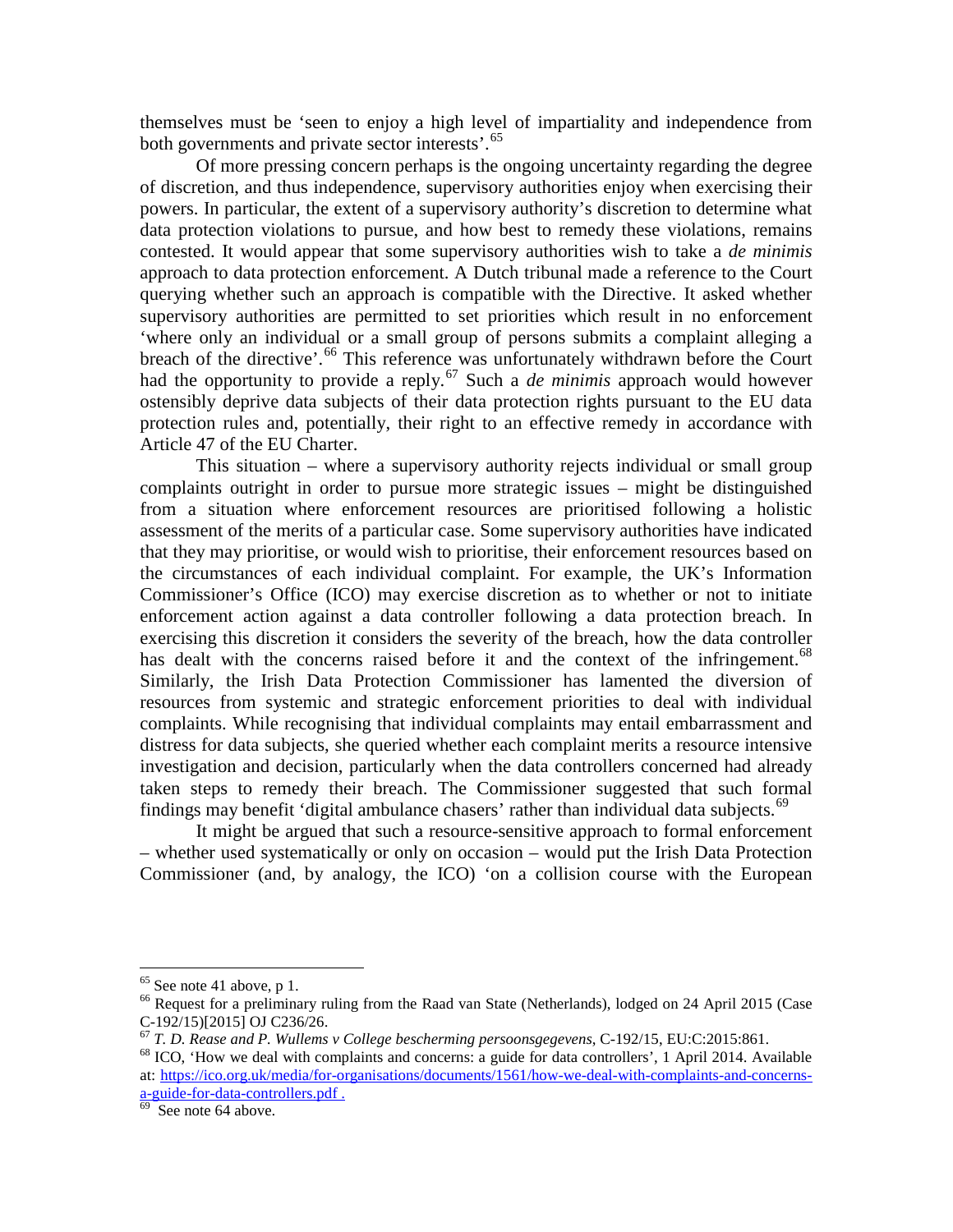Commission and the Court'.[70](#page-10-4) This view could be supported by the Article 29 Working Party's statement that 'rights granted to the data subject by EU law should be respected regardless of the level of the risks which the latter incur through the data processing involved<sup> $71$ </sup> and the Court's finding that an interference with data protection rights does not depend on whether there has been any material harm or inconvenience to an individual.<sup>[72](#page-11-1)</sup> Yet, a supervisory authority may argue to the contrary that rights continue to be respected and upheld even when formal enforcement resources are prioritised. Such prioritisation may, in fact, lead to a more efficient and effective system of rights protection: the data protection rights of individuals are secured through informal channels where possible and, where not possible, formal resource-intensive proceedings are initiated. The GDPR seems to be support this latter view by leaving the possibility for 'amicable settlement' between controllers and a supervisory authority open. It suggests that when a supervisory authority, which should act as the lead authority in the case of cross-border processing matters, is dealing with a purely domestic matter, the supervisory authority should 'seek an amicable settlement with the controller' and then subsequently exercise its full range of powers if the amicable settlement proves unsuccessful.<sup>[73](#page-11-2)</sup>

#### *3. The 'constitutionalisation' of independence*

The expansive and strict interpretation of the notion of independence by the Court has attracted doctrinal debate and criticism.<sup>[74](#page-11-3)</sup> First, the legal basis for such an obligation has been challenged: Zemánek queries whether 'the obligation of Member States to exempt supervisory authorities from their executive hierarchies [can] be based merely on an act of secondary legislation of the Union without its express authorization in the Treaty?<sup>[75](#page-11-4)</sup> This is particularly so in light of the impact 'complete independence' has on existing administrative structures and balances of power at State level.<sup>[76](#page-11-5)</sup> Furthermore, the Court's interpretation of 'independence' has been criticised for failing to differentiate sufficiently between oversight of public and private sector data processing activities. Balthasar suggests that the 'institutional safeguards needed for a public authority to "act objectively and impartially" with regard to private persons most probably differ fundamentally from those needed with regard to other, in particular higher ranking, public authorities'. [77](#page-11-6) He thus implies that the Court has left little leeway to interpret this concept more restrictively in future when the oversight by supervisory authorities of private sector processing activities is at stake. The desirability of such a distinction between public and private sector data processing operations, and the stringency of their oversight, must however be

 $70$  F Logue, 'Data protection chief must not distance herself from complaints', Irish Times, 9 August 2016. Available at: http://www.irishtimes.com/business/technology/data-protection-chief-must-not-distance-<br>herself-from-complainants-1.2750669

<span id="page-11-0"></span> $\frac{1}{71}$  Article 29 Data Protection Working Party, 'Statement on the Role of a Risk-based Approach in Data Protection Legal Frameworks', adopted on 30 May 2014 (WP218), p 3.<br><sup>72</sup> See note 8 above, para 33

<span id="page-11-3"></span><span id="page-11-2"></span><span id="page-11-1"></span><sup>&</sup>lt;sup>73</sup> See note 1 above, recital 131.<br><sup>74</sup> See note 44 above, p 1825.<br><sup>75</sup> See note 49 above, p 1762.<br><sup>76</sup> See note 49 above, p 1755.<br><sup>77</sup> See note 48 above, p 28 fn 9.

<span id="page-11-4"></span>

<span id="page-11-5"></span>

<span id="page-11-6"></span>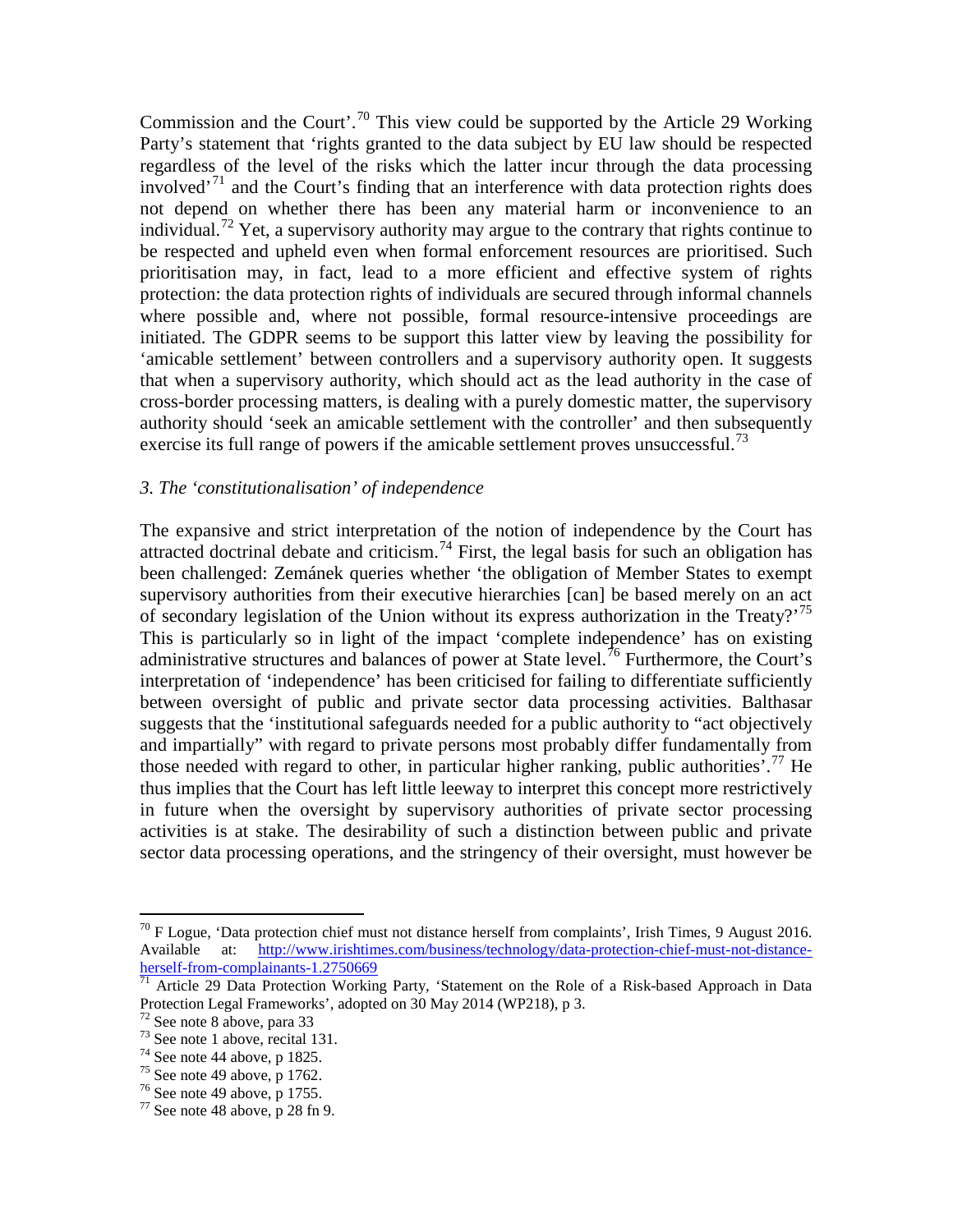questioned in light of data-sharing and the blurring of boundaries between these two sectors.<sup>[78](#page-11-0)</sup>

Perhaps the most significant critique of the Court's stringent interpretation of this notion of independence is that it is out of line with other areas of law and thus arbitrarily offers data protection an elevated level of protection when compared to other fundamental rights. In *Commission v Austria* the Court dismissed the argument that because a supervisory authority is sufficiently independent to satisfy the criteria for judicial independence pursuant to Article 267 TFEU, it should satisfy the criteria for independence for data protection purposes.<sup>[79](#page-12-0)</sup> Instead, it emphasised that the term 'complete independence' must be given an 'autonomous interpretation' based on the actual wording of the provision and the aims and scheme of the Data Protection Directive.<sup>[80](#page-12-1)</sup> While it could be argued that a literal interpretation of the term 'complete independence' necessitates such a broad construction<sup>81</sup>, it could equally be claimed that, taken to its logical conclusion, this strict interpretation leads to an untenable practical outcome. As Balthasar highlights, if the independence of courts falls short of that of a supervisory authority then judicial review of supervisory authority actions by courts would, in itself, indirectly but effectively compromise the independence of supervisory authorities.<sup>[82](#page-12-3)</sup> Balthasar thus reaches the damning conclusion that the 'horizontal negative impact' of this strict definition of independence in the data protection context 'seems to be a price which is (too) high for a "premium class" institutional protection of one single fundamental right (which does not even belong to the indispensable essence of human rights). $^{83}$  $^{83}$  $^{83}$ 

It is interesting to note that other rights recognised in the EU Charter, for instance the employment rights protected under Title IV or the right to property protected in Article 17, are subject only to judicial protection and not also to protection by independent specialised bodies with the same institutional safeguards as supervisory authorities. Furthermore, this facet of the protection of the right to data protection has been given primary law status through its incorporation in Article 16(2) TFEU and by anchoring the independence of supervisory authorities to the right to data protection. The Court has affirmed that the independence of supervisory authorities is derived from primary law.<sup>[84](#page-12-5)</sup> However, one might note that the requirement of '*complete* independence' of supervisory authorities is not visible in the 'more realistic' wording of the Charter<sup>[85](#page-12-6)</sup>, leaving potential scope for a less onerous interpretation of the concept of independence in the future.

#### *B. Regulatory arbitrage between independent supervisory authorities*

<span id="page-12-7"></span>A second notable feature of the current system of data protection governance linked, albeit perhaps only indirectly, to the independence of supervisory authorities is that there

<span id="page-12-0"></span><sup>&</sup>lt;sup>78</sup> Z Bauman and D Lyon, *Liquid Surveillance:* A Conversation (Wiley, 2012).<br>
<sup>79</sup> See note 38 above, para 39.<br>
<sup>80</sup> Ibid, para 40.<br>
<sup>81</sup> See note 44 above, p 1818.<br>
<sup>82</sup> See note 48 above, p 29.<br>
<sup>83</sup> Ibid, 31.<br>
<sup>84</sup> S

<span id="page-12-1"></span>

<span id="page-12-2"></span>

<span id="page-12-3"></span>

<span id="page-12-4"></span>

<span id="page-12-6"></span><span id="page-12-5"></span>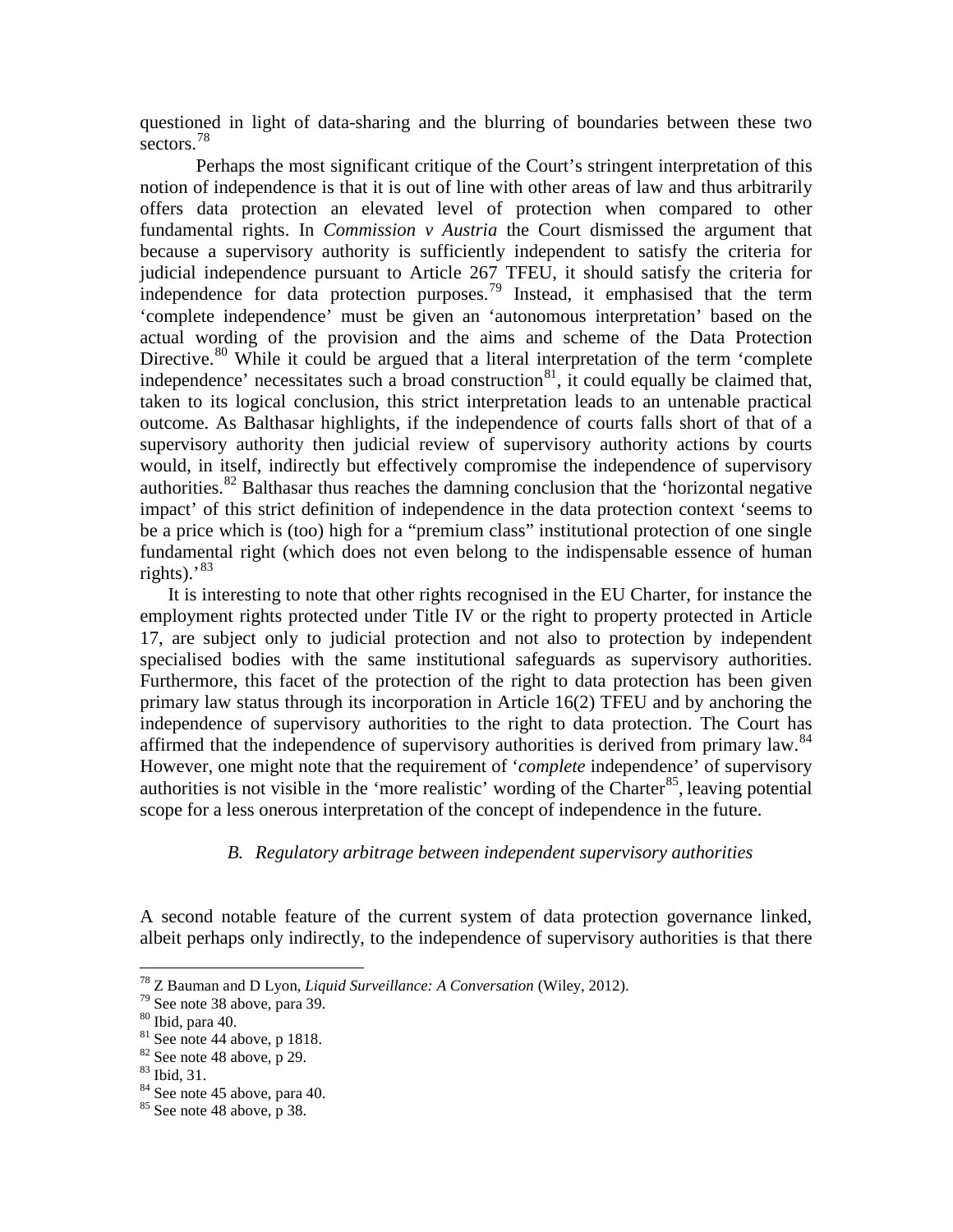is significant 'regulatory arbitrage' between these institutions. Pursuant to the system established by the Data Protection Directive, each national supervisory authority is responsible for the enforcement of data protection law within its own territory.<sup>[86](#page-12-7)</sup> As a result, supervisory authorities work, to a large extent, independently of one another and of vertical oversight by the European Commission or other EU institutions. Despite its name, the European Data Protection Supervisor (EDPS) has no centralised power of supervision over supervisory authorities: it is responsible solely for ensuring that EU institutions and agencies comply with the rules governing personal data processing applicable to the EU Institutions.<sup>[87](#page-13-0)</sup> Likewise, the Article 29 Working Party, a body comprised of a representative of each of the national supervisory authorities, should, according to its mandate, act merely in an advisory capacity.<sup>[88](#page-13-1)</sup> This lack of centralised oversight and coordination of the activities of the supervisory authorities has proven to be problematic in two particular ways: it has led, firstly, to suboptimal enforcement of the data protection rules in transnational contexts, and, secondly, to regulatory arbitrage between independent supervisory authorities who wish to tackle the same data processing problems in distinct ways.

In transnational situations implicating multiple supervisory authorities the current decentralised system of enforcement by independent Supervisory authorities has come under pressure. This is because cooperation between supervisory authorities is 'not "institutionalised" through clear rules and strict time frames but takes place at a rather informal level'.<sup>[89](#page-13-2)</sup> This is best illustrated by reference to the response of supervisory authorities to Google's 2012 changes to its privacy policy. Following these changes, Google's distinct privacy policies for each of its services (for instance, services such as Gmail, Google +, Google Maps and YouTube) were replaced by a merged privacy policy applicable to all Google's services. While this change had the potential to benefit users by providing them with a single comprehensive document outlining Google's privacy policy for all services, it also risked falling foul of data protection principles.

<span id="page-13-5"></span>Google was initially contacted by the Article 29 Working Party prior to the enactment of these changes, and asked to stall the roll-out of its new policy while a coordinated procedure, led by the French supervisory authority (the Commission Nationale de l'Informatique et des Libertés – CNIL), was undertaken.<sup>[90](#page-13-3)</sup> Following this initial investigation, during which the CNIL sent Google two questionnaires 'on behalf of the Article 29 Working Party'<sup>91</sup>, the Article 29 Working Party then composed a letter to

<span id="page-13-0"></span><sup>&</sup>lt;sup>86</sup> See note 1 above, Article 28(1).<br><sup>87</sup> Article 41, Regulation (EC) No 45/2001 of the European Parliament and of the Council of 18 December 2000 on the protection of individuals with regard to the processing of personal data by the Community institutions and bodies and on the free movement of such data [2001] OJ L8/1.

<span id="page-13-1"></span><sup>88</sup> See note 1 above, Article 29(1).

<span id="page-13-2"></span><sup>89</sup> A Giurgiu and TA Larsen, 'Roles and Powers of National Data Protection Authorities' 2016 (3) European Data Protection Law Review 342, p 344.

<span id="page-13-3"></span><sup>&</sup>lt;sup>90</sup> Article 29 Data Protection Working Party, Letter to Google Inc. CEO Larry Page, 2 February 2012, Ref.<br>Ares (2012)123126-02/02/2012, available at: http://ec.europa.eu/justice/data-protection/article-Ares (2012)123126-02/02/2012, available at: http://ec.europa.eu/justice/data-protection/article-<br>29/documentation/other-document/files/2012/20120202\_letter\_google\_privacy\_policy\_en.pdf

<span id="page-13-4"></span> $\frac{29}{91}$  $\frac{29}{91}$  $\frac{29}{91}$  Letter from CNIL President Isabel Falque-Pierrotin to Google Inc CEO Larry Page, 27 February 2012, available at: [http://ec.europa.eu/justice/data-protection/article-29/documentation/other](http://ec.europa.eu/justice/data-protection/article-29/documentation/other-document/files/2012/20120227_letter_cnil_google_privacy_policy_en.pdf)[document/files/2012/20120227\\_letter\\_cnil\\_google\\_privacy\\_policy\\_en.pdf](http://ec.europa.eu/justice/data-protection/article-29/documentation/other-document/files/2012/20120227_letter_cnil_google_privacy_policy_en.pdf) .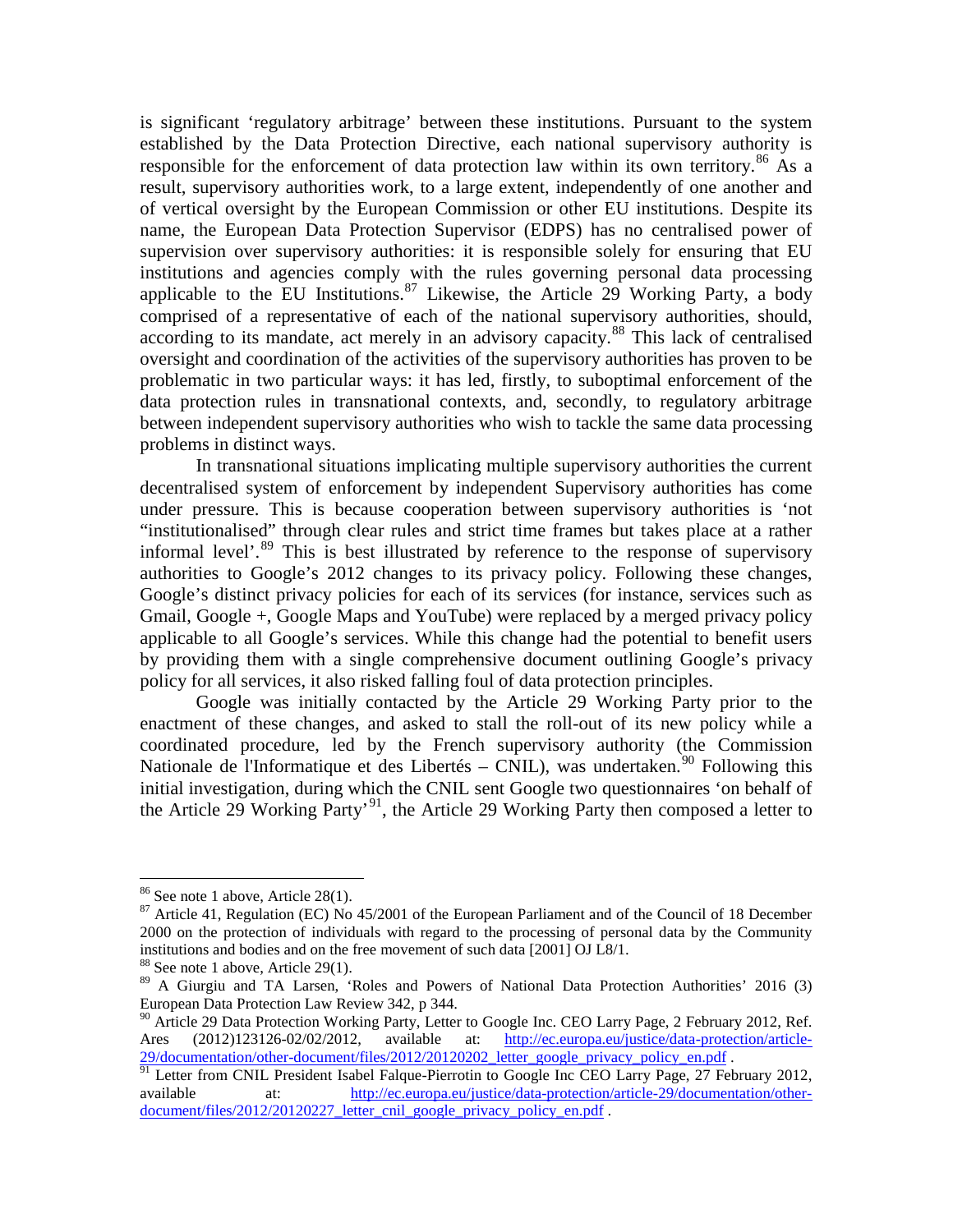Google outlining its main findings.<sup>[92](#page-13-5)</sup> In particular, the Article 29 Working Party highlighted two main shortcomings of this revised, amalgamated policy. First, it suggested that the policy lacked transparency as it provided users with vague and incomplete information regarding their personal data processing.<sup>[93](#page-14-0)</sup> Secondly, it suggested that the aggregation of personal data of Google's users from across Google's services was incompatible with established data protection principles such as purpose limitation<sup>[94](#page-14-1)</sup> and, in some instances, lacked a legal basis. The Article 29 Working Party therefore set out a number of recommendations for Google.<sup>[95](#page-14-2)</sup> When Google failed to implement these changes after several months, the Article 29 Working Party established a taskforce with representatives from six supervisory authorities to consider the privacy policy's compliance with respective national laws. Google then met with representatives of the taskforce and identified measures it would take to fulfil the Working Party's original recommendations. Meanwhile, the six supervisory authorities also issued separate data protection recommendations to ensure compliance with national data protection rules.<sup>[96](#page-14-3)</sup> The following year, Google was notified by the Article 29 Working Party of a number of further recommendations that had been agreed by supervisory authorities.<sup>[97](#page-14-4)</sup> Google identified steps it would take to address these concerns, while continuing to engage with supervisory authorities in order to implement these changes and ensure compliance with the domestic rules. [98](#page-14-5)

This process highlights some of the shortcomings of the current system of decentralised enforcement. First, although the Data Protection Directive was enacted as an instrument of maximum harmonisation to facilitate the free flow of personal data in the EU by limiting national legislative divergences<sup>99</sup>, this procedure gives the impression that data controllers must still comply with distinct laws and enforcement procedures across EU Member States. For instance, in the context of this investigation the CNIL lamented that, contrary to Google's suggestion, it had failed to 'pre-brief' all authorities, and that those that were informed only heard about the changes a few days before they were publicly announced.<sup>[100](#page-14-7)</sup> Secondly, in the absence of a pan-European regulator to enforce the data protection rules, an ad hoc transnational enforcement system involving a

 $92$  Article 29 Data Protection Working Party, Letter to Google Inc. CEO Larry Page, 16 October 2012, available at: [http://ec.europa.eu/justice/data-protection/article-29/documentation/other-](http://ec.europa.eu/justice/data-protection/article-29/documentation/other-document/files/2012/20121016_letter_to_google_en.pdf)document/files/2012/20121016\_letter\_to\_google\_en.pdf .<br><sup>[93](http://ec.europa.eu/justice/data-protection/article-29/documentation/other-document/files/2012/20121016_letter_to_google_en.pdf)</sup> See note 1 above, Articles 10 and 11.

<span id="page-14-1"></span><span id="page-14-0"></span><sup>&</sup>lt;sup>94</sup> Article 6(b). According to this principle, data must be collected for specific purposes and cannot be processed for other incompatible purposes.

<span id="page-14-2"></span><sup>&</sup>lt;sup>95</sup> Article 29 Data Protection Working Party, Appendix: Google Privacy Policy – Main Findings and Recommendations, [http://ec.europa.eu/justice/data-protection/article-29/documentation/other-](http://ec.europa.eu/justice/data-protection/article-29/documentation/other-document/files/2012/20121016_google_privacy_policy_recommendations_cnil_en.pdf)document/files/2012/20121016\_google\_privacy\_policy\_recommendations\_cnil\_en[.](http://ec.europa.eu/justice/data-protection/article-29/documentation/other-document/files/2012/20121016_google_privacy_policy_recommendations_cnil_en.pdf)pdf .<br><sup>[96](http://ec.europa.eu/justice/data-protection/article-29/documentation/other-document/files/2012/20121016_google_privacy_policy_recommendations_cnil_en.pdf)</sup> For instance, the ICO informed Google that the changes did not comply with the UK Data Protection Act

<span id="page-14-8"></span><span id="page-14-3"></span><sup>1998</sup> and Google therefore implemented changes in two stages, while in dialogue with the ICO, to conform to the UK law. ICO, 'Google to change privacy policy after ICO investigation', 30 January 2015. Available at: https://ico.org.uk/about-the-ico/news-and-events/news-and-blogs/2015/01/google-to-change-privacy-<br>policy-after-ico-investigation/<br> $\frac{97}{2}$  Article 20 Determined

<span id="page-14-4"></span>Article 29 Data Protection Working Party, Letter to Google Inc. CEO Larry Page, 23 September 2014, Ref. Ares(2014)3113072 - 23/09/2014, available at: http://ec.europa.eu/justice/data-protection/article-29/documentation/other-document/files/2014/20140923\_letter\_on\_google\_privacy\_policy.pdf

<span id="page-14-6"></span><span id="page-14-5"></span><sup>&</sup>lt;sup>98</sup> For a timeline of the Google investigation see note 96 above.<br><sup>99</sup> *ASNEF*, C-468/10, EU:C:2011:777, para 29. <sup>100</sup> See note 91 above.

<span id="page-14-7"></span>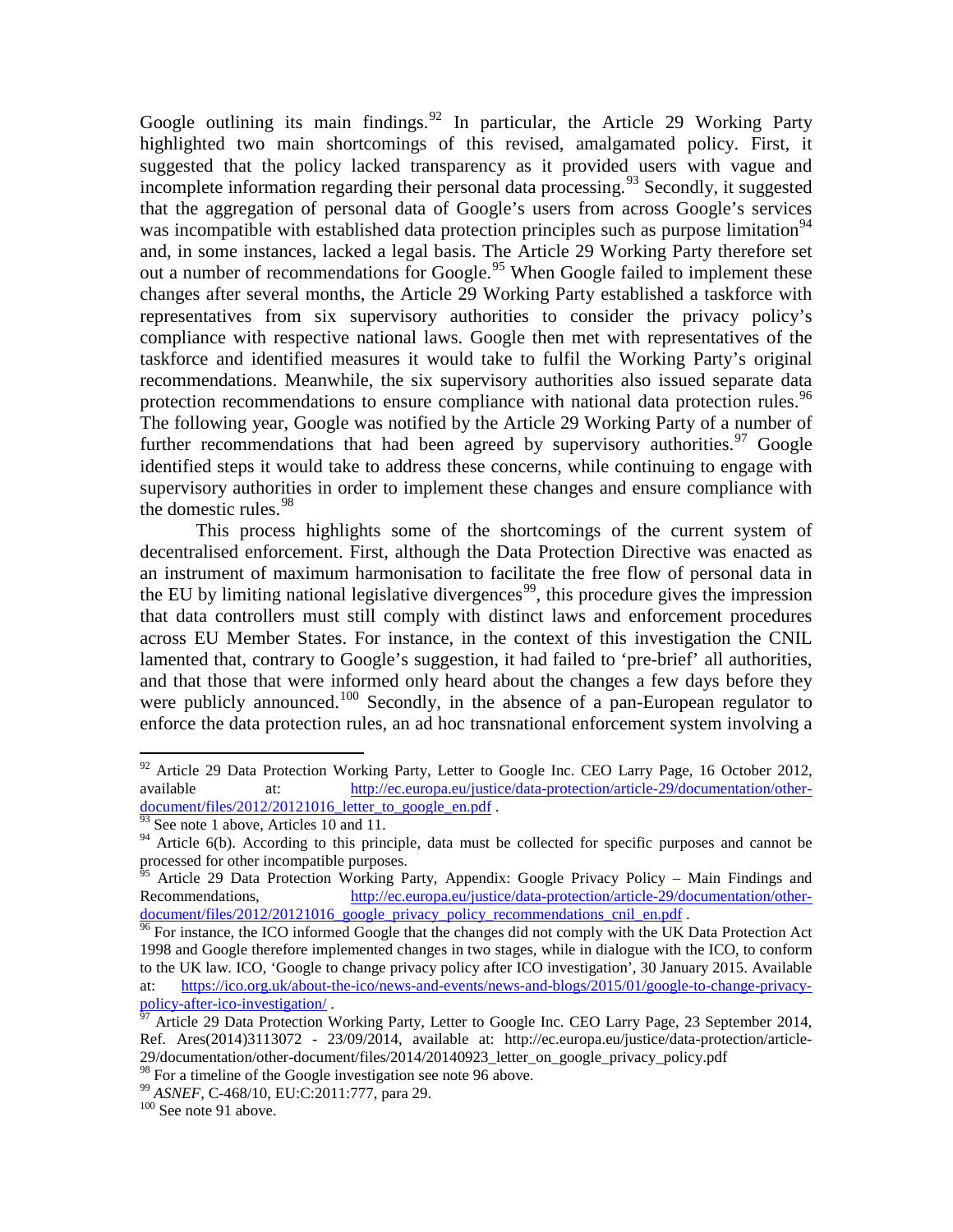to-and-fro between supervisory authorities and the Article 29 Working Party was created. Therefore, while the Article 29 Working Party originally took the initiative to contact Google, it was the supervisory authorities, led by the [CNIL,](http://www.cnil.fr/) which conducted the preliminary investigation before the Article 29 Working Party again took the lead by addressing a series of recommendations to Google. However, this ad hoc mechanism exposed the weakness of the current enforcement regime. When Google failed to react to the Article 29 Working Party's recommendations, it fell upon the supervisory authorities to initiate their formal proceedings against Google. In the absence of a legal basis, Google had no obligation to recognise the authority of the Article 29 Working Party or to comply with its recommendations. Moreover, the Article 29 Working Party seemingly failed to recognise these institutional and substantive limits to harmonisation. For instance, the Working Party suggested to Google that it 'must meet its obligations with respect to the European and national data protection legal frameworks', thereby implying that there is a supranational body with the power to apply the rules directly to a private entity like Google and that the Data Protection Directive is directly applicable to Google. No such supranational body exists while in order to apply the Directive against a private party before a national court it would be necessary to prove that the relevant provisions of the Directive had direct effect.<sup>[101](#page-14-8)</sup>

A further implication of the current enforcement system is that the vertical independence of national supervisory authorities from EU institutions and bodies facilitates, or at least does little to prevent, regulatory arbitrage between supervisory authorities. According to the Data Protection Directive, a Member State's law applies to a data processing operation where the processing is 'carried out in the context of the activities of an establishment of the controller'[102](#page-15-0) in that State and the national supervisory authority is responsible for monitoring 'the application within its territory of the provisions adopted by the Member States pursuant to the Directive'.[103](#page-15-1) Although Article 4 of the Directive, and its relationship with Article 28, 'has always been shrouded in a veil of mystery<sup> $104$ </sup>, these provisions were initially understood to mean that the supervisory authority in the place of a data controller's establishment would be competent to monitor the compliance of that data controller with data protection law. However, in the Google investigation referred to above, multiple supervisory authorities sought to apply their national law to Google and to exercise their enforcement powers. The multiple ongoing investigations regarding Facebook's data processing activities reveal similar confusion.

<span id="page-15-3"></span><sup>101</sup> The criteria for direct effect (*Van Gend en Loos v Administratie der Belastingen*, C-26/62,  $EU:C:1963:1$  – that a text is clear, precise and unconditional– are ostensibly difficult to satisfy for the open-textured principles set out in the Directive. However, the Court has recognised the direct effect of vaguely worded provisions of the Directive (Art  $6(1)(c)$  and Arts 7(c) and (e)) in Österreichischer Rundfunk and Others, C-465/00, EU:C:2003:294, para 101.

<span id="page-15-2"></span>

<span id="page-15-1"></span><span id="page-15-0"></span><sup>&</sup>lt;sup>102</sup> See note 1 above, Article 4(1)(a).<br><sup>103</sup> Ibid, Article 28(1).<br><sup>104</sup> D Svantesson, 'Article 4(1)(a) "establishment of the controller" in EU data privacy law – time to rein in this expanding concept' (2016) 6(3) *International Data Privacy Law* (pending publication), 1. Svantesson notes in regard to Article 4 that '[n]o one seems to have been quite certain as to exactly what the role of that Article is and how it relates to other provisions; especially how it relates to Article 28 dealing with jurisdiction'.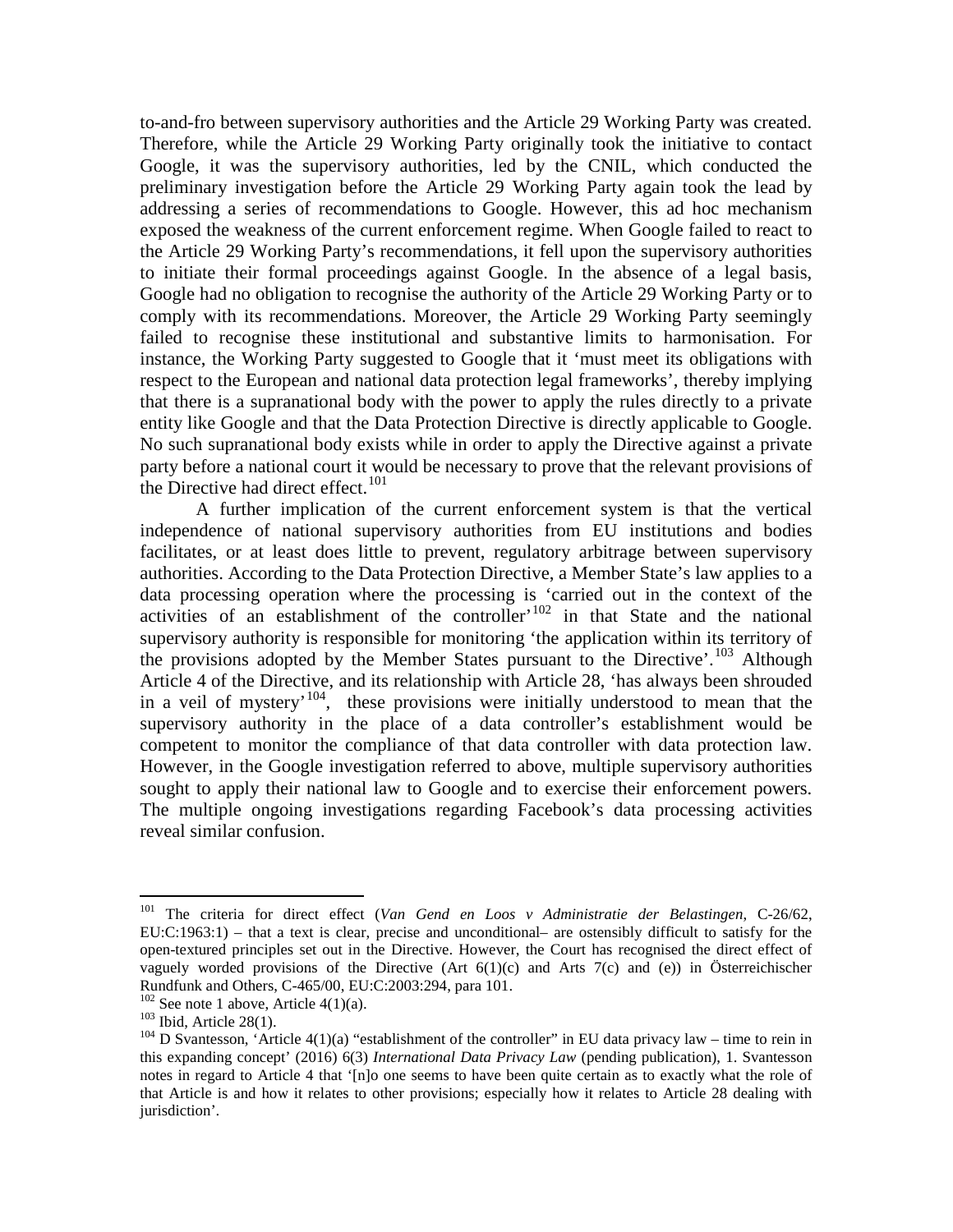Facebook – which has its primary European establishment in Ireland – falls under the jurisdiction of the Irish Data Protection Commissioner (DPC) and, consequently, the group Europe-v-Facebook<sup>[105](#page-15-3)</sup> initially submitted its complaints regarding Facebook's data protection compliance to the Irish DPC.<sup>[106](#page-16-0)</sup> The Irish DPC has also audited Facebook's activities in the past  $107$ , and approved Facebook's new Data Use Policy and Terms of Service of January 2015 by audit.<sup>[108](#page-16-2)</sup> Consensus regarding jurisdiction over transnational data processing operations was however lacking. In February 2015 four EU supervisory authorities formed a taskforce to investigate these changes to Facebook's policy while continuing to pursue their ongoing domestic probes into Facebook's data processing practices in some cases.<sup>[109](#page-16-3)</sup> The Belgian supervisory authority therefore published a preliminary report in May 2015 assessing the compatibility of Facebook's new policy with Belgian data protection law.<sup>[110](#page-16-4)</sup> It claimed jurisdiction for this assessment in a 'recommendation' by, firstly, asserting that Facebook Inc (established in the USA) rather than Facebook Ireland is the data controller. $111$  It highlighted, for example, that Facebook Inc had launched this new policy and that the policy was applicable globally and not tailored in any way to comply with EU data protection law.<sup>[112](#page-16-6)</sup> Secondly, it noted that Facebook Belgium, which is tasked with public policy and legislative and outreach initiatives, is a subsidiary of Facebook Inc.[113](#page-16-7) In *Google Spain* the Court held that Google had a revenue-generating advertising subsidiary established in Spain. In finding that the Spanish supervisory authority was competent to oversee Google's search engine activities, the Court held that Google's search engine activities were activities in the context of this establishment and that the search engine activities could not be decoupled from the advertising activities.<sup>[114](#page-16-8)</sup> The Belgian supervisory authority's argument was therefore that the activities of Facebook's subsidiary in Belgium were inextricably linked to Facebook's social networking service in an analogous way. It therefore initiated litigation against Facebook before its domestic courts, winning its case at first instance. However, Facebook's appeal against this decision on jurisdictional grounds was upheld by the Belgian Court of Appeal, which found that the Irish regulator was competent to oversee Facebook's data processing activities in Belgium.<sup>[115](#page-16-9)</sup> While some supervisory authorities continue to recognise the jurisdiction of the Irish DPC to monitor Facebook's

<span id="page-16-1"></span>

<span id="page-16-0"></span><sup>&</sup>lt;sup>105</sup> See <u>http://europe-v-facebook[.](http://europe-v-facebook.org/EN/en.html)org/EN/en.html</u> .<br><sup>106</sup> See <u>http://europe-v-facebook.org/EN/Complaints/complaints.html</u> .<br><sup>107</sup> Data Protection Commissioner, 'Report of Audit – Facebook Ireland Ltd.', 21 December 2011 at: https://www.dataprotection.ie/documents/facebook%20report/final%20report/report.pdf

<span id="page-16-2"></span><sup>&</sup>lt;sup>108</sup> No documentation on this point is available on the website of the Irish Data Protection Commissioner.

<span id="page-16-3"></span><sup>&</sup>lt;sup>109</sup> L Essers, 'EU data protection authorities get serious about Facebook's privacy policy', PCWorld, 4 February 2015, available at: [http://www.pcworld.com/article/2879872/eu-data-protection-authorities-get-](http://www.pcworld.com/article/2879872/eu-data-protection-authorities-get-serious-about-facebooks-privacy-policy.html)serious-about-facebooks-privacy-policy.html .<br><sup>[110](http://www.pcworld.com/article/2879872/eu-data-protection-authorities-get-serious-about-facebooks-privacy-policy.html)</sup> SPION and Emsoc, 'From social media service to advertising network: A critical analysis of Facebook's

<span id="page-16-4"></span>Revised Policies and Terms', 25 August 2015.<br><sup>111</sup> Commission de la Protection de la Vie Privée, Recommandation n° 04/2015 du 13 mai 2015.

<span id="page-16-8"></span>

<span id="page-16-7"></span><span id="page-16-6"></span><span id="page-16-5"></span><sup>&</sup>lt;sup>112</sup> Ibid, paras 25 – 31.<br><sup>113</sup> Ibid, paras 32 – 35.<br><sup>114</sup> Google Spain SL and Google Inc. v Agencia Española de Protección de Datos and Mario Costeja<br>González, C-131/12, EU:C: 2014: 317, para 60.

<span id="page-16-9"></span><sup>&</sup>lt;sup>115</sup> J Fioretti, Facebook wins privacy case against Belgian data protection authority, 29 June 2016, Reuters, available at:<http://uk.reuters.com/article/us-facebook-belgium-idUKKCN0ZF1VV> .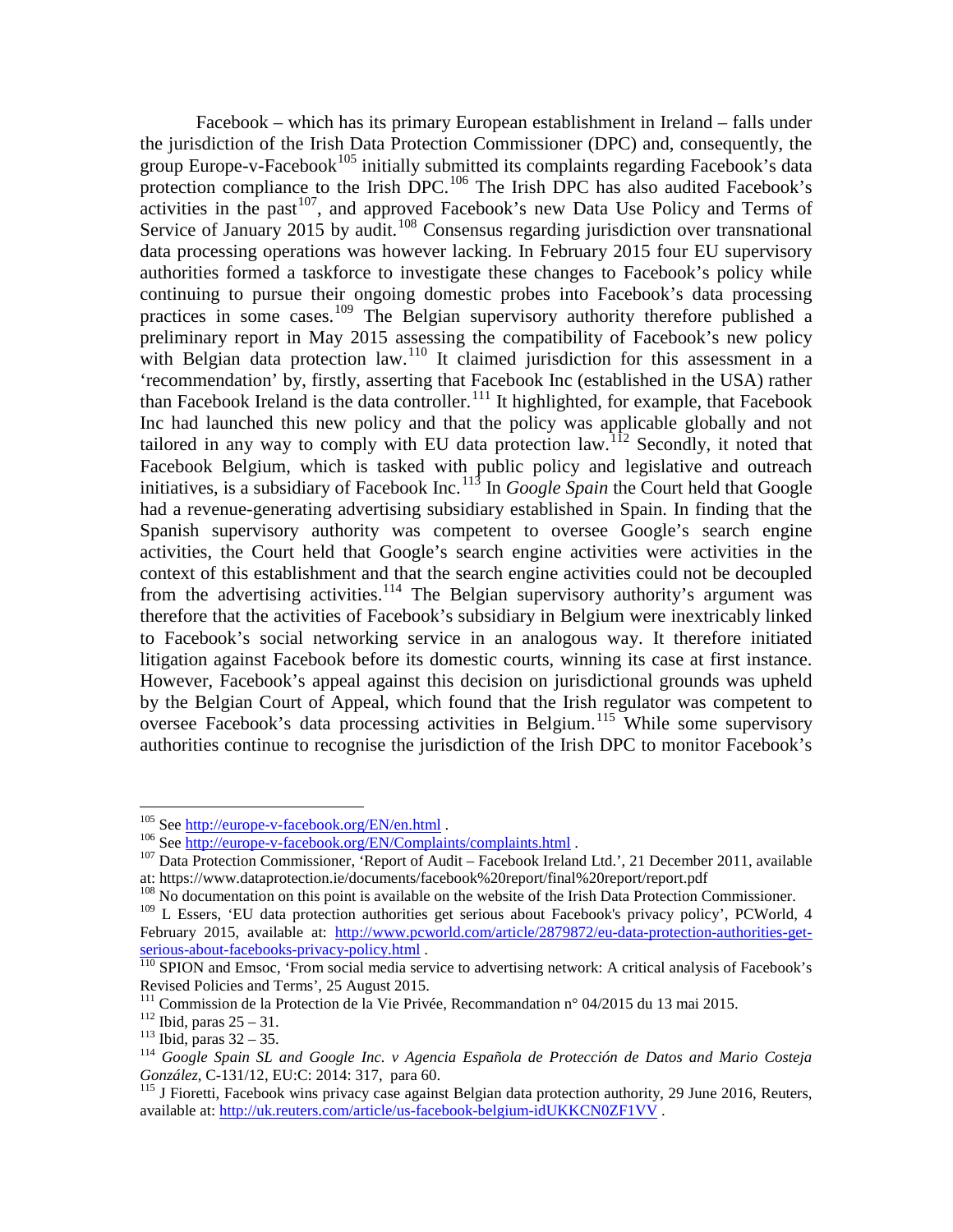data protection compliance<sup>[116](#page-16-4)</sup>, others have clearly sought to challenge this jurisdiction leading to regulatory competition between national supervisory authorities. For its part, Facebook has on occasion refused to comply with these competing regulatory demands. For example, Facebook suggested that the regulators participating in the taskforce to investigate its new policy are not empowered to investigate it, and on another occasion Facebook refused to answer questions addressed to it by the supervisory authority of Hamburg citing a lack of jurisdiction.<sup>[117](#page-17-0)</sup>

The Court has been asked to adjudicate on these issues in a preliminary reference from Germany in the so-called 'Facebook fanpages' case. In this reference, the referring court highlights that decisions regarding data processing are taken by a parent company that is located outside the EU (Facebook Inc) but that has legally independent subsidiaries in the EU. It also acknowledges that according to Facebook's internal allocation of competences, it is Facebook's Irish subsidiary that is exclusively responsible for personal data processing within the EU. $^{118}$  $^{118}$  $^{118}$  By its questions, the referring court queries whether, in light of this situation, the German supervisory authority can exercise its powers of investigation and intervention, and can address orders to Facebook's German subsidiary that sells advertising and promotes marketing measures to German residents. It also asks the Court to consider the respective responsibilities of supervisory authorities in situations where a first party in one state's responsibility is engaged as a result of its failure to exercise a duty of care by involving a third party in another state in data processing operations. In particular, the Court is asked to consider whether the supervisory authority responsible for overseeing the first party can conduct its own preliminary appraisal of the lawfulness of the processing by a third party although this third party is subject to oversight by another state's supervisory authority. These questions go to the heart of the regulatory competition that has, thus far, impeded the uniform interpretation and application of the EU data protection rules by seeking to delimit more clearly the boundaries between the respective spheres of competence of independent supervisory authorities.

The Court has however already begun to provide guidance on this horizontal division of labour between independent supervisory. In *Weltimmo*<sup>[119](#page-17-2)</sup> the Court was asked to consider the compatibility with EU law of a fine imposed on Weltimmo by the Hungarian supervisory authority. Weltimmo ran a website dealing in Hungarian properties but had its registered office in Slovakia. It advertised properties for free for the first month, charging a monthly fee thereafter. As a result, many advertisers sought to have their advertisements, as well as the personal data processed for these purposes, deleted after one month. Weltimmo failed to honour these requests and continued to charge these advertisers for its services. When the advertisers failed to pay Weltimmo, it provided their personal data to a debt collection agency and, as a result, Weltimmo was

<span id="page-17-3"></span><sup>&</sup>lt;sup>116</sup> For instance, in its 2014 investigation of the legality of Facebook's psychological study of users without consent, the ICO stated that it planned to liaise with the Irish Data Protection Commissioner on the matter. K Fiveash, 'British and European data cops probe Facebook user-manipulation scandal', The Register, 1 July 2014. The ICO has also previously stated that it recognises 'the role of the Irish data protection

<span id="page-17-0"></span>authority in ensuring Facebook comply with European data protection rules'.<br><sup>117</sup> N Graham and J Bentham, 'The slow death of EU forum shopping', Lexology, 7 August 2015, available at: http://www.lexology.com/library/detail

<sup>&</sup>lt;sup>118</sup> Wirtschaftsakademie Schleswig-Holstein, C-210/16, [2016] OJ C260/18 (pending)[.](http://www.lexology.com/library/detail.aspx?g=97b1f899-9acf-417a-ba93-2652b6d10cfa)

<span id="page-17-2"></span><span id="page-17-1"></span><sup>119</sup> *Weltimmo*, C-230/14, EU:C:2015:639.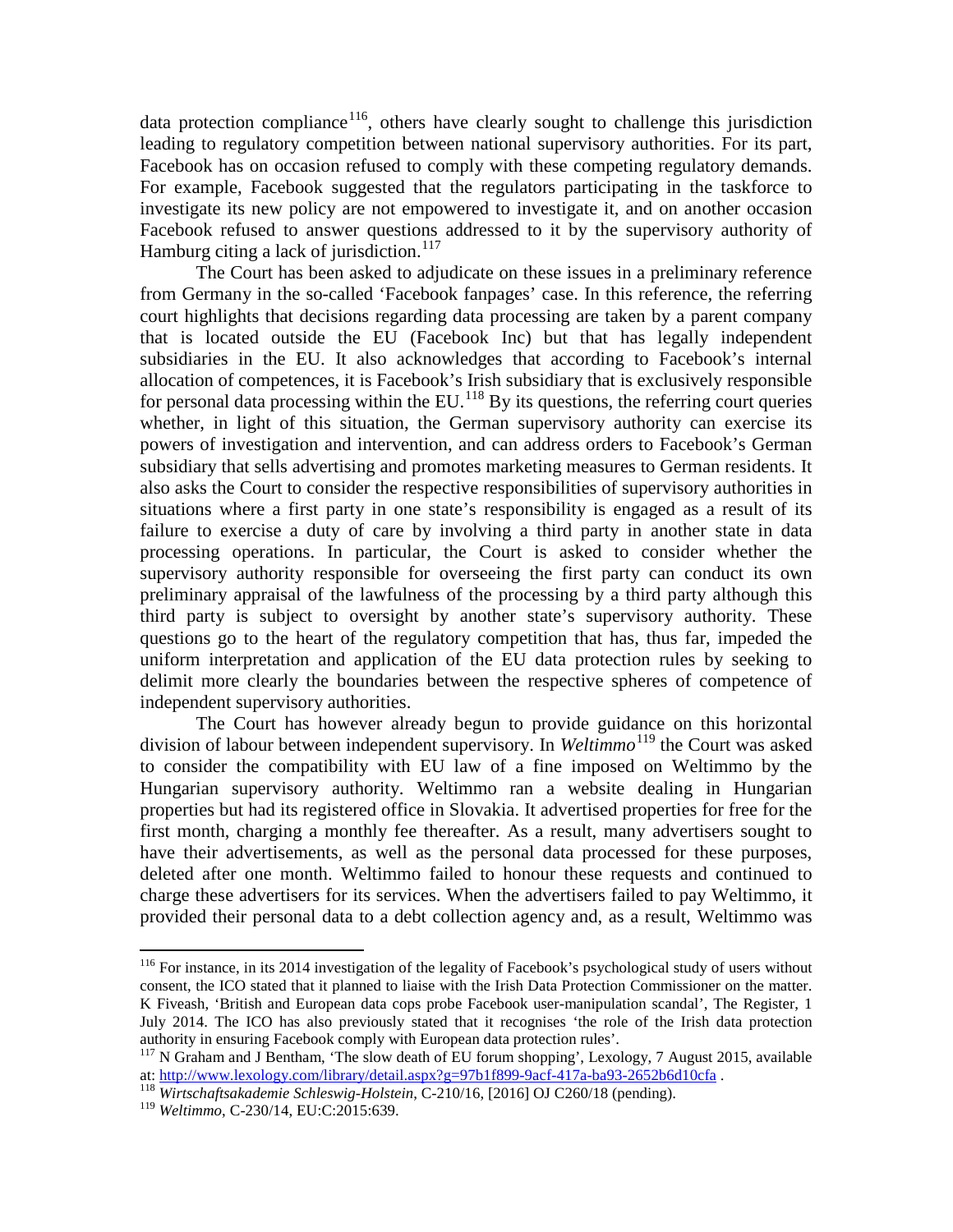fined by the Hungarian supervisory authority for breach of data protection law. Weltimmo's ensuing appeal culminated in the referral of a number of questions regarding the applicable law to the Court.

The Court was asked, in essence, whether Articles  $4(1)(a)$  and  $28(1)$  of the Directive must be interpreted as permitting the supervisory authority of one Member State to apply its national data protection law to a data controller which is running a website dealing in properties in that Member State but whose company is registered in another Member State. The Court endorsed a broad interpretation of the applicable law provisions. It reiterated that a Member State's law applies where the processing is 'carried out in the context of the activities of an establishment of the controller'.<sup>[120](#page-17-3)</sup> It noted that the place of establishment is where the 'real and effective exercise of activity through stable arrangements' takes place and that the legal form of establishment is not decisive.<sup>[121](#page-18-0)</sup> It also found that any real or effective activity – even minimal – could constitute a 'stable arrangement'<sup>[122](#page-18-1)</sup> and that Weltimmo had such an establishment in Hungary.<sup>[123](#page-18-2)</sup> It held that the online publication of the property owners' personal data as well as the use of those data for invoicing constituted processing taking place in the context of the activities pursued by Weltimmo's establishment in Hungary. Therefore, while the Court confirmed in Weltimmo that a supervisory authority cannot exercise its supervisory and sanctioning powers when the law applicable is that of another Member State<sup>124</sup>, this territorial restriction was offset by its expansive interpretation of applicable law.

Most recently in *Verein für Konsumenteninformation*<sup>[125](#page-18-4)</sup> the Court was asked, inter alia, to provide guidance on the national data protection law applicable in a dispute between an Austrian consumer protection group and Amazon EU, which has its legal establishment in Luxembourg, regarding transactions concluded on Amazon's German domain name website [\(www.amazon.de\)](http://www.amazon.de/). In its sparse judgment, the Court simply recalled its *Weltimmo* findings that establishment implies the exercise of real and effective activity through stable arrangements<sup>[126](#page-18-5)</sup> and that processing of personal data does not need to be carried out by the establishment but only 'in the context of the activities of the establishment'.<sup>[127](#page-18-6)</sup> It therefore left it to the national court to apply its conclusion that, in the e-commerce context, data processing is

governed by the law of the Member State to which the undertaking directs its activities, if it shown that the undertaking carries out the data processing in question in the context of the activities of an establishment situated in that Member State.<sup>[128](#page-18-7)</sup>

<span id="page-18-1"></span>

<span id="page-18-2"></span>

<span id="page-18-4"></span><span id="page-18-3"></span>

<span id="page-18-0"></span><sup>1&</sup>lt;sup>20</sup> Ibid, para 24.<br><sup>122</sup> Ibid, para 28.<br><sup>122</sup> Ibid, para 31.<br><sup>123</sup> Ibid, para 32.<br><sup>124</sup> Ibid, para 57.<br><sup>125</sup> *Verein für Konsumenteninformation v Amazon EU Sàrl*, C-191/15, EU:C:2016:612<br><sup>126</sup> Paras 75-77.<br><sup>127</sup> Para 78.

<span id="page-18-5"></span>

<span id="page-18-7"></span><span id="page-18-6"></span>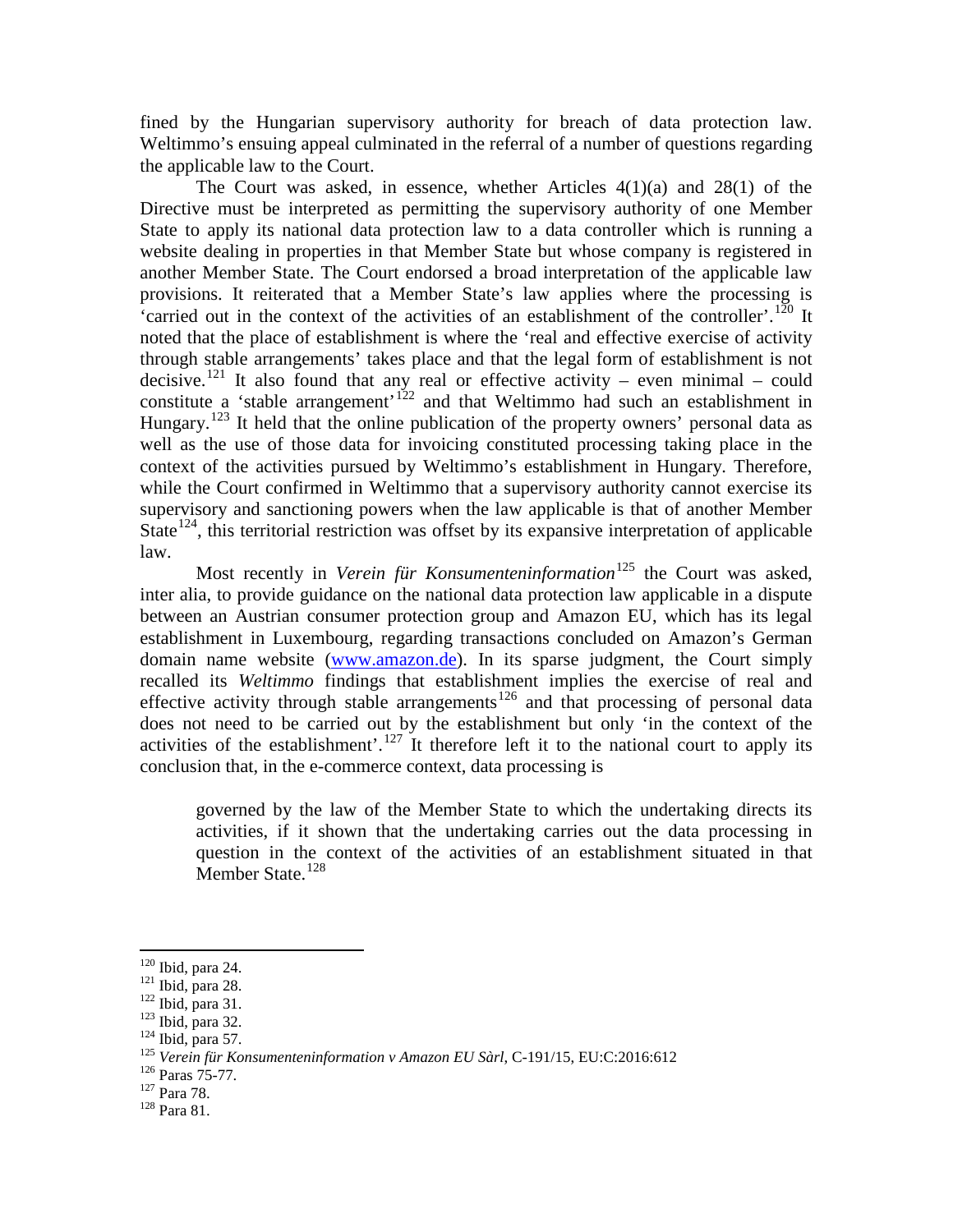This conclusion leaves two questions open: first, whether the Court's logic in *Google Spain* can be applied beyond that factual scenario. It is recalled that in *Google Spain* the Court held that if (non-EU) data processing operations by one subsidiary are inextricably linked to the establishment of another (EU-based) subsidiary, the law applicable will be that of the establishment irrespective of where processing takes place. Secondly, it fails to clarify whether, as is implied by the German supervisory authority in the Facebook fanpages case, the law applicable to a data processing operation will be the law of each country where a data controller has an effective establishment.

The Advocate General's Opinion was, however, more illuminating.<sup>[129](#page-18-0)</sup> The Advocate General distinguished between two functions of Article 4: first, to determine whether the Directive applied at all (as occurred in *Google Spain*) and, secondly, to identify which of the potentially relevant Member State laws applied in a given circumstance (as occurred in *Weltimmo*).[130](#page-19-0) He recalled that the Directive was founded on an idea of mutual trust and that, according to its *travaux préparatoires*, it seeks to prevent the same data processing operation from being governed by the laws of more than one Member State.<sup>[131](#page-19-1)</sup> In determining the applicable law, it is necessary to have both an establishment and data processing in the context of the activities of that establishment. The Advocate General opined that this second criterion is decisive where an undertaking has establishments in more than one Member State<sup>[132](#page-19-2)</sup> and refused to extend the broad interpretation of this condition in *Google Spain* to the facts before him. He distinguished *Google Spain* by suggesting that the Court's interpretation in that case related to the question of whether the relevant legal framework was applicable or not, and was motivated by its desire to 'prevent Google's processing from escaping the obligations and guarantees provided for by the directive'.<sup> $133$ </sup> He opined that this case concerned the distinct issue of which, among several national laws transposing the directive, is intended to govern the data processing operations and thus involves the identification of the establishment in the context of whose activities the data processing operations are most directly involved.<sup>[134](#page-19-4)</sup>

The generous interpretation of the concept of 'establishment' adopted by the Court in *Weltimmo* and 'processing carried out in the context of the activities of an establishment' in *Google Spain* could therefore both be viewed as an attempt by the Court to ensure that data controllers cannot strategically locate their data processing operations in order to shelter them from oversight by supervisory authorities, or the application of the data protection rules. In this regard, one must agree that 'it does not seem like an exaggeration to say that, to a great extent, it is a concern for the protection of the rights afforded under Articles 7 and 8 of the Charter that has driven the direction of the interpretation' of the Directive's applicable law provisions.<sup>[135](#page-19-5)</sup> As will now be demonstrated, the changes that shall be introduced by the GDPR shall consolidate this enforcement process and this

<span id="page-19-6"></span><sup>129</sup> Opinion of Advocate General Saugmandsgaard Øe in *Verein für Konsumenteninformation v Amazon EU Sàrl*, C-191/15 , EU:C:2016:388.<br><sup>130</sup> Ibid, para 110.<br><sup>131</sup> Ibid, para 109.<br><sup>132</sup> Ibid, para 112.<br><sup>133</sup> Ibid, para 124.<br><sup>134</sup> Ibid, para 125.<br><sup>135</sup> Above note 104, p 10.

<span id="page-19-0"></span>

<span id="page-19-1"></span>

<span id="page-19-2"></span>

<span id="page-19-3"></span>

<span id="page-19-4"></span>

<span id="page-19-5"></span>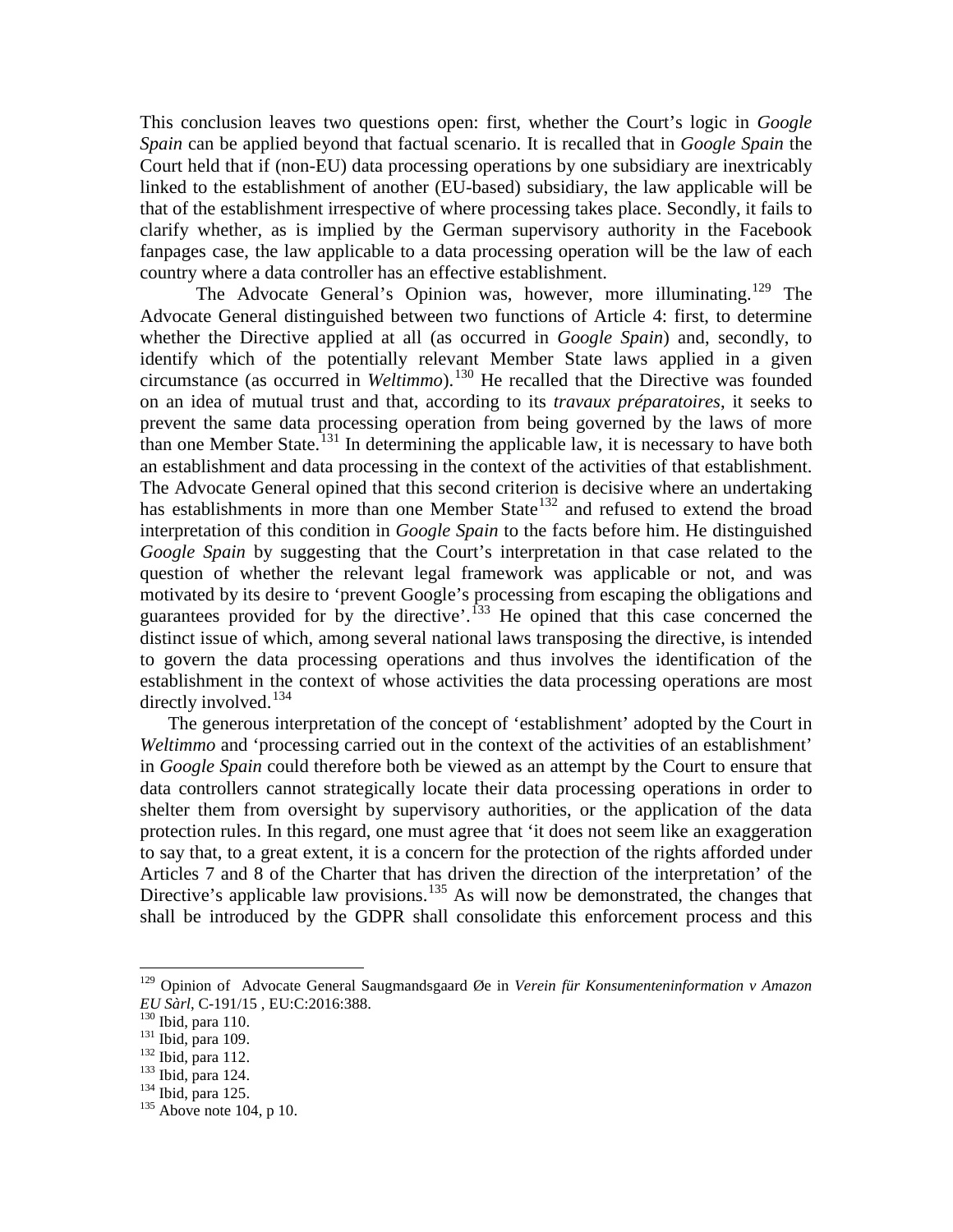fundamental rights protection, thus bringing the 'Europeanisation' of data protection law one step closer to completion.

#### **III. FROM DECENTRALISED TO 'EUROPEANISED' GOVERNANCE**

#### *A. The 'centralising' effect of the European Data Protection Board*

The GDPR continues to mandate the independence of supervisory authorities. It outlines the criteria required for a supervisory authority to be independent in detail thereby rendering the 'general' independence condition in the Regulation redundant.<sup>[136](#page-19-6)</sup> However, the GDPR departs significantly from the Directive's current decentralised data protection enforcement regime by complementing the increased substantive harmonisation of data protection law it will entail with a new system of governance designed to achieve the uniform application of these rules.

The GDPR, like the Directive, affirms that each supervisory authority shall be competent for the performance of its tasks and the exercise of its powers on the territory of its own Member State.<sup>[137](#page-20-0)</sup> It therefore specifies that only the supervisory authority of a relevant Member State is competent when data processing is carried out in order to comply with a legal obligation, or is necessary for the performance of a task in the public interest or for the exercise of official functions.<sup>[138](#page-20-1)</sup> Moreover, where a complaint submitted to a supervisory authority relates only to a controller or processor established on its territory or substantially affects data subjects only in its Member State, it alone is, in principle<sup>139</sup>, competent to handle such complaints.<sup>[140](#page-20-3)</sup> However, the GDPR provides that each supervisory authority shall contribute to its consistent application throughout the Union and shall thus 'cooperate with each other and with the Commission' in accordance with Chapter VII governing cooperation and consistency.<sup>[141](#page-20-4)</sup>

<span id="page-20-8"></span>The GDPR therefore stipulates that in investigations involving cross-border data processing, a lead supervisory authority should be designated. The competent lead supervisory authority will be the supervisory authority of the main or single establishment of the data controller or processor.<sup>[142](#page-20-5)</sup> This lead supervisory authority becomes the sole interlocutor of the controller or processor regarding its data processing operations while continuing to cooperate with other supervisory authorities.<sup>[143](#page-20-6)</sup> The lead supervisory authority can request other supervisory authorities to carry out investigations or monitor the implementation of a measure addressed to a controller/processor established in another member state.<sup>[144](#page-20-7)</sup> Moreover, the lead supervisor must submit its draft decisions to other relevant authorities for their input and takes due account of this

<span id="page-20-0"></span><sup>&</sup>lt;sup>136</sup> Above note 44, p 1820.<br><sup>137</sup> Above note 9, Article 52.<br><sup>138</sup> Ibid, Article 55(2).<br><sup>139</sup> Ibid, Article 56(3).

<span id="page-20-1"></span>

<span id="page-20-4"></span><span id="page-20-3"></span><span id="page-20-2"></span><sup>&</sup>lt;sup>140</sup> Ibid, Article 56(2).<br><sup>141</sup> Ibid, Article 51(2).<br><sup>142</sup> Ibid, Article 56(1).<br><sup>143</sup> Ibid, Article 56(6).<br><sup>144</sup> Ibid, Article 60(2).

<span id="page-20-6"></span><span id="page-20-5"></span>

<span id="page-20-7"></span>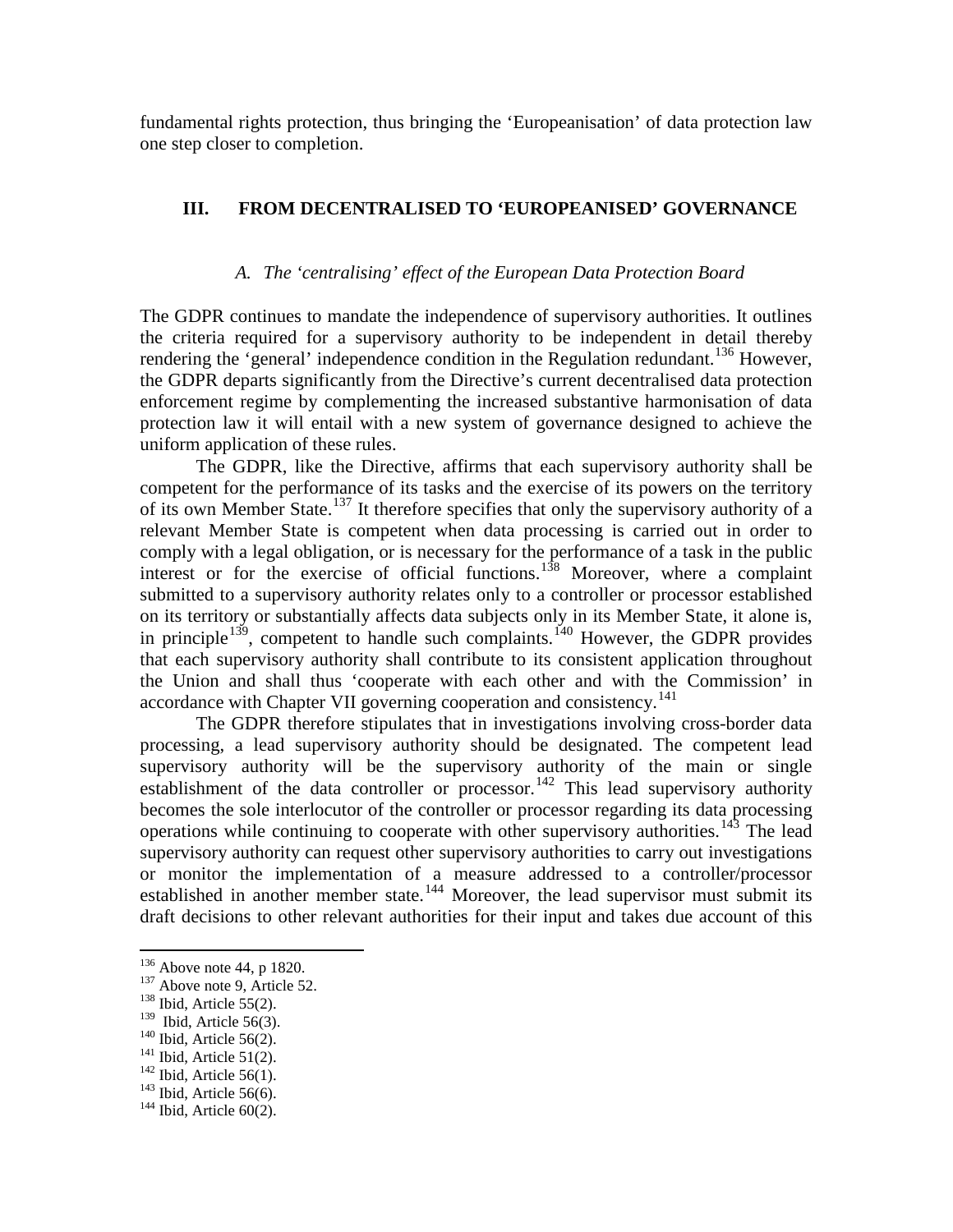input.<sup>[145](#page-20-8)</sup> The supervisory authority to which a complaint was lodged can also, of its own initiative, submit a draft decision to the lead authority which in turn must take 'utmost account' of this draft decision.<sup>[146](#page-21-0)</sup> Where there is disagreement over a draft decision, and the lead authority does not incorporate the objections of another supervisory authority into its decision, the lead authority must invoke the GDPR's 'consistency mechanism'.[147](#page-21-1) The consistency mechanism, as its name suggests, seeks to ensure that consistent application of the GDPR throughout the Union.<sup>[148](#page-21-2)</sup>

The primary actor in this mechanism is the newly established 'European Data Protection Board' (EDPB). The EDPB is an official body of the Union with legal personality<sup>[149](#page-21-3)</sup>, composed of the heads of a supervisory authority from each Member State and of the EDPS, or their respective representatives.<sup>[150](#page-21-4)</sup> The EDPB shall adopt binding decisions where the lead authority refuses to incorporate relevant and reasonable objections raised by another supervisory authority in its decision. [151](#page-21-5) The EDPB can equally enact such binding decisions to resolve disputes regarding which authority should be designated the lead authority<sup>[152](#page-21-6)</sup> or where a competent authority adopts specified actions without seeking the opinion of the EDPB, or subsequently overlooks its opinion once given.[153](#page-21-7) The decision of the EDPB is addressed to the lead supervisory authority and all other supervisory authorities concerned and is binding on all of them.<sup>[154](#page-21-8)</sup> These binding decisions of the EDPB are ordinarily adopted by a two-thirds majority of EDPB members.<sup>[155](#page-21-9)</sup>

The lead supervisory authority or, where relevant, the supervisory authority of the State where the complaint was lodged, must then adopt a final decision based on the binding decision of the EDPB within one month of notification of the EDPB's decision.<sup>[156](#page-21-10)</sup> The final decision of the supervisory authority must refer to the EDPB's decision and attach this decision to its final decision.<sup>[157](#page-21-11)</sup> This final decision is adopted in accordance with the division of labour foreseen for supervisory authorities by Articles 60(7) to 60(9) of the GDPR. As such, the lead authority must communicate a final decision to the data controller or processor based on an EDPB decision while the supervisory authority of the complainant must notify the final decision to it, in keeping with Article  $77(2)$  GDPR.<sup>[158](#page-21-12)</sup> However, where a final decision dismisses a complaint in whole or in part, the supervisory authority of the complainant takes responsibility for

- <span id="page-21-2"></span><span id="page-21-1"></span>
- 
- 

<span id="page-21-0"></span><sup>&</sup>lt;sup>145</sup> Ibid, Article 60(3).<br><sup>146</sup> Ibid, Article 56(4).<br><sup>147</sup> Ibid, Article 60(4).<br><sup>148</sup> Ibid, Article 63.<br><sup>149</sup> Ibid, Article 68.

<span id="page-21-6"></span>

<span id="page-21-7"></span>

<span id="page-21-8"></span>

<span id="page-21-9"></span>

<span id="page-21-11"></span><span id="page-21-10"></span>

<span id="page-21-5"></span><span id="page-21-4"></span><span id="page-21-3"></span><sup>&</sup>lt;sup>150</sup> Ibid, Article 65(3).<br>
<sup>151</sup> Ibid, Article 65(1)(a).<br>
<sup>152</sup> Ibid, Article 65(1)(b).<br>
<sup>153</sup> Ibid, Article 65(1)(c).<br>
<sup>154</sup> Ibid, Article 65(2).<br>
<sup>154</sup> Ibid, Article 65(2).<br>
<sup>156</sup> Ibid, Article 65(6).<br>
<sup>156</sup> Ibid, Arti  $(Art 65(6)).$ 

<span id="page-21-12"></span> $158$  Ibid, Article 77(2). The supervisory authority with which a complaint has been lodged shall inform the complainant of the progress and outcome of a complaint.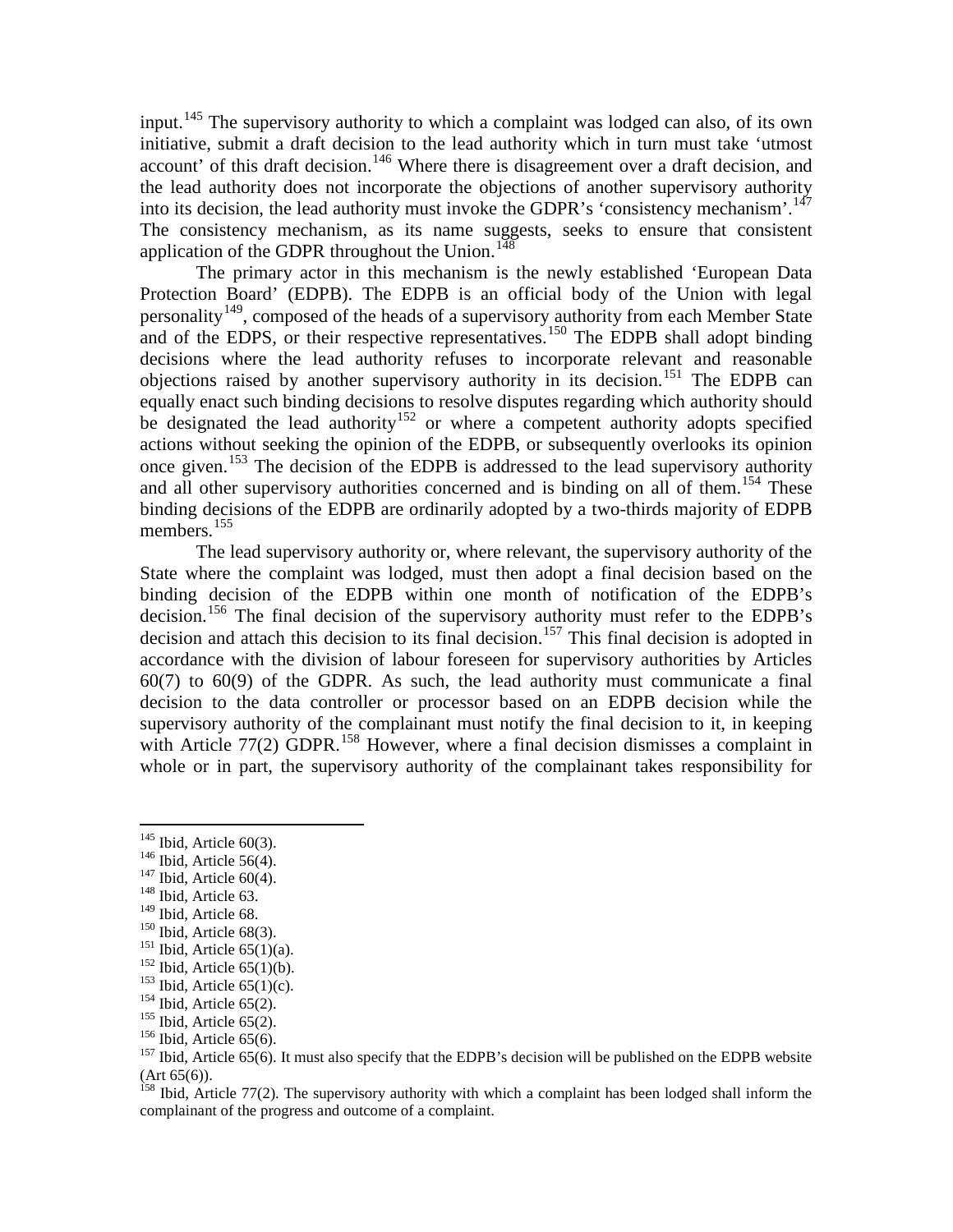notifying this dismissal (or partial dismissal) to both the complainant and the relevant data controller or processor.<sup>[159](#page-21-9)</sup>

Articles 57 and 58, setting out the tasks and powers of supervisory authorities respectively, continue to indicate that each supervisory authority is responsible for monitoring and enforcing the GDPR's application on its own territory<sup>[160](#page-22-0)</sup> and that each supervisory authority is entitled, as part of its corrective powers, to impose an administrative fine pursuant to Article 83 GDPR or other corrective measures.<sup>[161](#page-22-1)</sup> Yet, once the consistency mechanism is engaged it is solely the lead authority that addresses a final decision to the data controller. It would also therefore seem logical to assume, although not expressly stipulated by the GDPR that it is solely that lead authority that can impose an administrative fine on the data controller (and therefore that each supervisory authority that is an addressee of the EDPB decision cannot impose an administrative fine on its own territory). Given the enhanced administrative fines foreseen by the Regulation<sup>[162](#page-22-2)</sup>, which are arguably now criminal in nature as a result of their severity, one could query whether the imposition of sanctions by multiple Member States would comply with the principle of *ne bis in idem*. Pursuant to this principle, set out in Article 50 of the EU Charter, '[n]o one shall be liable to be tried or punished again in criminal proceedings for an offence for which he or she has already been finally acquitted or convicted within the Union in accordance with the law.' The GDPR does however make explicit the remedies it offers to affected individuals, who can exercise their right to legal redress against the lead or relevant supervisory authority as this final decision is legally binding.<sup>[163](#page-22-3)</sup> In such circumstances, the supervisory authority must simply forward the decision of the EDPB which preceded its final decision to the relevant judicial authority.<sup>[164](#page-22-4)</sup>

It can thus be seen that while supervisory authorities remain competent to tackle 'purely internal' data processing problems, the consistency mechanism ensures that cross-border data processing problems are 'Europeanised'. Such problems are dealt with by endeavouring to reach consensus between the various relevant supervisory authorities and where consensus is wanting, by a binding decision of the EDPB that is then subsequently notified by the lead authority, or another competent authority where relevant. One could therefore conclude that the interpretation and application of the law has become centralised and thus to a large extent harmonised. The driving force behind this centralised harmonisation will be the newly created EDPB. The implications of this new institutional landscape and new dynamic for data protection governance shall now be considered.

#### *B. The consequences of 'Europeanisation'*

This centralisation is likely to have significant legal and practical ramifications. Three in particular can be emphasised. First, although the GPDR continues to assert the

<span id="page-22-0"></span><sup>&</sup>lt;sup>159</sup> Ibid, Articles 60(8) and (9).<br><sup>160</sup> Ibid, Article 57(1)(a)<br><sup>161</sup> Ibid, Article 58(2)(i).<br><sup>162</sup> Ibid, Article 83.<br><sup>163</sup> Ibid, Article 78(1).<br><sup>164</sup> Ibid, Article 78(4).

<span id="page-22-1"></span>

<span id="page-22-3"></span><span id="page-22-2"></span>

<span id="page-22-4"></span>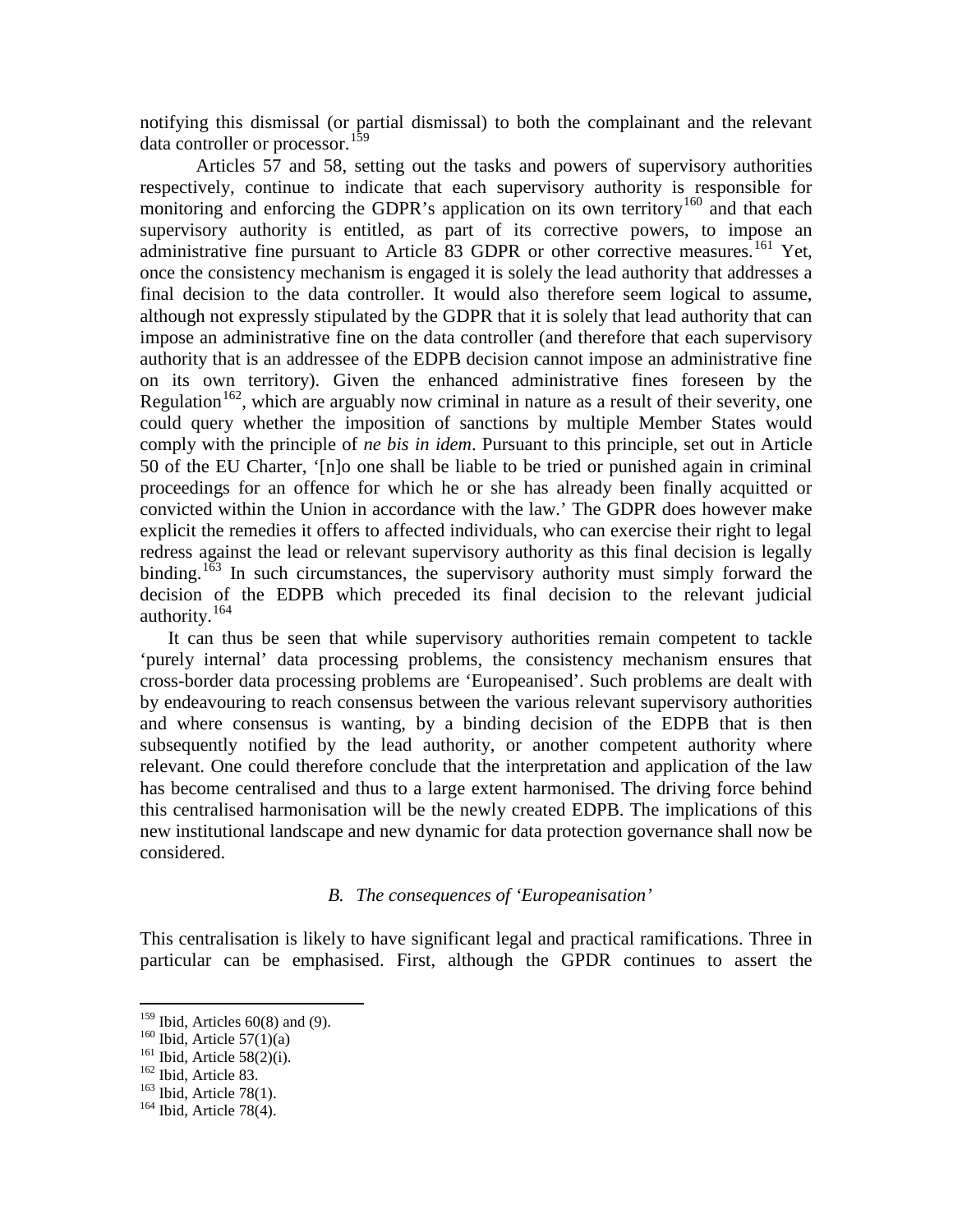independence of national supervisory authorities, this centralisation will reduce the existing independence of these authorities. Secondly, as this centralisation alters the current institutional and legal balance between the EU and Member States in the field of data protection it may raise issues of subsidiarity and national identity. Finally, the creation of the new EDPB as an independent EU agency with the power to enact binding decisions on normative rather than purely technical issues may raise queries regarding its accountability and democratic legitimacy.

#### *1. Curtailing the 'complete independence' of national supervisory authorities*

To date, national supervisory authorities have had horizontal independence vis-à-vis domestic public institutions, private parties and their international counterparts. Supervisory authorities have also enjoyed vertical independence vis-à-vis EU institutions and bodies: as discussed above, neither the EDPS nor the Article 29 Working Party could bind a national supervisory authority through its decision-making. If the European Commission deemed a decision of a supervisory authority to be unlawful and incompatible with the EU data protection rules, it could merely initiate infringement proceedings against that Member State for breach of its obligations to respect EU law.<sup>[165](#page-22-0)</sup> Only national courts could annul decisions of a national supervisory authority on the grounds that they were incompatible with EU law, or where that assessment raised questions regarding the interpretation (or validity) of EU data protection law they could refer preliminary questions to the Court of Justice.<sup>[166](#page-23-0)</sup>

The EDPB's ability to address binding decisions to supervisory authorities therefore alters the existing legal balance, for instance, by rendering largely redundant the Commission's competence to initiate infringement proceedings against a State for the failure of one of its organs to respect EU law. Given that national supervisory authorities will be required to respect the terms of a binding EDPB decision in all contentious crossborder disputes, there will be less scope for such a breach of EU data protection law in the first instance.

However, these new EDPB powers will also alter the extent of the independence of supervisory authority decision-making. The Article 29 Working Party warned against this possibility suggesting that consistency should not 'encroach upon the independence of national supervisory authorities and should leave the responsibilities of the different actors where they belong'.[167](#page-23-1) However, as Hijmans notes, when the EDPB uses its binding powers 'the national DPAs are no longer sovereign to ensure the control of the EU rules on data protection'.<sup>[168](#page-23-2)</sup> Supervisory authorities will, henceforth, take direct and binding instructions from the EDPB thereby limiting their vertical independence vis-à-vis this EU agency. Therefore, a supervisory authority may be compelled to enact a final decision based on an EDPB decision and address this to a data controller or processor even if it disagrees with the substantive findings of that decision. In such circumstances, the only option for a supervisory authority to assert its independence vis-à-vis the EDPB

<span id="page-23-1"></span>

<span id="page-23-3"></span><span id="page-23-0"></span><sup>&</sup>lt;sup>165</sup> Article 258 TFEU.<br><sup>166</sup> Article 267 TFEU.<br><sup>167</sup> Article 29 Data Protection Working Party, 'Opinion 01/2012 on the data protection reform proposals',<br>WP 191. 23 March 2012, 20.

<span id="page-23-2"></span> $168$  See note 12 above, p 386.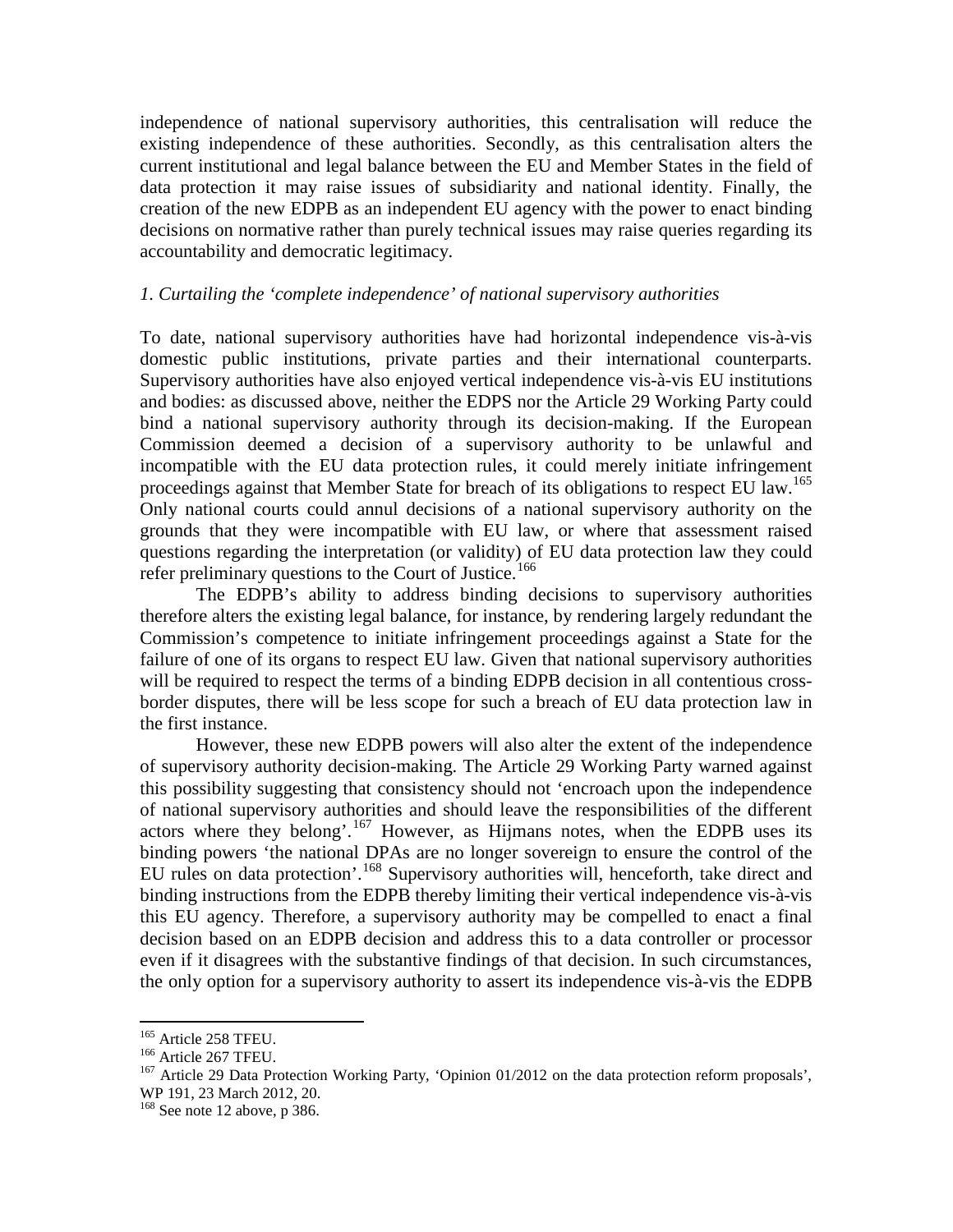would be to ignore its binding opinion and address a distinct final decision to the alleged wrongdoer. The GDPR does not envisage such a situation. However, in such circumstances, the European Commission could take infringement proceedings against the Member State concerned. It is unclear whether other relevant supervisory authorities could take any legal action to enforce the EDPB's decision while such proceedings are pending. This scenario also reveals that the new consistency and cooperation mechanisms continue to require a limitation of the horizontal independence of supervisory authorities vis-à-vis one another by putting an end to the regulatory competition discussed above.

In light of these curtailments to the independence of supervisory authorities, an 'essential element' of the right to data protection, one might query whether this new governance mechanism is compliant with EU primary law. However, if a teleological approach is taken to the interpretation and application of the criterion of independence the changes brought about by the GDPR are ostensibly compatible with primary law. The independence requirement is 'not an end in itself but rather a means to achieving higherlevel objectives<sup> $169$ </sup> Szydlo suggests that independence enhances efficiency as independent supervisory authorities have 'incomparably greater chances to perform their tasks efficiently' as they can 'focus solely on their main mission (without dispersing their resources across activities not related to data protection), and may autonomously set their own priorities'.[170](#page-24-0) However, the Court has emphasised the role of independence in ensuring effective and reliable individual rights protection and has suggested that independence 'must be interpreted in light of that  $\dim$ <sup>[171](#page-24-1)</sup> As discussed above, the current lack of substantive and procedural harmonisation of data protection law is leading to regulatory competition between supervisory authorities and an unequal level of data protection throughout the EU. This plurality of national administrative practices could, as Zemánek suggests, jeopardise the 'entire *effet utile* of the Union regulatory framework' in a manner that is incompatible with the protection offered by the EU Charter.<sup>[172](#page-24-2)</sup> The Court has equally, when interpreting other provisions of EU data protection law, repeatedly emphasised the need to interpret data protection requirements in a manner which enhances the effectiveness of these rules.<sup>[173](#page-24-3)</sup> It is therefore suggested that while the centralisation of data protection governance will limit the independence of national supervisory authorities, this centralisation is compatible with EU law as independence must be interpreted in a teleological way that enhances the effectiveness of individual rights protection.

#### <span id="page-24-4"></span>*2. The compatibility of the EDPB with general principles of EU law*

Subsidiarity is a general principle of EU law, provided for by Article 5(3) TEU. According to this principle, the EU shall only act in areas which do no fall within its exclusive competence 'if and so far as the objectives of the proposed action cannot be sufficiently achieved by the Member States' and can be better achieved at Union level because of their scale and effects. In *Commission v Germany*, Germany had argued that it

<span id="page-24-1"></span>

<span id="page-24-3"></span><span id="page-24-2"></span>

<span id="page-24-0"></span><sup>&</sup>lt;sup>169</sup> See note 44 above, p 1815.<br><sup>170</sup> Ibid, p 1816.<br><sup>171</sup> See note 44 above, para 41.<br><sup>172</sup> See note 49 above, p 1766.<br><sup>173</sup> See note 114 above, paras 30,34, 38, 53, 58 and 84.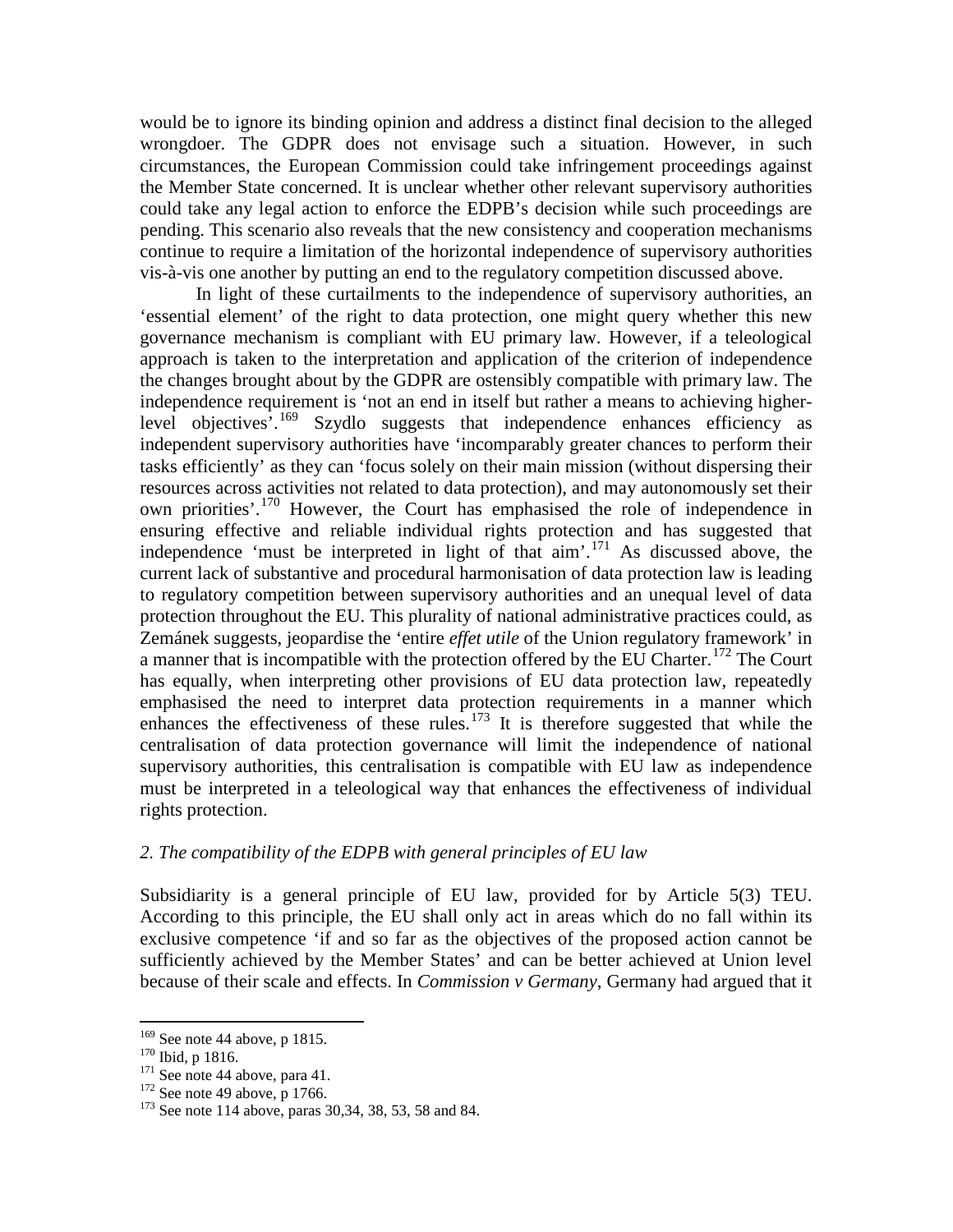would be contrary to the principle of subsidiarity to require it to abandon an administrative system for data protection that had been established almost 30 years previously. In support of its claim it relied upon paragraph 7 of the Protocol on Subsidiarity and Proportionality, which provides that 'care should be taken to respect well established national arrangements and the organisation and working of Member States' legal systems.<sup>[174](#page-24-4)</sup> The Court however rejected this argument simply reiterating that the requirement that supervisory authorities are free from State scrutiny does not go beyond what it is necessary to achieve the Treaty objectives.<sup>[175](#page-25-0)</sup> Balthasar suggested that the Court's disregard for the principle of subsidiarity and the strict interpretation of 'independence' led to concerns that independent supervisory authorities were 'only a first step to direct administration by Union authorities, and therefore a political aim not fully backed by the Treaties'.<sup>[176](#page-25-1)</sup> Similarly, Chiti notes that the process of agencification 'directly and indirectly influences the structure and functioning of national administrative systems'.<sup>[177](#page-25-2)</sup>

Nevertheless, although the EDPB may bring us one step closer to such 'direct administration by Union authorities', very few Member States took action pursuant to the 'Subsidiarity Protocol'[178](#page-25-3) to protest against this development. The Commission's original proposal provided the Commission with extensive powers of intervention vis-à-vis national supervisory authorities, such as the power to compel the supervisory authority to suspend the adoption of a decision<sup>[179](#page-25-4)</sup> or to enact implementing acts to overrule a supervisory authority.<sup>[180](#page-25-5)</sup> Yet, despite this extensive interference by the Commission with the independence of national supervisory authorities only one national parliament (the Swedish) and four national parliamentary chambers<sup>[181](#page-25-6)</sup> opposed the proposal. It is possible that given that the EDPB is to replace the existing and well-established Article 29 Working Party Member States viewed this governance development as a minor one, despite the extensive powers of the EDPB.

Equally, the EDPB's intergovernmental (or representative) composition may help to alleviate subsidiarity concerns by providing all supervisory authorities with a voice and a vote at the EDPB table. Indeed, doubt has been cast as to whether such representative bodies can truly be independent of their 'home' constituencies<sup>[182](#page-25-7)</sup> and, unlike other independent agencies which are 'acting in the Union interest alone' or 'in the sole interest

<span id="page-25-2"></span><span id="page-25-1"></span>

<span id="page-25-0"></span><sup>&</sup>lt;sup>174</sup> See note 28 above, paras 53 and 54.<br><sup>175</sup> Ibid, para 55. 176 See note 48 above, p 33.<br><sup>176</sup> See note 48 above, p 33.<br><sup>177</sup> E Chiti, 'An Important Part of the EU's Institutional Machinery: Features, Problems and Pers European Agencies' (2009)46 Common Market Law Review 1395, p 1410.

<span id="page-25-3"></span><sup>&</sup>lt;sup>178</sup> Protocol (No 2) on the Application of the Principles of Subsidiarity and Proportionality [2004] OJ C310/07.

<span id="page-25-4"></span><sup>&</sup>lt;sup>179</sup> European Commission, Proposal for a Regulation of the European Parliament and of the Council on the protection of individuals with regard to the processing of personal data and on the free movement of such data (General Data Protection Regulation) COM(2012) 11 final. Art 60(1).

<span id="page-25-6"></span><span id="page-25-5"></span><sup>&</sup>lt;sup>180</sup> Ibid, Article 62(1)(a).  $\frac{180 \text{ N}}{181 \text{ N}}$  Namely, the German Upper House, the Belgian House of Representatives, the French Senate, and the Italian Chamber of Deputies.

<span id="page-25-7"></span><sup>&</sup>lt;sup>182</sup> Busuioc suggests that European agencies which are largely composed of Member State representatives are 'problematic in terms of possible risks of paralysis and conflict' and 'creates the potential for tremendous conflicts of interests'. M Busuioc, 'Rule-Making by the European Financial Supervisory Authorities: Walking a Tight Rope' (2013) 19(1) European Law Journal 111, p 120.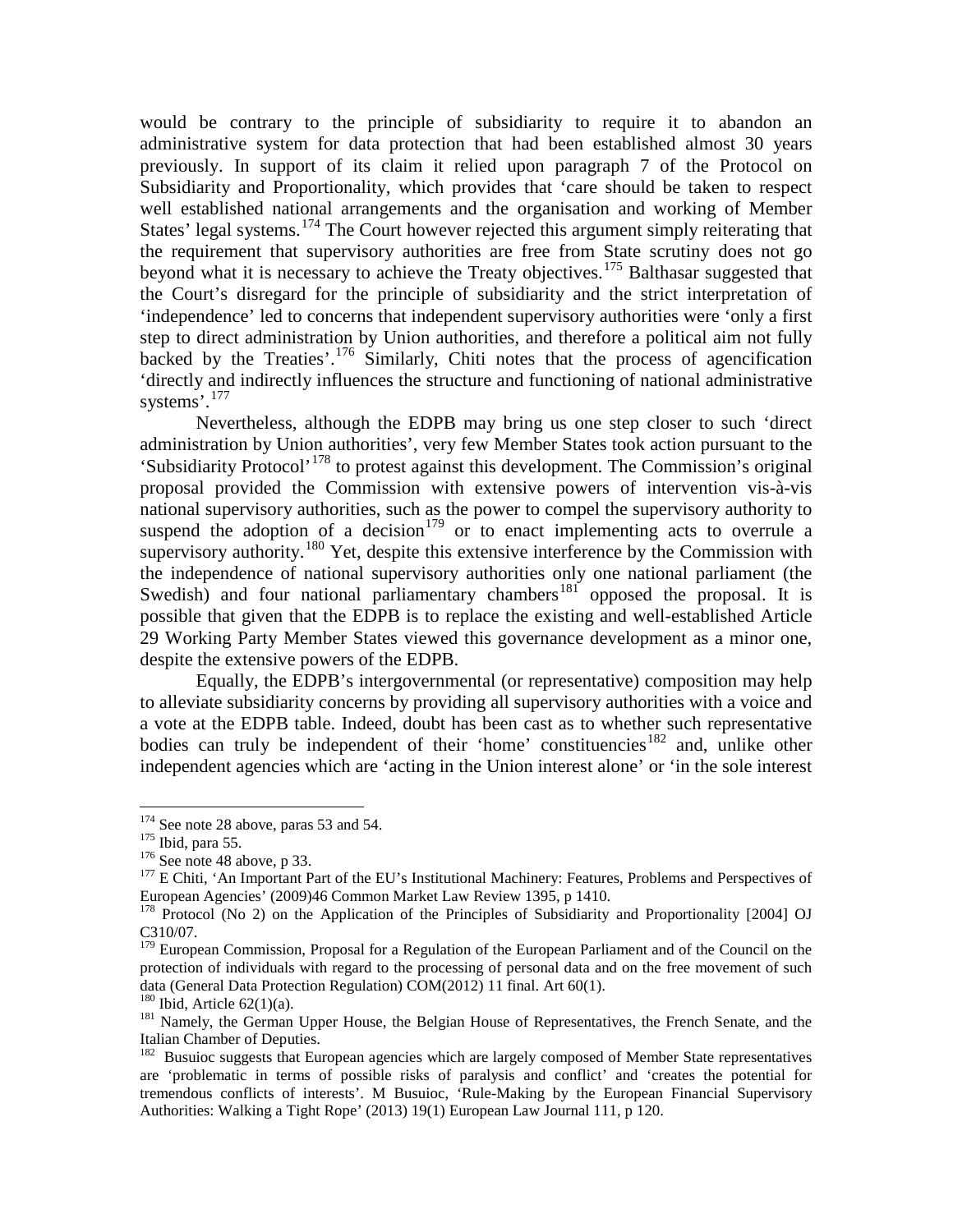of the Union'[183](#page-25-1), there is no such reference in the GDPR regarding the EDPB. Indeed, Busuioc suggests that groups of national supervisors could thwart agency rule-making and queries '[w]ho safeguards and polices that members of the board of supervisors act *in the sole interest of the Union rather than act as vessels for a variety of national interests?*'.[184](#page-26-0)

It is important to recall that despite over two decades of data protection legislation in the EU, there remains a lack of consensus regarding the normative objectives of this legislation and its place within the broader framework of the digital economy and digital rights. In other fields of EU law, institutional design decisions have exposed the 'deep-set constitutional, institutional and political fault-lines'<sup>[185](#page-26-1)</sup> which underpin the relevant system: data protection law is unlikely to be any different. The EDPB's intergovernmental composition is therefore equally likely to lead to 'coordination problems'. In particular, it would seem likely that 'policy issues will arise at EU level[s] before they have solidified and been coordinated at national levels'.<sup>[186](#page-26-2)</sup> The EDPB will therefore function as a driver to force consensus, irrespective of whether this reflects the national identity of the Member States concerned. Indeed, Zemánek already speaks of 'normative permeability' in this field as a result of the dialogue between national supervisory authorities. He distinguishes this dialogue from that taking place in sectoral administrative agencies, suggesting that it goes further than a 'narrow "expertocratic" self-governing approach, and detects rather the idea underlining the cooperative partnership as a part of the *European constitutional union*, which is based on shared values'.<sup>[187](#page-26-3)</sup> This observation forces one to consider a further potential concern regarding the activities of an independent EDPB: in other sectors, the use of 'independent regulatory agencies' and centralised boards is ordinarily limited to technical matters, or in normative areas agencies tend to exercise restricted functions<sup>[188](#page-26-4)</sup>, whereas in the data protection context the EDPB is equipped with extensive powers to engage in an inherently normative decision-making field. This, in turn, may lead to concerns regarding the democratic legitimacy of the EDPB.

#### *3. The democratic legitimacy of the EDPB*

EU agencies may be defined as 'specialized, non-majoritarian bodies, established by secondary legislation, which exercise public authority and are institutionally separate

<span id="page-26-1"></span>

<span id="page-26-5"></span><span id="page-26-0"></span><sup>&</sup>lt;sup>183</sup> Ibid, fn 44.<br><sup>184</sup> Ibid, p 121.<br><sup>185</sup> N Moloney, 'Institutional Governance and Capital Markets Union: Incrementalism or "Big Bang"' ECFR 2/2016 376, 384.<br><sup>186</sup> See note 27 above, p 283.

<span id="page-26-4"></span><span id="page-26-3"></span><span id="page-26-2"></span><sup>&</sup>lt;sup>187</sup> See note 49 above, p 1767.<br><sup>188</sup> For instance, the purpose of the 'European Union Agency for Fundamental Rights' is to 'provide the relevant institutions, bodies, offices and agencies of the Community and its Member States when implementing Community law with assistance and expertise relating to fundamental rights in order to support them when they take measures or formulate courses of action within their respective spheres of competence to fully respect fundamental rights'. Council Regulation (EC) No 168/2007 of 15 February 2007 establishing a European Union Agency for Fundamental Rights' [2007] OJ L53/1. The Agency thus 'follows the model of a European information and coordination agency'. A Hinarejos, 'A Missed Opportunity: the Fundamental Rights Agency and the Euro Area Crisis' (2016) 22(1) European Law Journal 61, 63.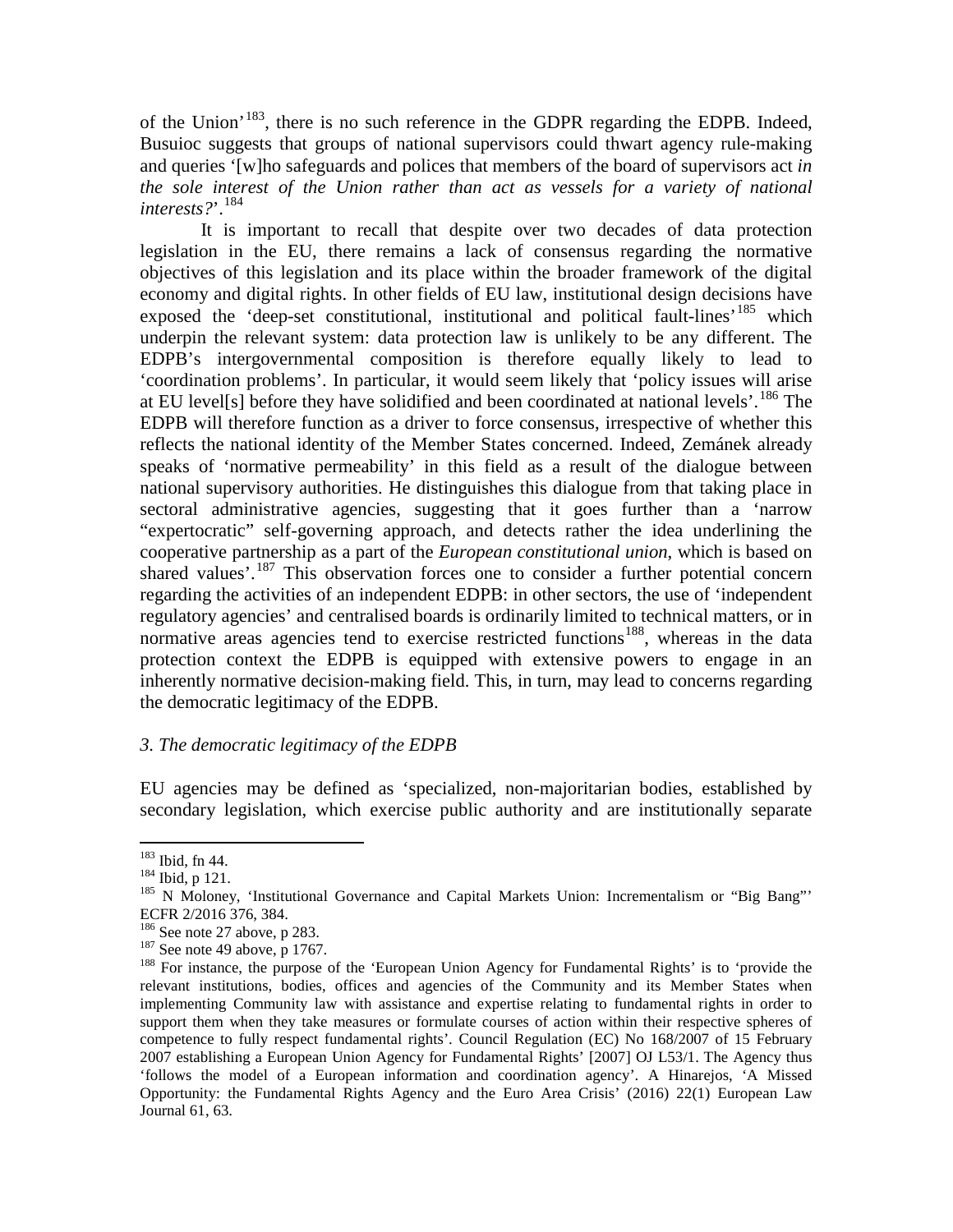from the EU Institutions and are endowed with legal personality'.<sup>[189](#page-26-5)</sup> Following the creation of two independent informational agencies in 1975, there was a lull in the establishment of agencies until two further waves of agency-creation in the 1990s and 2000s.<sup>[190](#page-27-0)</sup> At present, there are over 30 'decentralised agencies', that have been established to 'perform technical and scientific tasks that help the EU institutions implement policies and take decisions'.<sup>[191](#page-27-1)</sup> These agencies have been described as a 'relatively new attempt to cope with societal challenges that elude traditional models of governance'. [192](#page-27-2) It is possible to distinguish between EU agencies from a functional perspective, and agencies could be said to sit on a spectrum between information-providing agencies, at one end, and quasi-regulatory agencies, at the other.<sup>[193](#page-27-3)</sup> In between these two extremes there are agencies which ensure operational cooperation between authorities and decision-making agencies. While the legal basis for the establishment of some EU agencies is questionable<sup>194</sup>, and although the creation of the EDPB is not foreseen by the Treaties<sup>[195](#page-27-5)</sup>, Article 16(2) TFEU does provide that compliance with the data protection rules 'shall be subject to the control of independent authorities' without further specifying whether these authorities should be national or supranational or both.

The Court has had the opportunity to assess the legality of delegating EU institutional powers to agencies on numerous occasions. In the seminal *Meroni*[196](#page-27-6) judgment, the Court laid out a doctrine which remains, formally at least, good law today.[197](#page-27-7) Pursuant to the *Meroni* doctrine, only clearly defined, executive powers can be delegated under the Treaty while discretionary powers cannot be delegated. This doctrine has been interpreted to mean that

the setting up of Community offices endowed with legal personality may be considered legitimate under the Treaty only if necessary in order to carry out the objectives connected to the Community powers and does not imply any delegation of powers involving a real margin of discretion.<sup>[198](#page-27-8)</sup>

Agencies are therefore lawful provided they exercise non-discretionary powers and do not adopt acts of a regulatory nature.<sup>[199](#page-27-9)</sup> This coincides with the rationale for EU agencies – that by delegating technical tasks to those with expertise, administrative efficiency can

<sup>189</sup> M Busuioc, *European Agencies: Law and Practices of Accountability* (OUP, 2013), p 21 (emphasis removed).

<span id="page-27-0"></span> $190$  Ibid, p 14.

<span id="page-27-1"></span><sup>&</sup>lt;sup>191</sup> See further: <u>https://europa[.](https://europa.eu/european-union/about-eu/agencies_en)eu/european-union/about-eu/agencies en</u> .<br><sup>192</sup> See note 44 above (Schütz), p 2.

<span id="page-27-3"></span><span id="page-27-2"></span> $193$  See note 189 above, p 38.

<span id="page-27-4"></span><sup>&</sup>lt;sup>194</sup> Maloney, notes that the use of Article 114 TFEU as a legal basis for the ESAs is a 'somewhat shaky competence for a radical institutional reform'. N Maloney, 'The European Securities and Markets Authority and Institutional Design for the EU Financial Market – A Tale of Two Competences: Part (1) Rule-Making' (2011)12(1) *European Business Organisation Law Review* 41, 49.

<span id="page-27-5"></span><sup>&</sup>lt;sup>195</sup> Unlike, for instance, Article  $105(1)$  which explicitly foresees that the Commission can ensure the application of the treaty Competition law provisions.

<sup>&</sup>lt;sup>5</sup> Meroni, C559/14, EU:C:2016:349.

<span id="page-27-7"></span><span id="page-27-6"></span><sup>&</sup>lt;sup>197</sup> Busuioc argues that the financial supervisory authorities' rule-making powers 'stretch the boundaries of the legal doctrine to the maximum'. See note 182 above, p 114.

<span id="page-27-8"></span><sup>&</sup>lt;sup>198</sup> See note 177 above, p 1421 and the references cited in fn 74.

<span id="page-27-9"></span> $199$ See note 189 above, p 19.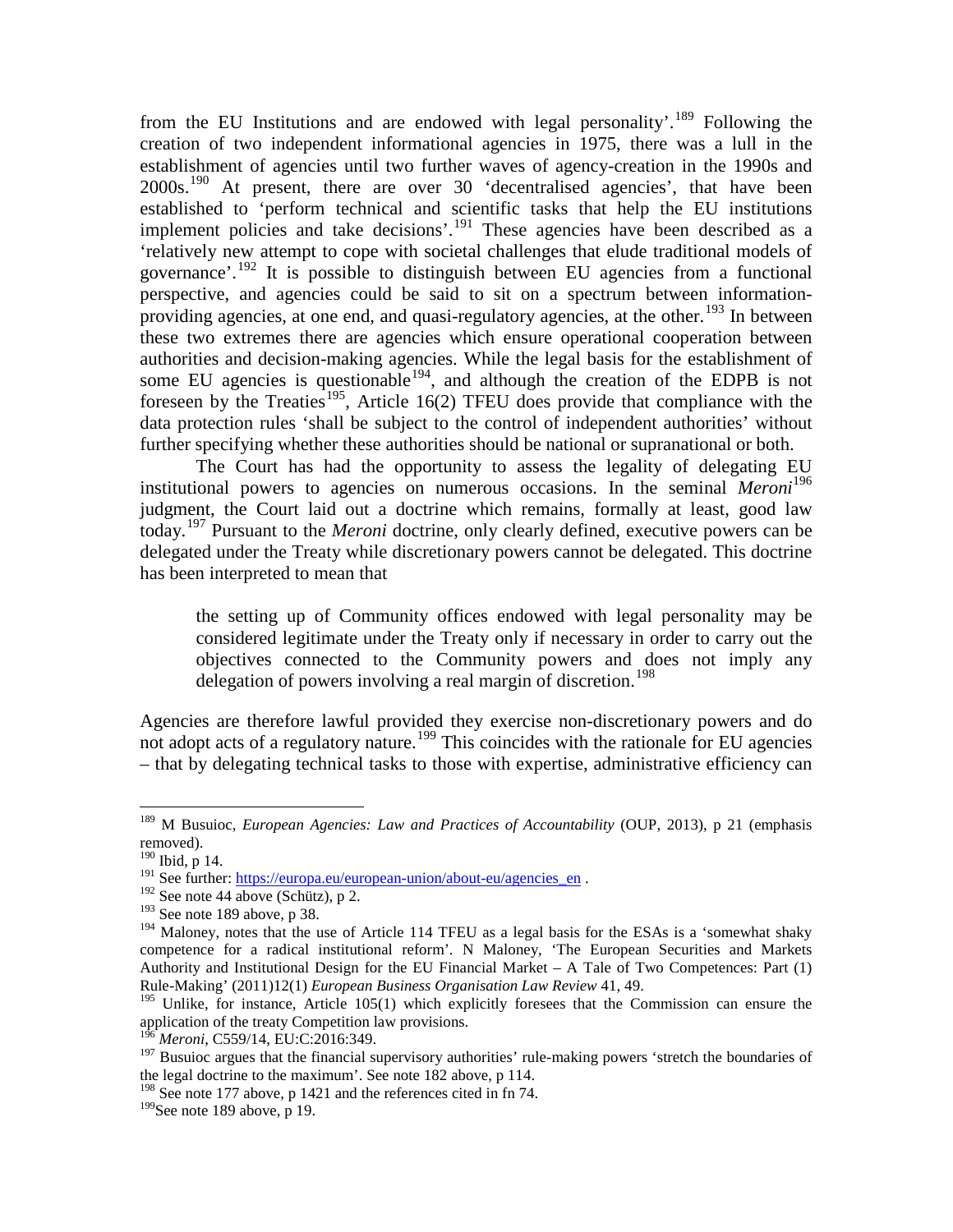be enhanced.<sup>[200](#page-27-3)</sup> However, the Meroni doctrine has ostensibly become increasingly marginalised following recent legal and practical developments. From a legal perspective, the Court reiterated in *Romano* that the legislature was prohibited from empowering a body other than the Commission to 'adopt acts having the force of law'.<sup>[201](#page-28-0)</sup> However, in its more recent 'Short Selling' judgment<sup>202</sup>, the Court rejected the UK government's argument that one of the ESAs (the European Securities Market Authority – the ESMA) had been given broad discretionary tasks, breaching the *Meroni* (and *Romano*) limits. The Court acknowledged that under 'strictly circumscribed circumstances' the ESMA is required to adopt measures of general application but held that the provision setting out this requirement is not at odds with the Romano judgment. The Court recalled that 'the institutional framework established by the TFEU, in particular the first paragraph of Article 263 TFEU and Article 277 TFEU, expressly permits Union bodies, offices and agencies to adopt acts of general application'.  $2^{03}$ 

From a practical perspective, it is 'extremely difficult to define a clear typology for the classification of each non-majoritarian agency in a homogenous category.<sup>[204](#page-28-3)</sup> However, as Busuioc highlights, the quantitative and qualitative change in agencification reached its peak in 2010 following the creation of three new agencies in the financial sector (the European Supervisory Authorities, or ESAs).<sup>[205](#page-28-4)</sup> These ESAs 'break the mould' as a result of the heavy emphasis on their independence as well as their powers to 'direct binding decisions to national supervisory authorities as well as to overrule them' in exceptional circumstances.<sup>[206](#page-28-5)</sup> Although the EDPB can be distinguished from these ESAs in various ways (for instance, unlike the ESAs the EDPB does not have the power to issue decisions directly to individual financial institutions in a member state), the EDPB could be said to mark a further significant step in this existing 'agencification'. Chiti suggested, in 2009, that European agencies are a 'peculiar organizational arrangement, distinct from other contiguous models of the EU administration', including EU independent authorities.<sup>[207](#page-28-6)</sup> He therefore suggested that even 'those EU agencies expressly qualified as independent by establishing regulations' are not independent as a result of their direct and indirect influence from the Commission and the private sector.<sup>[208](#page-28-7)</sup> It is suggested, however, that the EDPB marks a departure from Chiti's framework as a result of the extent and nature of its powers.

<span id="page-28-9"></span>First, the powers of the EDPB, once the dispute resolution mechanism in the GDPR is invoked, are extensive. This mechanism is engaged, as outlined above, when consensus cannot be reached between supervisory authorities regarding the designation of the lead supervisory authority<sup>[209](#page-28-8)</sup> or the substance of a decision with transnational

<sup>&</sup>lt;sup>200</sup> As Curtin suggests, the 'necessity to bring expertise into the public policy process, or to ensure its credibility, features prominently in the motivations attributed to those who promoted this new trend [of decentralised agencies] in Europe'. See note 47 above, p 527.

<span id="page-28-1"></span><span id="page-28-0"></span><sup>&</sup>lt;sup>201</sup> Romano, C-98/80, EU:C:1981:104, para 20.<br><sup>202</sup> United Kingdom v Parliament and Council ('Short Selling'), C-270/12, EU:C:2014:18.<br><sup>203</sup> Ibid, paras 64 and 65.<br><sup>203</sup> See note 47 above, p 527.<br><sup>205</sup> See note 189 above

<span id="page-28-2"></span>

<span id="page-28-3"></span>

<span id="page-28-5"></span><span id="page-28-4"></span>

<span id="page-28-6"></span>

<span id="page-28-8"></span><span id="page-28-7"></span> $209$  See note 9 above, Article 65(1)(b).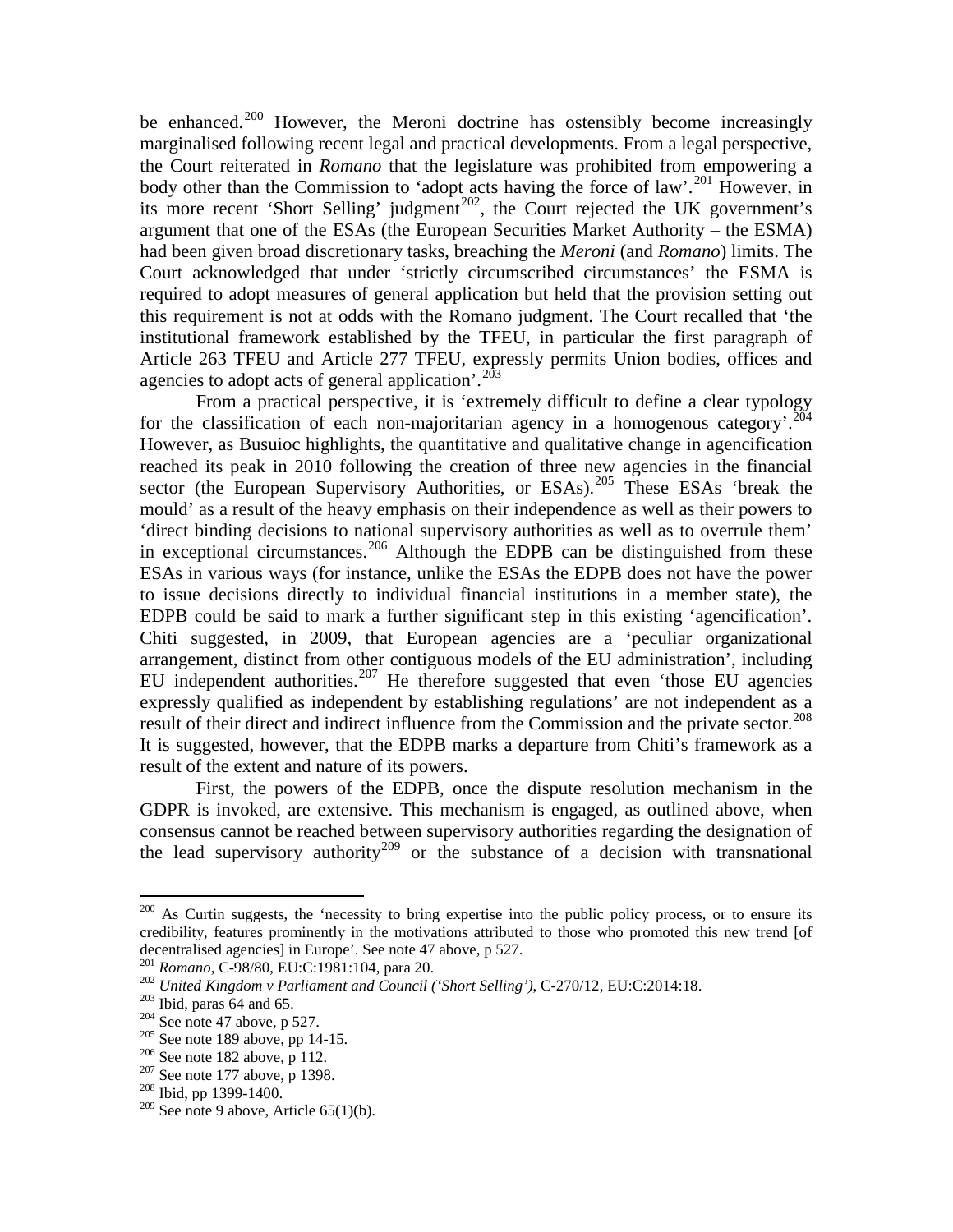implications.<sup>[210](#page-28-9)</sup> Pursuant to Article 64, any supervisory authority, the Chair of the EDPB or the Commission can request that 'any matter of general application or producing effects in more than one Member States be examined by the Board'.<sup>[211](#page-29-0)</sup> The EDPB then adopts an opinion on that matter.<sup>212</sup> However, where the relevant supervisory authority indicates to the EDPB that it does not intend to follow its opinion, in whole or in part, the dispute resolution mechanism is engaged $^{213}$  $^{213}$  $^{213}$  and the EDPB can issue a decision that binds the supervisory authority.<sup>[214](#page-29-3)</sup> It would therefore appear that, unlike other EU agencies, the decision-making powers of the EDPB include, but are not limited to, individual decisionmaking (ie applying general rules to specific cases) but extend to 'any matter of general application' and are therefore regulatory in nature. Moreover, the EDPB will also act as a 'quasi rule-maker' as it has the power to adopt soft law measures (guidelines, recommendations and best practices) of its own initiative or at the request of an EDPB member or the Commission on 'any question covering the application of [the] Regulation'.<sup>[215](#page-29-4)</sup>

Secondly, the nature of the power exercised by the EDPB is also noteworthy. It is suggested that the EDPB shall engage in normative, rather than neutral technical or scientific, decision-making. The extent to which the activities of independent regulatory agencies can be neutral has been questioned.<sup>[216](#page-29-5)</sup> Shapiro, for instance, highlights that even informational agencies – the least interventionist form of agency from a functional perspective – can have political influence for 'as soon as information becomes highly relevant to policy outcomes, the information and the information gatherers cease to be defined as neutral and objective and are redefined as part of the political struggle'. $^{217}$  $^{217}$  $^{217}$ Indeed, many areas in which independent agencies operate are linked to long-term policy-making objectives (for instance energy policy is linked to environmental protection) and therefore necessarily involve 'public policy design and management in one way or another'.  $218$  Florio argues that the balancing of policy objectives is a core function of government and cannot be delegated to independent regulators alone.<sup>[219](#page-29-8)</sup> The tensions between data protection policy and other societal interests, such as innovation, and rights, such as freedom of expression and freedom of information, are welldocumented.

<span id="page-29-1"></span>

<span id="page-29-2"></span>

<span id="page-29-4"></span><span id="page-29-3"></span>

<span id="page-29-0"></span><sup>&</sup>lt;sup>210</sup> Ibid, Article 65(1)(a).<br><sup>211</sup> Ibid, Article 64(2).<br><sup>212</sup> Ibid, Article 64(3).<br><sup>213</sup> Ibid, Article 65(1)(c).<br><sup>214</sup> Ibid, Article 65(1)(c).<br><sup>215</sup> Ibid, Article 70(1)(e). It can also issue guidelines, recommendations a other situations (see, Article  $70(1)(d)$ , $(f)$ , $(g)$ , $(h)$ , $(i)$ , $(i)$  and  $(m)$ ).

<span id="page-29-5"></span><sup>&</sup>lt;sup>216</sup> Chiti, for instance, states that even the instrumental powers conferred on EU agencies may be less notable than those granted to other EU administrations but not necessarily less relevant. See note 177 above, p 1405.<br><sup>217</sup> See note 27 above, p 284.

<span id="page-29-9"></span><span id="page-29-6"></span>

<span id="page-29-7"></span><sup>&</sup>lt;sup>218</sup> Massimo Florio, *Network Industries and Social Welfare: The Experiment that Reshuffled European Utilities* (OUP, 2013), p 351. Similarly, Shapiro notes that 'activities which in the abstract and/or most of the time are perceived as non-discretionary, managerial and technical will be reconstituted in the public perception as discretionary and political when they produce results that are significant to public policy choices or to the clash of political interests'. See note 27 above, p 284.

<span id="page-29-8"></span> $219$  Ibid (Florio), p 351.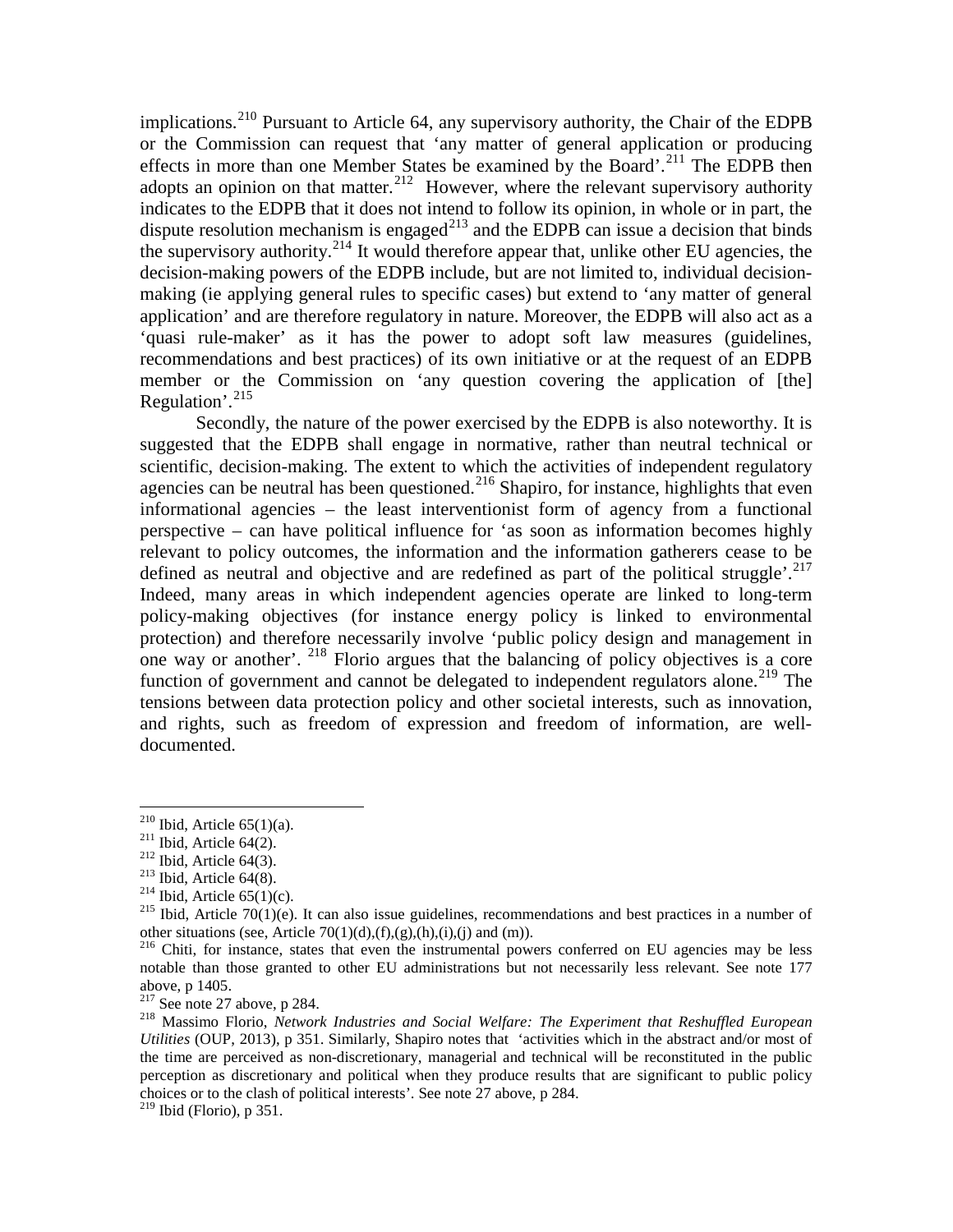Normative decision-making is therefore inevitable in a hybrid policy area like data protection in which the regulated 'asset' – personal data – is both of economic and dignitary value. Szydlo implies that there is an 'axiological convergence' between data protection and other areas in which sector-specific regulators operate as a result of this nexus between economic and social regulation in data protection law. This, in turn, he suggests 'might justify the convergence between these two kinds of authorities on the institutional plane'.[220](#page-29-9) However, the data protection governance system unlike, for instance the governance system for telecommunications or financial services, is an integral part of the 'emerging fundamental rights architecture' of the EU.<sup>[221](#page-30-0)</sup> While data protection was initially enacted as a regulatory internal market policy, its legal basis has now been decoupled from the internal market and it is recognised as a fundamental right in the EU legal order. Supervisory authorities are therefore the 'guardians of those fundamental rights and freedoms' protected by EU data protection law and thus the existence of supervisory authorities is an essential component of human rights protection.<sup>[222](#page-30-1)</sup> It follows that when decision-making formerly conducted by supervisory authorities is conducted by the EDPB it too will be acting as part of this fundamental rights architecture. Indeed, one rationale advanced for the existence of the EDPB is to render the protection of the right to data protection more effective. The so-called 'Paris Principles' of the  $UN^{223}$ , which set out recommendations for national human rights institutions, recognise that human rights institutions should be composed in an independent and pluralistic manner. However, these principles do not elaborate on the powers that independent human rights institutions should exercise. While some other EU Agencies also pursue human rights objectives, for instance the Foundation for the Improvement of Living and Working Conditions or the EU Fundamental Rights Agency, the nature and extent of the powers of these agencies are distinct. For instance, as Hinarejos notes the EU Fundamental Rights Agency 'follows the model of a European information and coordination agency'and has several significant limitations that curtail its effectiveness, including that it cannot issue binding decisions and does not set its own agenda.[224](#page-30-3)

The key concern regarding EU agencies is that they 'operate at arm's length from traditional controls and cannot easily be held accountable for their actions'.<sup>[225](#page-30-4)</sup> Moreover, as has been outlined, the EDPB is qualitatively distinct from other agencies as a result of the extent and nature of its powers. While the *Meroni* doctrine was enacted by the Court to ensure that the delegation of executive decision-making by the Commission was compatible with the principle of institutional balance, and thus to ensure some level of accountability, as Curtin has highlighted this principal-agent model of accountability

<span id="page-30-2"></span><span id="page-30-1"></span>

<span id="page-30-5"></span><span id="page-30-0"></span><sup>&</sup>lt;sup>220</sup> See note 44 above, p 1824.<br><sup>221</sup> See note 44 above, p 1826.<br><sup>222</sup> See note 28 above, para 23 and note 27 above, para 37.<br><sup>223</sup> Principles relating to the Status of National Institutions (the Paris Principles), adopt Assembly resolution 48/134 of 20 December 1993. U.N.Doc. A/RES/48/134, available at http://www.ohchr.org/EN/ProfessionalInterest/Pages/StatusOfNationalInstitutions.aspx . <sup>[224](http://www.ohchr.org/EN/ProfessionalInterest/Pages/StatusOfNationalInstitutions.aspx)</sup> See note 188 above, pp 63-64. <sup>225</sup> See note 189 above, p 2.

<span id="page-30-4"></span><span id="page-30-3"></span>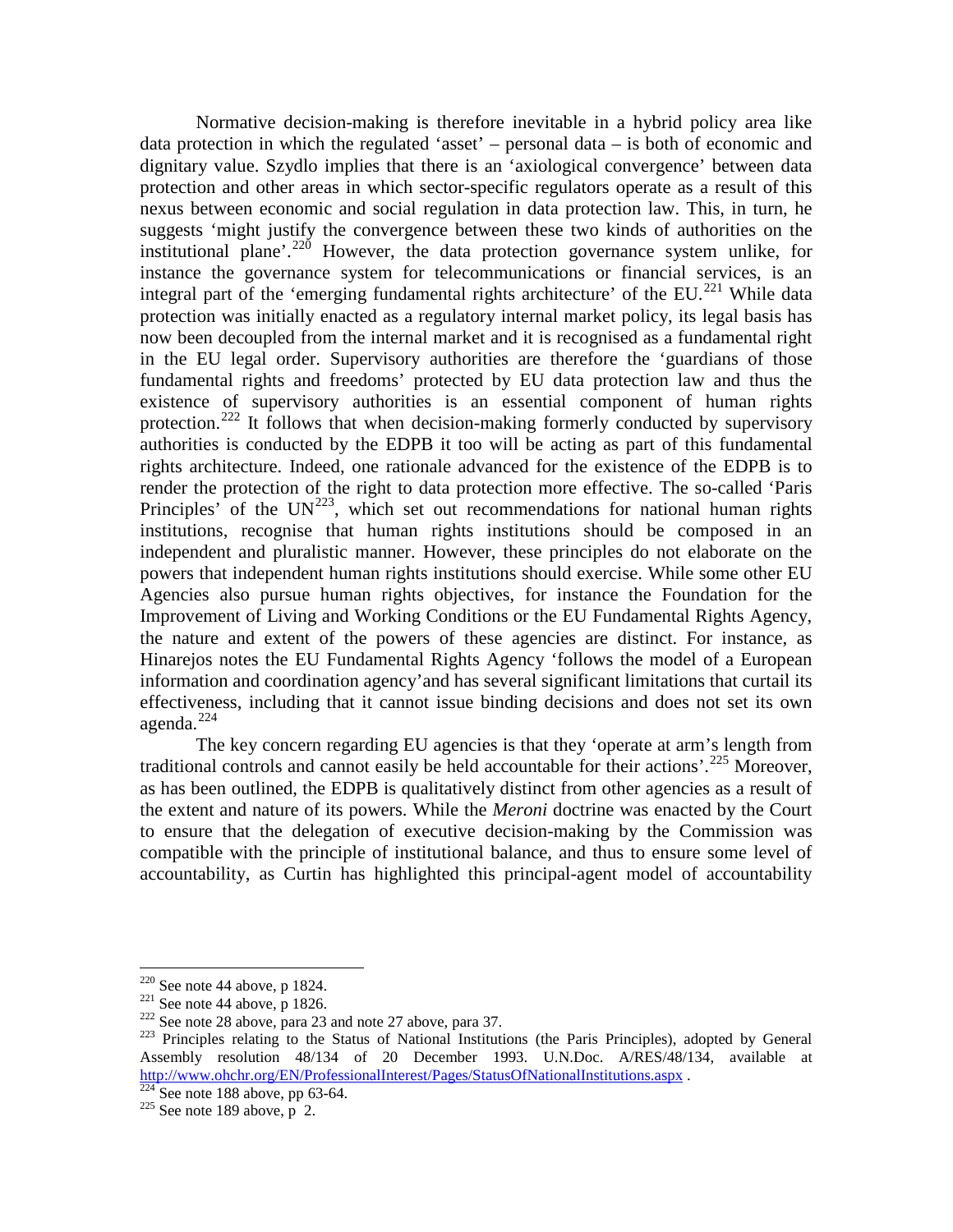does not capture the power dynamics agencies entail.<sup>[226](#page-30-5)</sup> Rather, as Dehousse suggests, '*Europeanization* would be a better description of the process in which powers are transferred vertically (from national to the EU level) rather than horizontally (from Community institutions to specialized agencies).<sup> $227$ </sup>

The challenge will therefore be to ensure the accountability and legitimacy of this Europeanised agency. The EDPB itself, like national supervisory authorities, must 'act independently<sup> $228$ </sup> and 'in the performance of its tasks or the exercise of its powers, neither seek nor take instructions from anybody'.[229](#page-31-2) In *Commission v Germany* Germany had argued that the principle of democracy precludes a broad interpretation of supervisory authority independence as this principle requires the administration to be subject to the instructions of government which then, in turn, answers to parliament.<sup>[230](#page-31-3)</sup> However, the Court rejected this argument stating that the principle of democracy does 'not preclude the existence of public authorities outside the classic hierarchical administration'. It highlighted that supervisory authorities remain regulated by law, subject to judicial review and are overseen by Parliament.<sup>[231](#page-31-4)</sup> The principles of accountability and transparency therefore 'require that a supervisory authority be answerable for its actions'.<sup>[232](#page-31-5)</sup> The EDPB shall therefore be subject to the general democratic checks on EU agencies: its decisions can be appealed by EU Institutions and Members States as well as by directly and individually concerned actors pursuant to Article 263(1) TFEU; it is subject to a check of legality by the Commission in accordance with the Commission's general oversight powers under Article 17(1) TEU and the EDPB's annual report must be made public and transmitted to the European Parliament, the Council and the Commission.<sup>[233](#page-31-6)</sup> This report must include a review of specified guidelines, recommendations and best practices it has issued as well as of the binding decisions it has enacted under the dispute resolution mechanism.<sup>[234](#page-31-7)</sup> Moreover, although the Commission has no voting rights on the EDPB, it is entitled to designate a representative to the EDPB, to participate in its meetings and the Chair of the Board communicates the activities of the EDPB to the Commission.[235](#page-31-8) This role for the Commission appears difficult to reconcile with the EDPB's institutional independence however it will enable the Commission to exercise its general powers of oversight more effectively.

Thus, one might conclude that despite its questionable compatibility with the *Meroni*  doctrine given the nature and the extent of its powers, the EDPB shall be subject to oversight by the EU Institutions. While for some the new governance system brought about by the GDPR will therefore represent the beginning of a 'bureaucratic network in

 $226$  See note 47 above, pp 528-529. Curtin identifies three problems in employing the principal-agent model of delegation to EU level agencies, including that 'the tasks being "delegated" may be those of the Member States, not of the formal principals'.

<span id="page-31-0"></span><sup>&</sup>lt;sup>227</sup> R Dehousse, 'Misfits: EU Law and Transformation of European Governance' in Christian Joerges and Renaud Dehousse, *Good Governance in Europe's Integrated Market* (OUP, 2002) 207, 221.<br><sup>228</sup> See note 9 above, Article 69(1).<br><sup>229</sup> Ibid, Article 69(2).

<span id="page-31-1"></span>

<span id="page-31-6"></span><span id="page-31-5"></span>

<span id="page-31-4"></span><span id="page-31-3"></span><span id="page-31-2"></span><sup>&</sup>lt;sup>230</sup> See note 28 above, para 40.<br><sup>231</sup> Ibid, para 42.<br><sup>232</sup> See note 41 above, p 1.<br><sup>233</sup> See note 9 above, Article 71(1).<br><sup>234</sup> Ibid, Article 71(2).<br><sup>235</sup> Ibid, Article 68(5).

<span id="page-31-8"></span><span id="page-31-7"></span>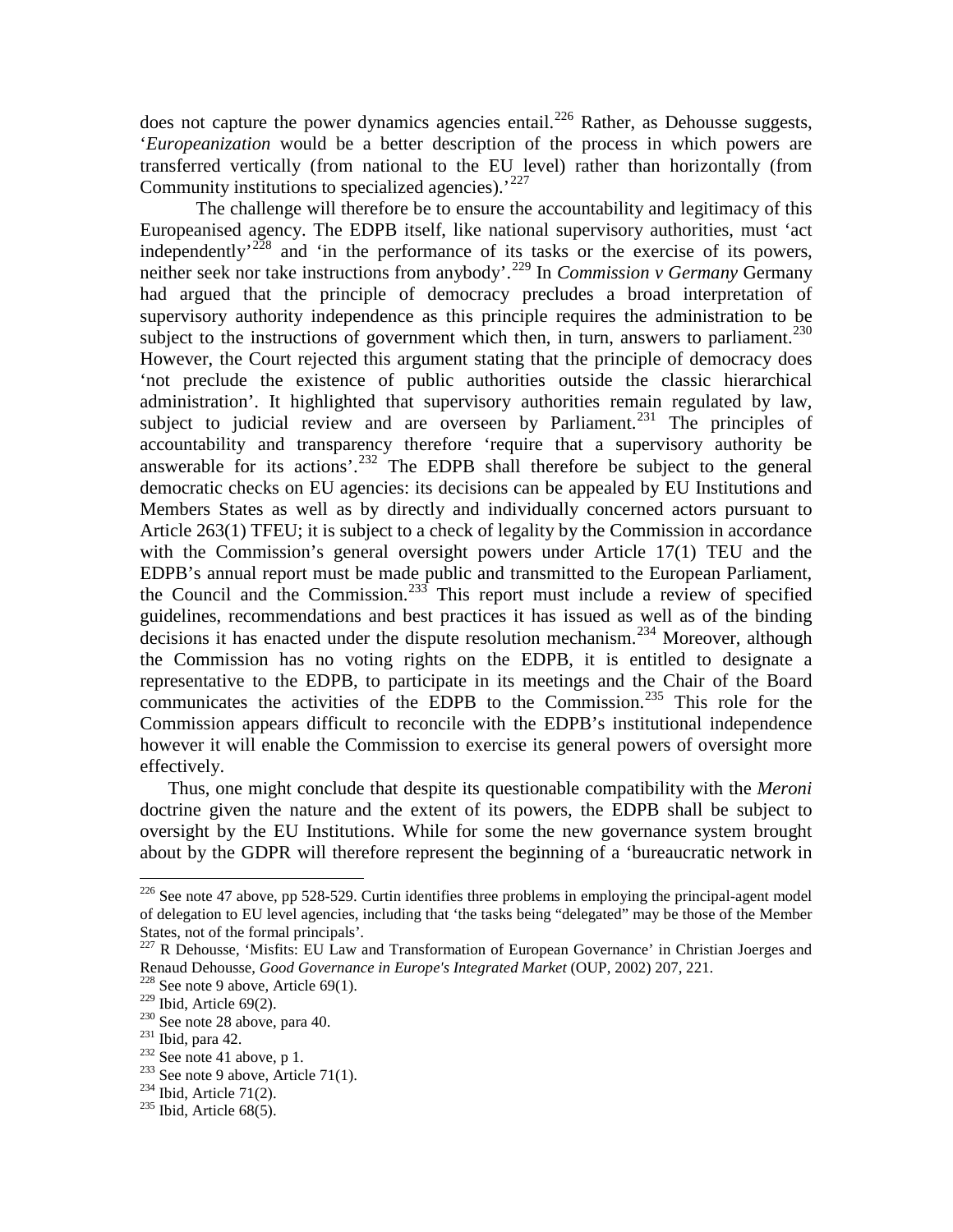being, composed of national and Union bodies outside any democratic control<sup>, [236](#page-31-5)</sup>, others may simply argue that this 'Europeanisation' or more 'integrated administration'<sup>[237](#page-32-0)</sup> of EU data protection law is necessary in order to increase Member State cooperation in this transnational field of law and the EDPB shall act as a 'catalyst of compliance'.

#### **IV. CONCLUSION**

Despite the increasing importance and prominence of substantive data protection law, the governance of data protection law has been largely overlooked to date: data protection laws have been under-enforced and the data protection governance structure has not attracted much doctrinal attention. This paper claims that the current governance structure will be 'Europeanised', and thus radically reformed by the GDPR. In order to illustrate the extent of this reform, it proceeded in two parts. First, it illustrated that the current data protection governance system is characterised by its enforcement by independent supervisory authorities. This system is also, however, characterised by a lack of centralised coordination of the activities of these independent supervisory authorities. In the absence of such vertical oversight, cross-border cases involving multiple supervisory authorities are governed by ad hoc mechanisms while there is evident regulatory arbitrage between supervisory authorities in contentious cases.

This paper asserts that these shortcomings of the current decentralised system of enforcement will be rectified by the 'Europeanisation' of data protection law, in particular the creation of the EDPB – a centralised agency that will provide co-ordination and coherence to the actions of supervisory authorities through binding mechanisms. However, this process of 'Europeanisation' will, it is suggested, pose other challenges for data protection governance. First, 'Europeanisation' will necessarily curtail the vertical independence of supervisory authorities vis-à-vis the EU. Its compatibility with the primary law requirement for supervisory authority independence may thus be questioned. This paper suggests however that a purposive approach is taken to the interpretation of the independence criterion: independence enhances the effectiveness of the data protection rules. As the creation of the EDPB is designed to enhance the effectiveness of these rules also, and will thus contribute to this over-arching aim, it should not be viewed as an unlawful interference with supervisory authority independence. The EDPB must also sit in a broader EU law context and, in this regard, it challenges existing principles of subsidiarity and national identity. Indeed, 'Europeanisation' through a centralised institutional framework will lead to 'Europeanisation' in the second sense – in terms of its impact on national structures and policies. The democratic legitimacy and accountability of the EDPB might also be questioned, particularly in light of the *Meroni*  doctrine. The EDPB differs in some respects from other agencies as it represents the Europeanisation of existing national powers rather than the delegation of EU powers. Nevertheless, it is also suggested that the EDPB represents a further step in the 'agencification' process: the EDPB shall exercise quasi-regulatory powers and, crucially,

 $^{236}$  Zemánek queried, prior to the enactment of the GDPR, whether the independence of supervisory authorities provided an illustration of this tendency. See note 49 above, p 1762.<br><sup>237</sup> Curtin suggests that 'integrated administration' encompasses 'both European and national levels with

<span id="page-32-0"></span>now no rigid separation between these levels'. See note 47 above, p 523.